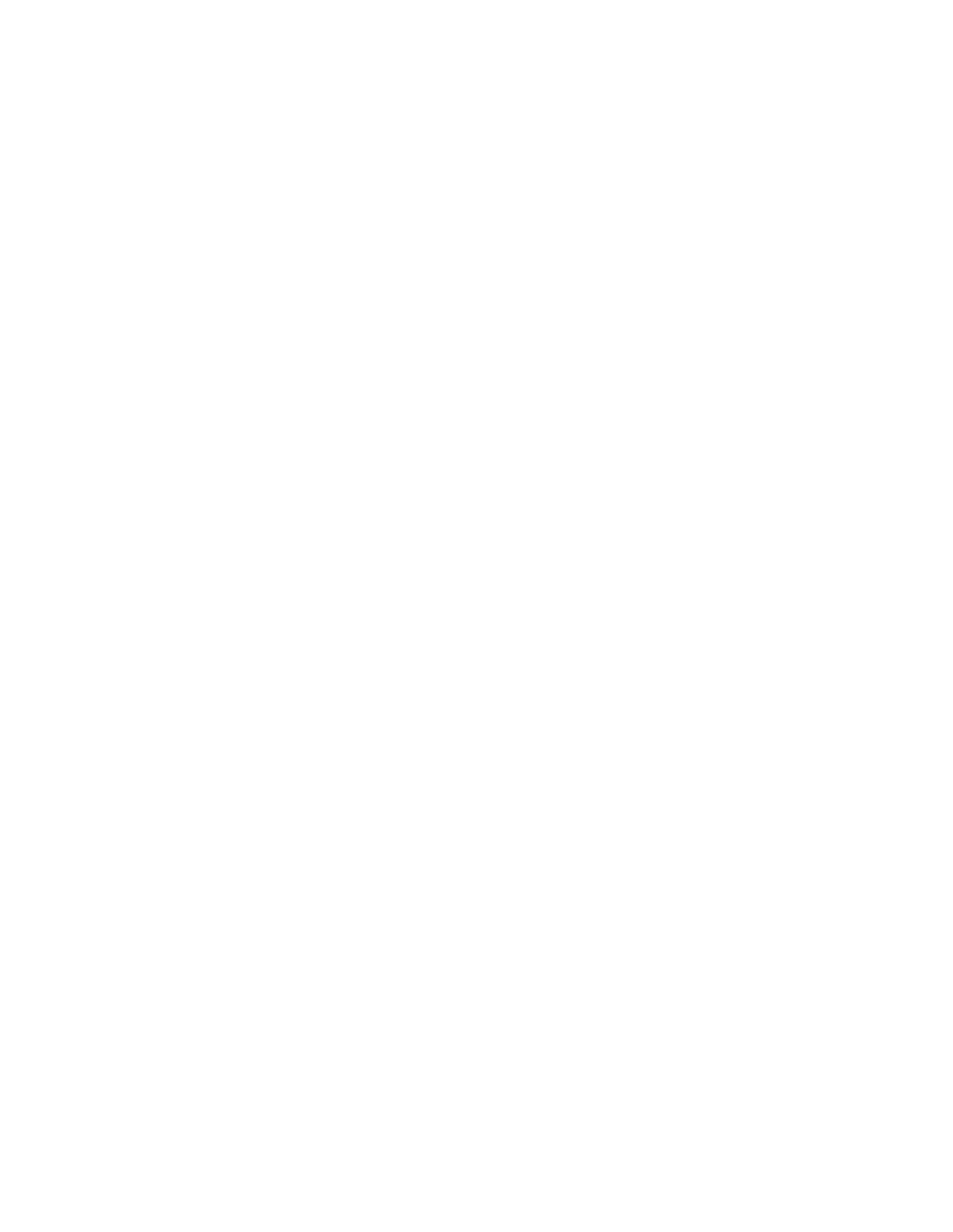# **Hardware-assisted Algorithms for Checkpoints**

# **Dwight Sunada David Glasco Michael Flynn**

**Technical Report: CSL-TR-98-756**

**July 1998**

Computer Systems Laboratory Departments of Electrical Engineering and Computer Science Stanford University William Gates Building, A-408 Stanford, California 94305-9040 <e-mail: pubs@shasta.stanford.edu>

# **Abstract**

We can classify the algorithms for establishing checkpoints on distributed-shared-memory multiprocessors (DSMMs) into 3 broad classes: tightly synchronized method (TSM), loosely synchronized method (LSM), unsynchronized method (USM). TSM-type algorithms force the immediate establishment of a checkpoint whenever a dependency between 2 processors arises. LSM-type algorithms record this dependency and, hence, do not require the immediate establishment of a checkpoint if a dependency does arise; when a processor chooses to establish a checkpoint, the processor will query the dependency records to determine other processors that must also establish a checkpoint. USM-type algorithms allow a processor to establish a checkpoint without regard to any other processor. Within this framework, we developed 4 hardware-based algorithms: distributed recoverable shared memory (DRSM), DRSM for communication checkpoints (DRSM-C), DRSM with a hybrid method (DRSM-H), and DRSM with logs (DRSM-L). DRSM-C is a TSM-type algorithm, and DRSM and DRSM-H are LSM-type algorithms. DRSM-L is a USMtype algorithm and is the first of its kind for a tightly-coupled DSMM where hardware in the form of a directory maintains cache coherence. We find that DRSM has the best performance in terms of minimizing the impact of establishing checkpoints (or logs) on the running applications, but DRSM along with DRSM-C has the most expensive hardware requirements. DRSM-L has the second best performance but has the least expensive hardware requirement. We conclude that DRSM-L is the best algorithm in terms of cost and performance.

Key Words and Phrases: algorithm, checkpoint, fault tolerance, hardware, distributed recoverable shared memory (DRSM), DRSM for communication checkpoints (DRSM-C), DRSM with a hybrid method (DRSM-H), DRSM with logs (DRSM-L)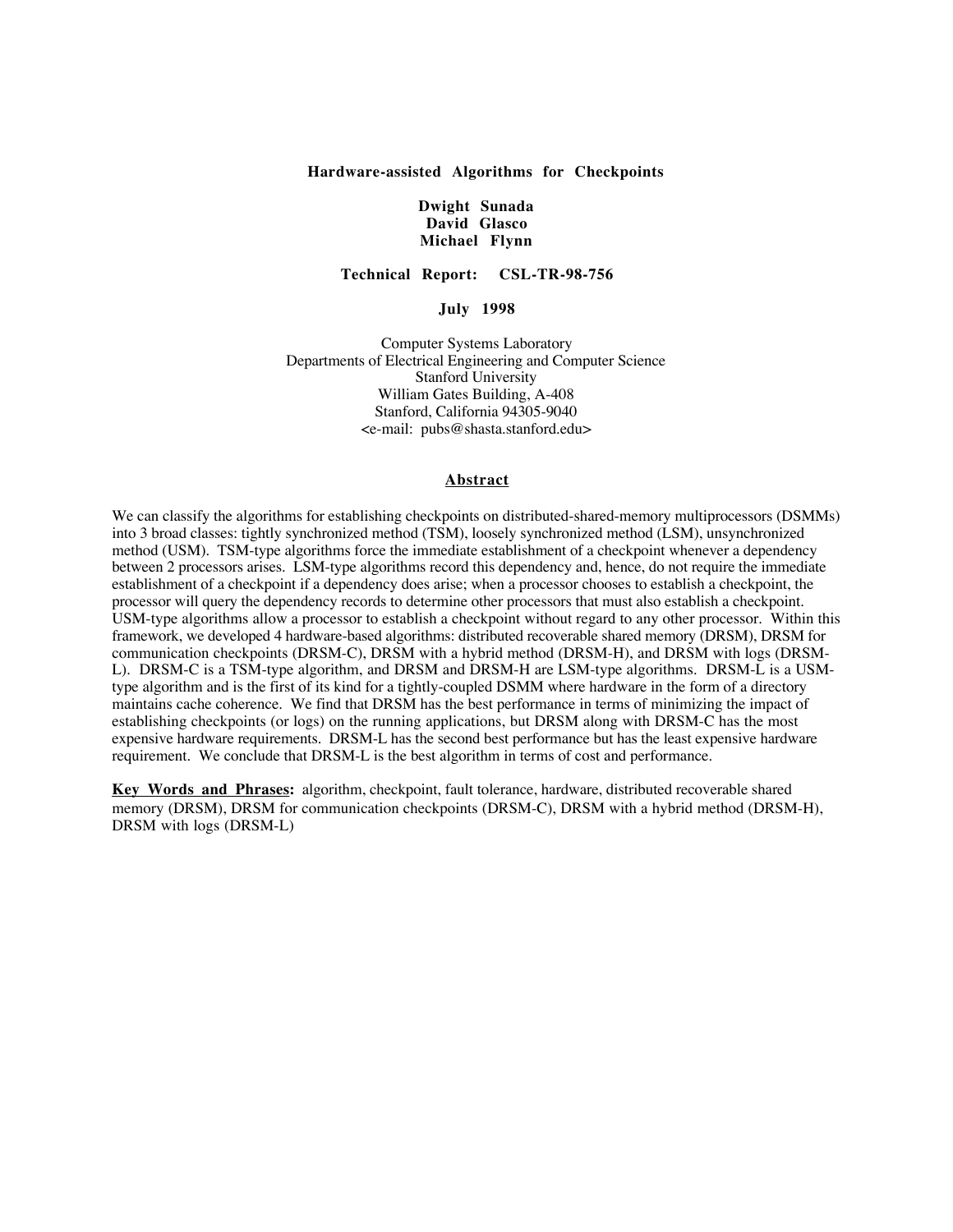Copyright (c) 1998 Dwight Sunada, David Glasco, Michael Flynn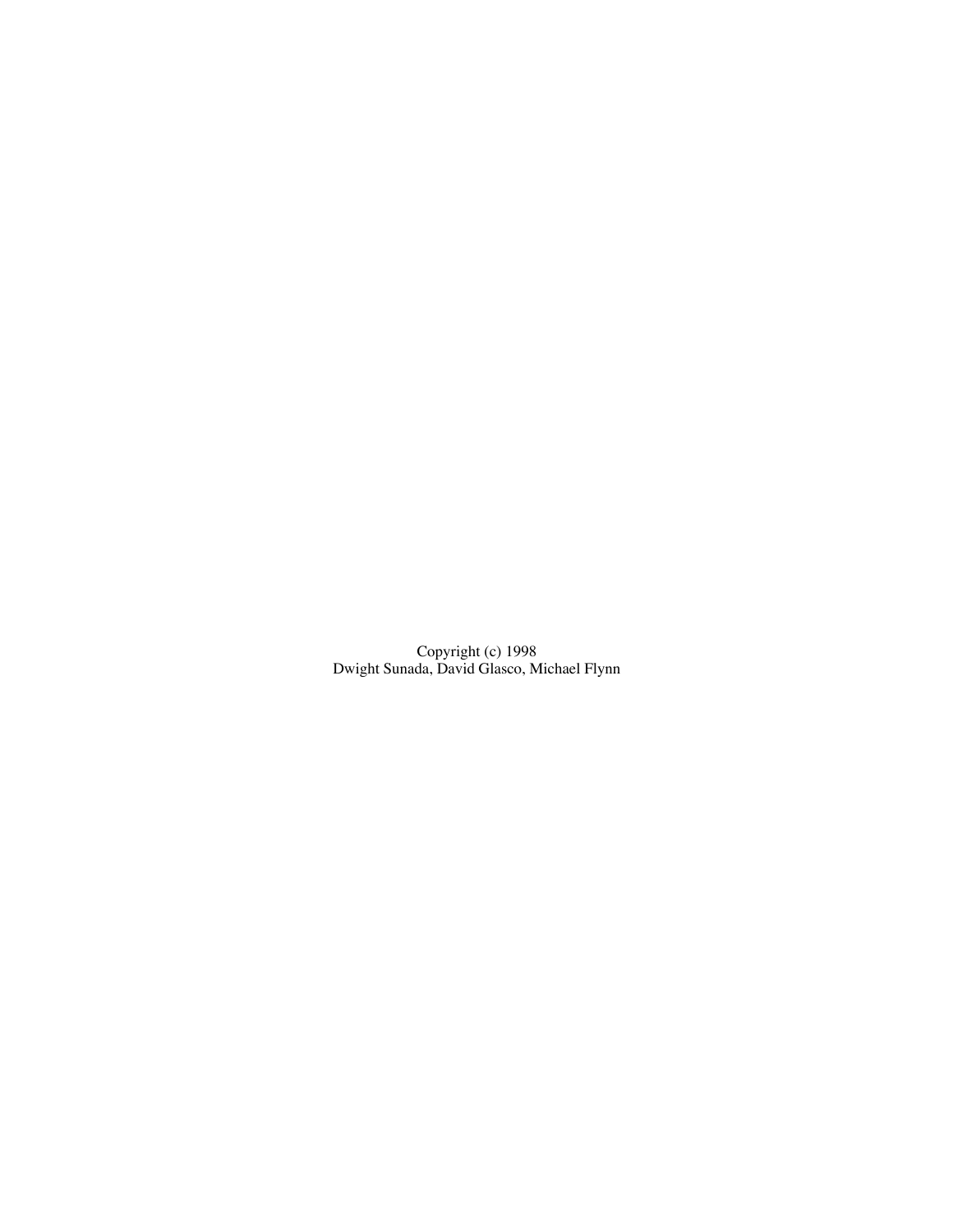# **I. Introduction**

The current direction of high-performance computing points towards distributed-shared-memory multiprocessors (DSMMs). Most of the research into these systems focuses on increasing the speed of the DSMM in executing applications. We focus on the different but equally significant issue of increasing the reliability of DSMMs while maintaining their high speed of execution. Reliability is the key to proliferating these systems in commercial businesses.

There are 2 categories of DSMMs: (1) collection of workstations loosely coupled by a general network on which specialized software maintains the coherence of memory accesses and (2) collection of processor boards tightly coupled by a dedicated network on which specialized hardware maintains the coherence of memory accesses. We select to investigate the second category of DSMMs, for they represent the highest level of performance that is available in computing.

Increasing reliability on such tightly-coupled DSMMs requires that we build fault tolerance into the system. Fault tolerance has 2 aspects: establishing checkpoints (or logging data) and rolling the system back from a fault to the last saved checkpoint. Establishing checkpoints has the greater impact on performance as this activity continuously consumes cycles even in a system that experiences no faults. Rolling the system back from a fault occurs rarely in well-built DSMMs (as they should be reliable) and hence has little impact on performance.

In our research, we classify checkpoint algorithms into 3 broad classes: tightly synchronized method (TSM), loosely synchronized method (LSM), and unsynchronized method (USM) [6]. In the TSM, a processor immediately establishes a checkpoint when a dependency on that processor arises. Examples of TSMs are algorithms for communication-induced checkpoints [1][5][13]. In the LSM, a processor need not immediately establish a checkpoint when a dependency arises, for the system simply records the dependency. Eventually, if a processor does establish a checkpoint (due to the expiration of a timer, for example), the processor looks at the records of dependencies to determine all other processors that must establish a checkpoint as well. An example of a LSM is the scheme proposed by Banatre [2]. In the USM, a processor establishes a checkpoint regardless of when any other processor establishes a checkpoint. The processor achieves this flexibility by logging the data retrieved from memory and re-using this data to satisfy cache misses during roll-back from a fault. To the best of our knowledge, algorithms for USM currently exist only for software-based loosely-coupled DSMMs [7][10].

In the remainder of this paper, we describe 4 hardware-based algorithms that we developed for establishing checkpoints. In section II, we describe the multiprocessor simulator (MPS) on which we simulate our hardware. In section III, we briefly discuss the virtual machine monitor (VMM). VMM is the piece of software which must be programmed to be aware of our hardware-based algorithms. In section IV, we present our assumptions about the hardware on which we propose to implement our 4 algorithms. In section V, we present 1 LSM-type algorithm: distributed recoverable shared memory (DRSM). In section VI, we present 1 TSM-type algorithm: DRSM for communication checkpoints (DRSM-C). Then, we attempt to improve on DRSM by removing 1 of the memory banks to create DRSM with a hybrid method (DRSM-H). We present DRSM-H in section VII. In section VIII, we present a USM-type algorithm: DRSM with logs (DRSM-L). DRSM-L is the first of its kind for USM on a hardware-based tightly-coupled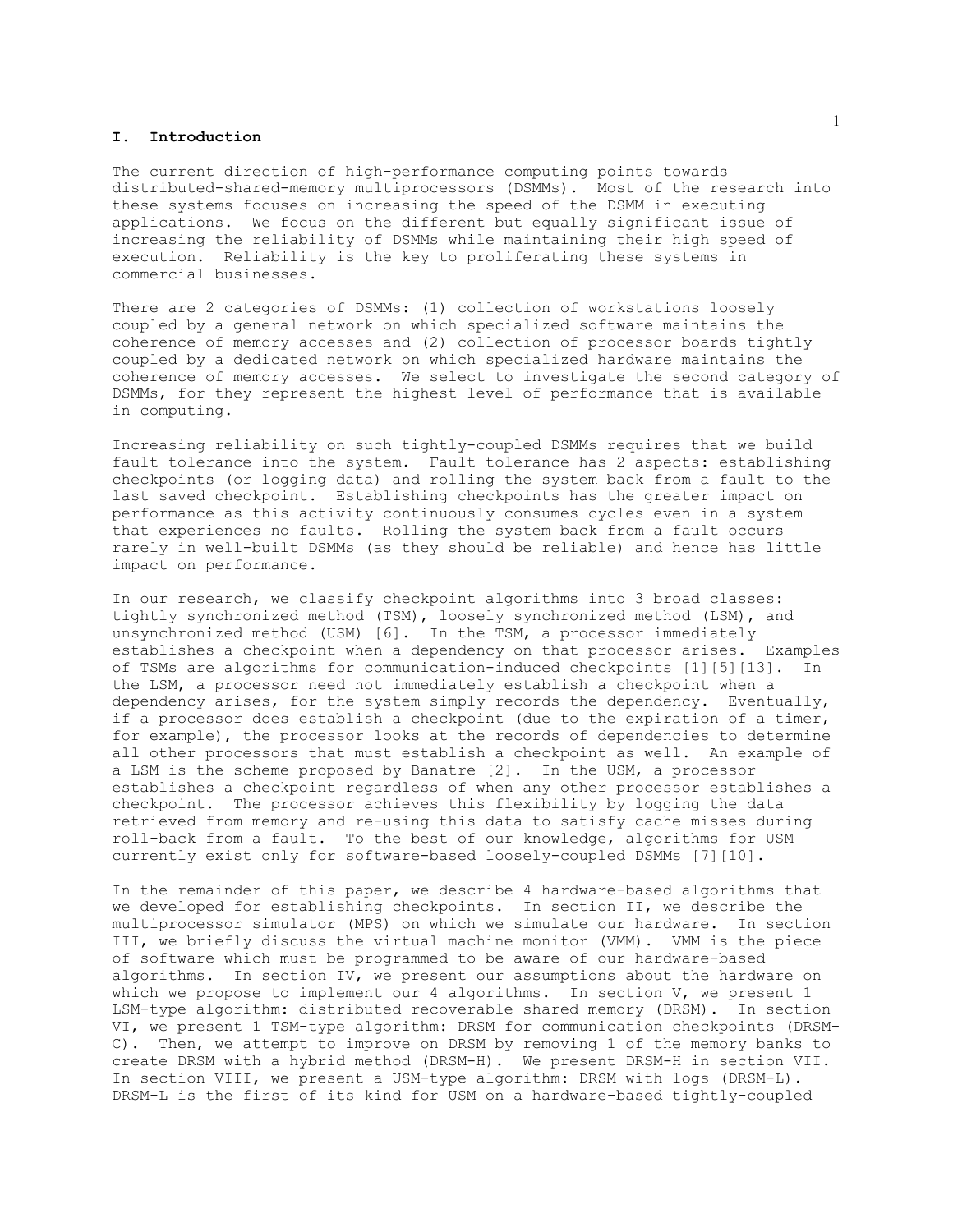DSMM. To round out our discussion of the algorithms, we briefly discuss the issue of recovery in section IX. In section X, we discuss some issues concerning our implementation of these algorithms in our ABSS simulation environment. In section XI, we present the results of executing 6 benchmarks on our MPS modified for each of the algorithms. We conclude the paper in section XII.

Two principal aspects distinguish our work from previous work in this area. First, previous work uses rather different assumptions about the faulttolerant hardware. For example, Wu proposes an algorithm for TSM and assumes that all the caches are fault tolerant, but Banatre assumes that the caches are not fault tolerant in his algorithm for LSM. Comparing 2 algorithms using markedly different hardware assumptions is questionable as the cost of those assumptions may cause a seemingly high-performance algorithm to be too expensive to implement. In our work, we make a uniform assumption across all the algorithms; namely, we assume only that the network and memory modules are fault tolerant but that the processor and its caches can fail. Second, we analyze in detail the performance of our algorithms by using a MPS that precisely simulates the operation of the cache and memory at the clock-cycle level.

#### **II. Simulation Environment**

# **A. Multiprocessor Simulator**



The MPS on which we implement the 4 algorithms is the SPARC-based multiprocessor simulator called ABSS [9]. It contains a thread module but does not have code to simulate either caches or memory. In order to simulate these structures, we extract the simulator of the memory system from SimOS [4] and write a C-language interface to hook the memory system into ABSS. Figure 1 illustrates the organization of the memory system. We specify the following parameters for the processor and memory system in our DSMM.

clock rate of processor = 200 megahertz for SPARC V7 size of 1st-level instruction cache  $=$  32 kilobytes with 4-way set associativity, 64-byte line, and 2 states -- INVALID, SHARED size of 1st-level data cache =  $32$  kilobytes with 4-way set associativity, 64-byte line, and 3 states--INVALID, SHARED, EXCLUSIVE size of 2nd-level cache = 1 megabyte with 4-way set associativity, 128-byte line, and 3 states--INVALID, SHARED, EXCLUSIVE average delay (NUMA\_BUS\_TIME) between 2nd-level cache and directory controller (DC) = 75 cycles average delay (SCACHE HIT TIME) for access that hits in the 2nd-level cache  $= 50$  cycles average delay (NUMA PILOCAL DC TIME) in the local DC for local access  $= 100$  cycles average delay (NUMA\_PIREMOTE\_DC\_TIME) in the local DC for remote access  $= 25$  cycles average delay (NUMA\_NILOCAL\_DC\_TIME) in the remote DC for remote access =  $350$  cycles average delay (NUMA<sup> $\overline{\phantom{a}}$ </sup>NIREMOTE DC TIME) in the remote DC for remote reply = 25 cycles average network delay (NUMA\_NET\_TIME) between 2 DCs = 150 cycles average delay to access (NUMA\_MEM\_TIME) memory = 50 cycles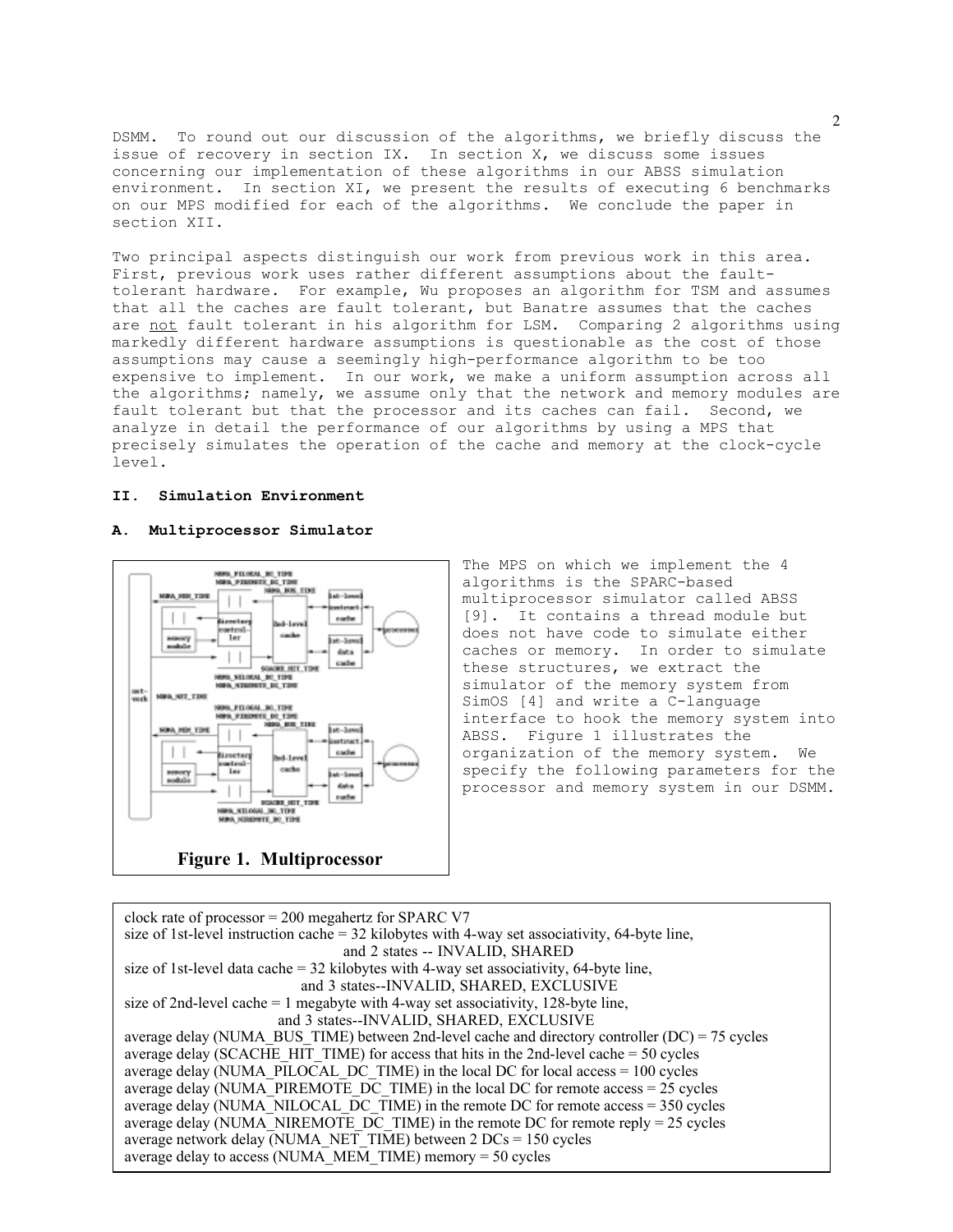Our DSMM has 8 modules, and each module has a SPARC processor, caches, and a memory module with a directory. On the processor, each integer instruction executes in exactly 1 cycle, and each floating-point instruction executes in a variable number of cycles. The DSMM implements a sequential memory model, where each access stalls until the memory system satisfies it. The cachecoherency protocol is a write-back protocol.

Although our simulator simulates 8 processors, we use a smaller DSMM to illustrate the description of our 4 hardware-assisted algorithms for establishing checkpoints. This smaller DSMM has 4 modules, where each module has a processor and a memory module with a directory.

# **B. Timing**

Figure 1 shows the timing for the path which application-read and applicationwrite accesses take. As an illustration, consider a read miss by processor 1 to a remote memory address for which processor 2 still holds the dirty copy of data; the memory address is remote to both processors. The read access misses in the 1st-level cache and progresses to the 2nd-level cache. Since it cannot satisfy the access, it incurs a delay of "NUMA BUS TIME" to travel on the local bus to the directory controller (DC). It places the access into the queue. When the access moves to the front of the queue, the DC uses a delay of "NUMA PIREMOTE DC TIME" to process the access (i. e. to determine that it must travel to a remote memory module).

The DC sends the request across the network. The read access experiences a delay of "NUMA NET TIME" before arriving at the DC of the remote memory module. The remote DC places the access into the queue. When the access moves to the front of the queue, the DC uses a delay of "NUMA\_NILOCAL\_DC\_TIME" to process the access. The DC sends a write-back request to processor  $2$ . The write-back request uses a delay of "NUMA NET TIME" to travel to the DC of processor 2. The DC places the request into the queue. When the request moves to the front of the queue, the DC uses a delay of "NUMA\_NILOCAL\_DC\_TIME" to process the request and forwards a copy of the request onto the local bus to the 2nd-level cache. The request uses a delay "NUMA\_BUS\_TIME" to travel to the cache and to return with the data dirty to the DC. It then sends an acknowledgment (containing the dirty data) of the write-back request across the network back to the DC of the remote memory module.

The acknowledgment uses a delay of "NUMA NET TIME" to arrive at the DC of the remote memory module. The remote DC places the acknowledgment into the queue. When the acknowledgment moves to the front of the queue, the DC uses a delay of "NUMA NIREMOTE DC TIME" to process the acknowledgment. It contains a copy of the  $\overline{divty}$  data. The DC forwards a copy of the data to the memory and simultaneously sends a reply containing the data to processor 1. (The writeback request to memory waits in a queue. When the request moves to the front of the queue, the memory unit uses a delay of "NUMA\_MEM\_TIME" to write the dirty data into the specified memory address.)

The reply uses a delay of "NUMA NET TIME" to arrive at the DC of processor 1. The remote DC places the reply into the queue. When the reply moves to the front of the queue, the DC uses a delay of "NUMA\_NIREMOTE\_DC\_TIME" to process the reply. The DC places the data contained in the reply onto the local bus. The data uses a delay of "NUMA\_BUS\_TIME" to travel across the bus to the 2ndlevel cache.

#### **C. Caches**

3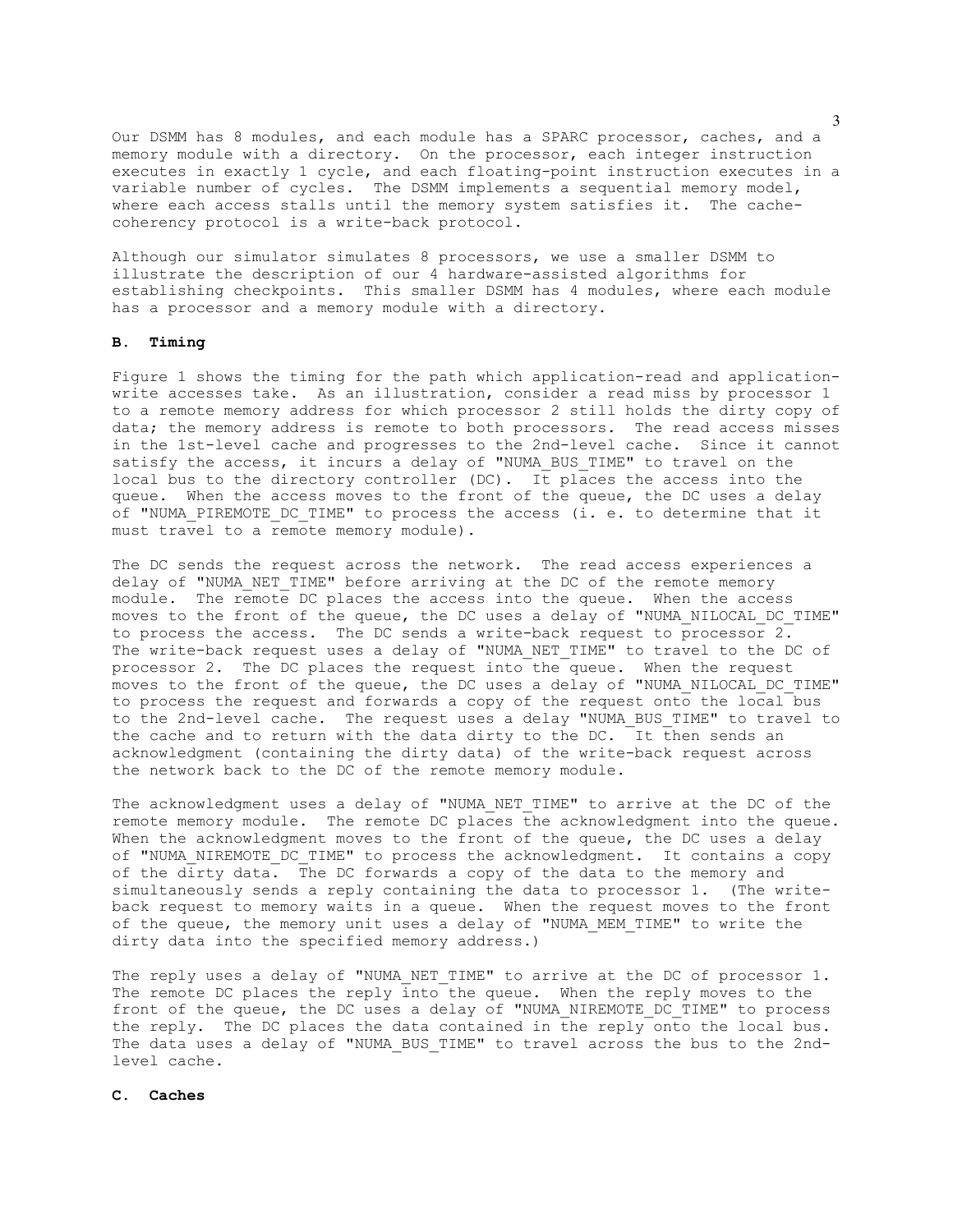The 1st-level data cache is a typical cache where each entry exists in 1 of 3 states: SHARED, EXCLUSIVE, and INVALID. ABSS handles a miss from the 1stlevel cache in the following way. ABSS selects an unoccupied entry from the 1st-level miss-handling table and enters information about the miss into the entry. ABSS then submits the miss to the 2nd-level cache.

The 2nd-level unified cache is a typical cache where each entry exists in 1 of 3 states: SHARED, EXCLUSIVE, and INVALID. At the 2nd-level cache, if a miss occurs, ABSS selects an unoccupied entry from the 2nd-level miss-handling table and enters information about the miss into the entry. ABSS then submits the miss to the memory system.

## **D. Memory System**

The memory system receives 5 types of messages.

- 1. MEMSYS\_GET (read miss)
- 2. MEMSYS<sup>CETX</sup> (write miss)
- 3. MEMSYS\_UPGRADE (write hit on SHARED block in cache)
- 4. MEMSYS\_WRITEBACK (forcing dirty block out of cache)
- 5. MEMSYS REPLACEMENT HINT (forcing clean block out of cache)

Application processes directly generate only the first 3 message types: "MEMSYS\_GET", "MEMSYS\_GETX", and "MEMSYS\_UPGRADE". The 2nd-level cache itself may generate either MEMSYS WRITEBACK or MEMSYS REPLACEMENT HINT to free an entry in the cache for incoming data.

# **III. Virtual Machine Monitor (VMM)**

#### **A. VMM and the Operating System (OS)**

Establishing checkpoints requires that either the OS or the VMM cooperate with the underlying hardware. For example, communication between the DSMM and the external environment (e. g. a disk drive) requires that some (or all) of the processors in the DSMM establish a checkpoint. The OS or the VMM knows when this communication occurs and must manually tell the pertinent processors to establish a checkpoint.

We favor regarding the OS as simply another application process and building fault tolerance into the VMM. The VMM typically contains several thousands of lines of code whereas the OS typically contains millions of lines [3]. Hence, we can more easily modify the VMM. Since we separate the issue of fault tolerance from the OS, our fault-tolerant system can run any commodity OS without modification and still be fault tolerant.

## **B. VMM and ABSS**

We neither build the VMM into ABSS nor simulate the communication between the DSMM and its environment. In an actual DSMM, this communication requires that the VMM manually initiate the establishment of a checkpoint on the pertinent processors. The activities involved in establishing this checkpoint are virtually identical to the activities involved in establishing a checkpoint required by the other triggers (identified in section V-C, section VI-B, section VII-B, and section VIII-B). So, understanding the performance impact of the reduced set of triggers should still enable us to understand the performance impact of the full set of triggers.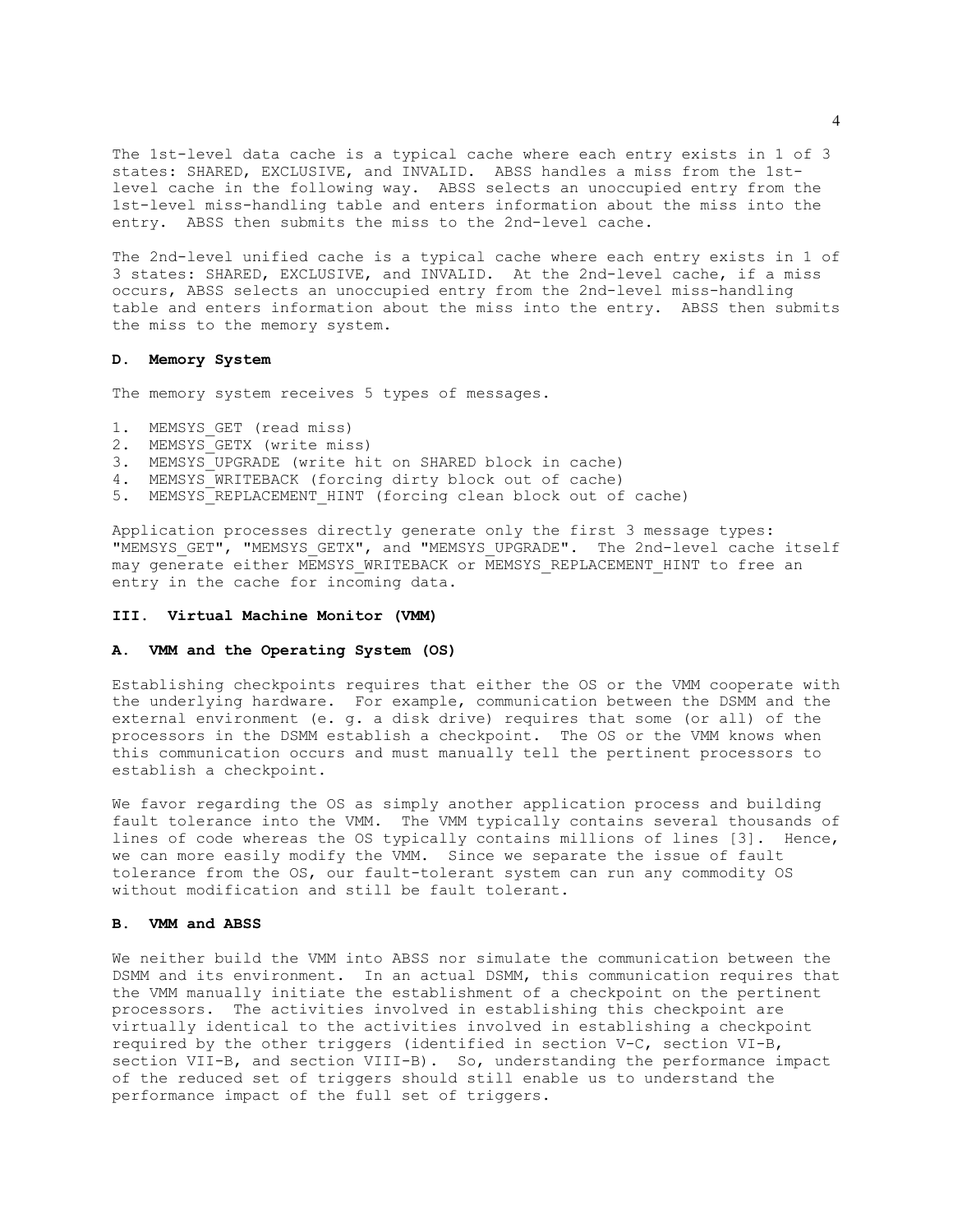We focus on how our hardware-assisted algorithms (for establishing checkpoints) impact the performance of scientific application programs. In our simulation environment, we execute these programs directly on top of the raw simulated hardware. The application processes supply the memory references that drive the hardware-assisted algorithms for establishing checkpoints.

#### **IV. Assumptions**

We assume the following.

- 1. The hardware suffers at most a single point of failure.
- 2. Hardware is fail-stop. If a component fails, it merely stops functioning and does not emit spurious data.
- 3. Each memory module, including the on-board directory controller, is fault tolerant.
- 4. The processor board with its caches is not fault tolerant. One spare but idle processor board is available to replace another processor board that experiences a permanent fault.
- 5. A node in our DSMM can communicate with any other node via 2 independent paths in the network. A node consists of a memory module and a processor. (In the case of DRSM and DRSM-C, each memory module has 2 banks of memory.)
- 6. The VMM has fault containment and can coordinate with specialized hardware (for establishing checkpoints) to tell a processor to establish a checkpoint if its application process receives a message from the environment or sends a message to the environment. The VMM can also roll the DSMM back to the last checkpoint if a fault occurs.

Further, 2 identical banks of fault-tolerant memory are available. The number of memory modules equals the number of microprocessors, but within each memory module are 2 identical banks of memory.

Prior to each checkpoint, each block of memory has 2 copies, one being in each of the 2 banks of memory. One copy of the block receives new data sent to it, and the other copy is the value saved and frozen at the last checkpoint. In other words, 1 block is the tentative checkpoint, and 1 block is the permanent checkpoint. During the establishment of a checkpoint, the block with the tentative checkpoint freezes its data, which becomes the permanent checkpoint, and the block with the old checkpoint unfreezes its data, which becomes the tentative checkpoint. After the establishment of a checkpoint, the first access to the block with the tentative checkpoint causes the data in the permanent-checkpoint block to be copied to the tentative-checkpoint block.

We estimate that a single bank of fault-tolerant memory costs at most twice the price of a bank of non-fault-tolerant memory. So, 2 banks of faulttolerant memory cost at most 4 times the price of a bank of non-fault-tolerant memory. Since the latter has a net cost of approximately 1/3 of the total system cost, we estimate that the 2 banks of fault-tolerant memory costs at most 2/3 of the total system cost.

# **V. Distributed Recoverable Shared Memory (DRSM)**

DRSM is our first algorithm for establishing checkpoints and is a type of loosely synchronized method (LSM). We constructed DRSM by extending recoverable shared memory (RSM) to multiple memory modules. Banatre developed RSM; it uses a single memory module [2].

**A. Background: Recoverable Shared Memory (RSM)**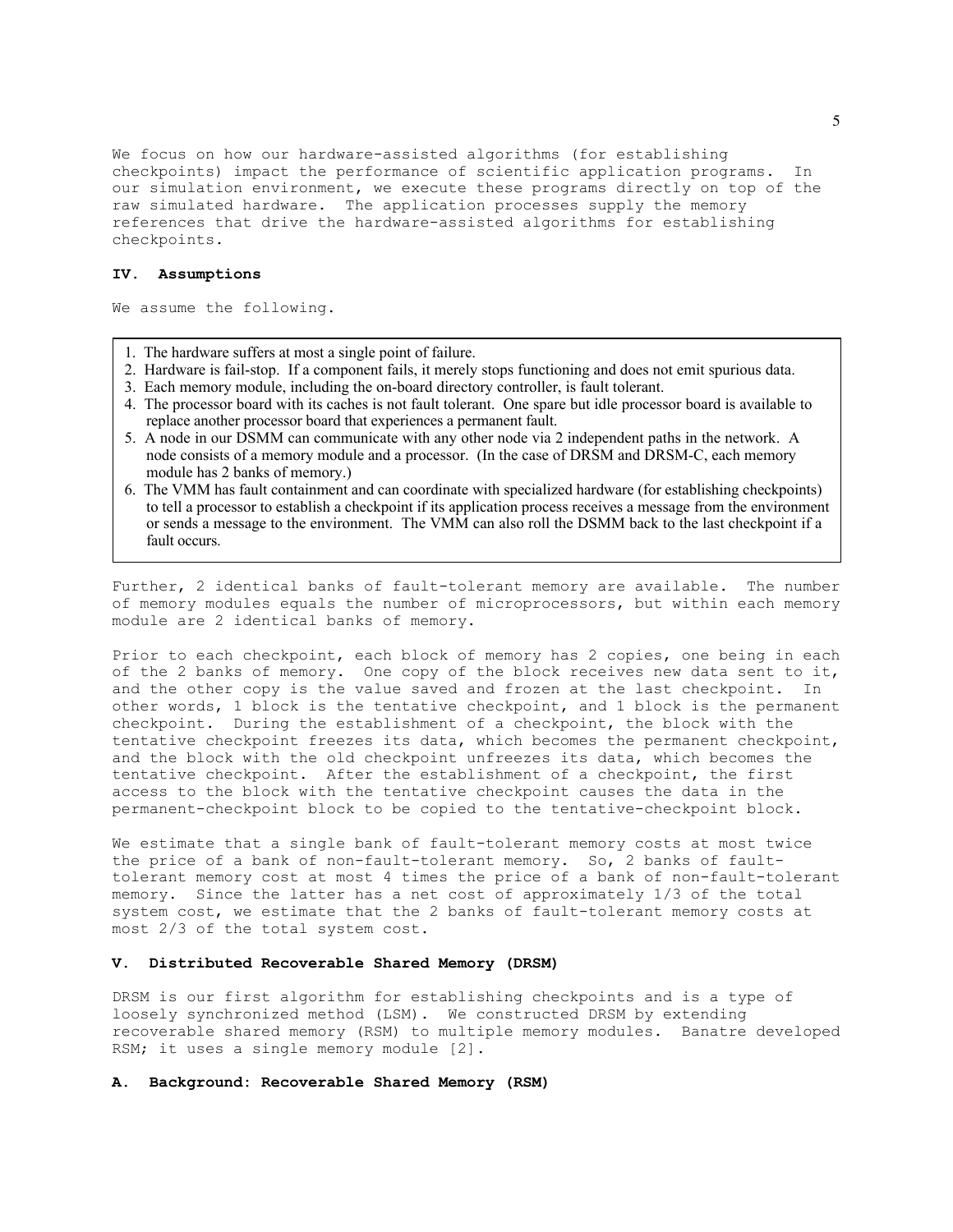Before we describe DRSM, we first describe RSM. Figure 2 illustrates the configuration of a RSM module. We slightly modify the explanation by Banatre to present details that may not have appeared in the original description.



## **1. Dependency Matrix**

The key element is the dependency matrix, which is an array of bits. This matrix, "DM[][]", sees all accesses that reach the RSM module and sets the bits according to the following checkpoint dependencies.



The write-before-read dependency occurs when processor "p[i]" reads a block (of memory) that processor "p[j]" previously wrote. The write before-write dependency occurs when processor "p[i]" writes a block that processor "p[j]" previously wrote.

In terms of checkpoints, the first dependency type means that if "p[i]" establishes a checkpoint, then "p[j]" must establish a checkpoint. The second dependency type means that if either "p[i]" or "p[j]" establishes a checkpoint, then the other processor must also establish a checkpoint in order to ensure the consistency of the state of the system stored in the checkpoint [6]. This information enables the processors to avoid the strict requirement of establishing a checkpoint at each communication between 2 processors where the first processor (in time) is a writer. (The algorithm for establishing checkpoints with DRSM-C does not record this information and hence strictly requires the establishment of a checkpoint at each communication where the first processor is a writer.)

# **2. Last-Writer Indicator**

The RSM module contains an additional buffer for each block of memory. This buffer stores the last writer to the block.

#### **3. Checkpoint Counters**

The collection of global checkpoint counters contains 1 counter for each processor in the system. Each block in memory has an associated block checkpoint counter. When processor "P[2]", for example, writes to a block, the value of the global checkpoint counter for "P[2]" is copied into the block checkpoint counter. RSM updates the buffer for the last writer to "2". The purpose of the checkpoint counters is to accelerate the establishment of permanent checkpoints. They are explained in a later section.

#### **4. Memory for Tentative Checkpoint**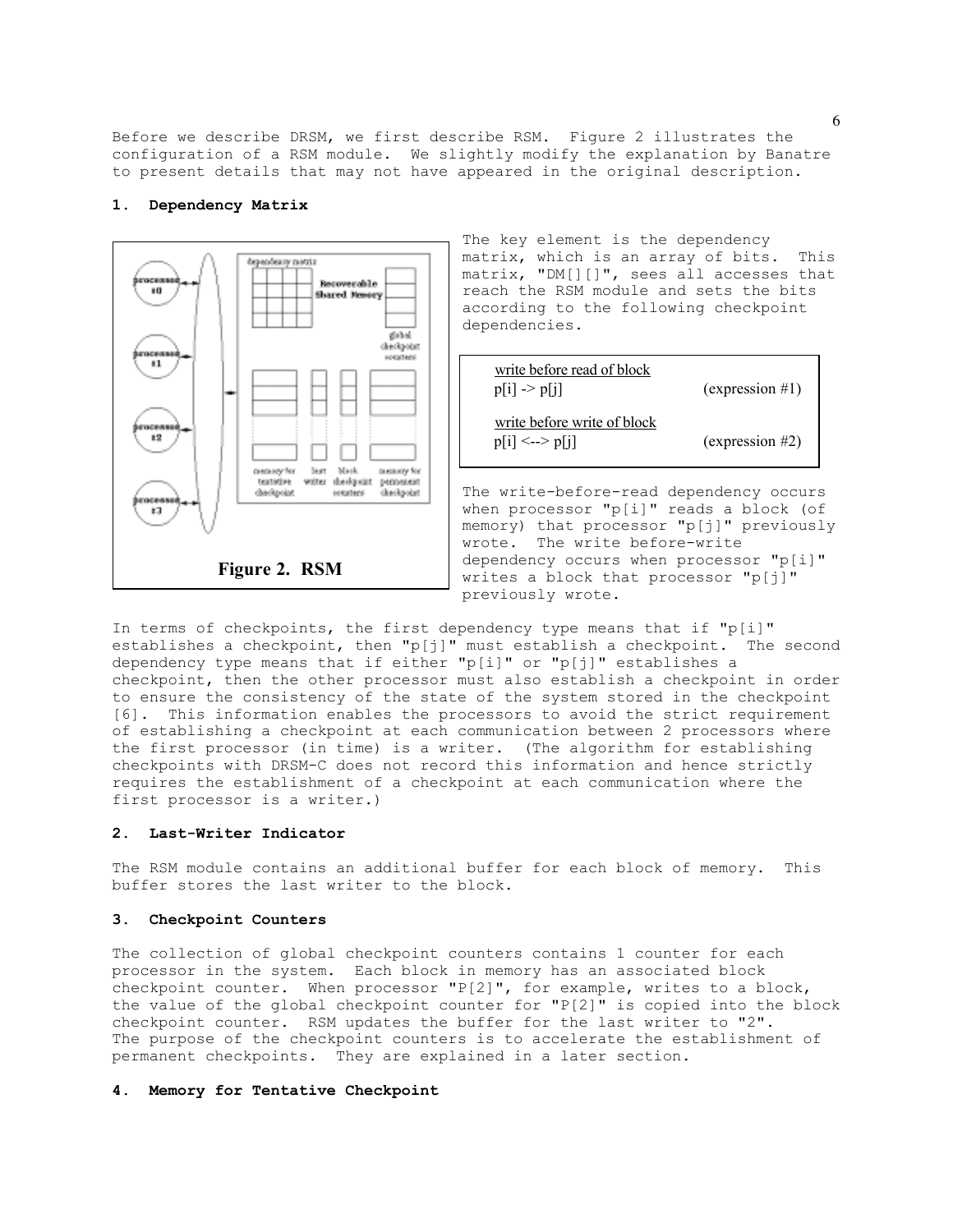The tentative-checkpoint memory (TCM) functions as the working memory. It operates like the memory in a non-fault-tolerant system. When the RSM begins a 2-phase checkpoint of dependent processors, they write their dirty cache data into the TCM in the first phase. The newly updated blocks of memory form the tentative checkpoint which is later converted into the permanent checkpoint in the second phase.

# **5. Memory for Permanent Checkpoint**

During the establishment of the permanent checkpoint, the RSM copies data saved during the tentative-checkpoint phase into the permanent-checkpoint memory (PCM). It always contains data comprising a consistent state of the system. The DSMM rolls back to this data after a failure occurs.

#### **6. Establishing Checkpoints**



Figure 3 illustrates the establishment of a checkpoint for a 4-processor DSMM. A processor "P[1]" that wishes to establish a checkpoint submits a request to the RSM. The RSM then scans the dependency matrix for all other processors that must establish a checkpoint along with "P[1]". The RSM finds that both "P[0]" and "P[3]" must establish a checkpoint along with "P[1]" and hence submits a request to them to establish a checkpoint. They write their dirty cache data back into memory and send a copy of their internal states (i. e. data in the internal registers) to the RSM. This phase is the tentative-checkpoint phase. After it completes successfully, the RSM converts the tentative checkpoint into a permanent checkpoint.

After verifying that the establishment of the tentative checkpoint is successful, the RSM increments the global checkpoint counters for "P[0]", "P[1]", and "P[3]" and then tells those processors that they may resume execution of their normal processes. They send acknowledgments to the RSM, and it resumes its normal functions.

The RSM does not immediately copy the blocks saved during the tentativecheckpoint phase into the PCM during the permanent-checkpoint phase. Rather, the RSM merely increments the global checkpoint counters for the processors involved in the checkpoint. After the RSM concludes the permanent checkpoint, if a write access occurs on a block (in the TCM) where the global checkpoint counter of the last writer is greater than the block counter, then the RSM knows that the current data in the block is part of a permanent checkpoint. Hence, the RSM first copies the data from the block in the TCM into the corresponding block in the PCM before the RSM writes the incoming new data into the block in the TCM. This copy-on-write technique accelerates the establishment of the permanent checkpoint by avoiding the copying of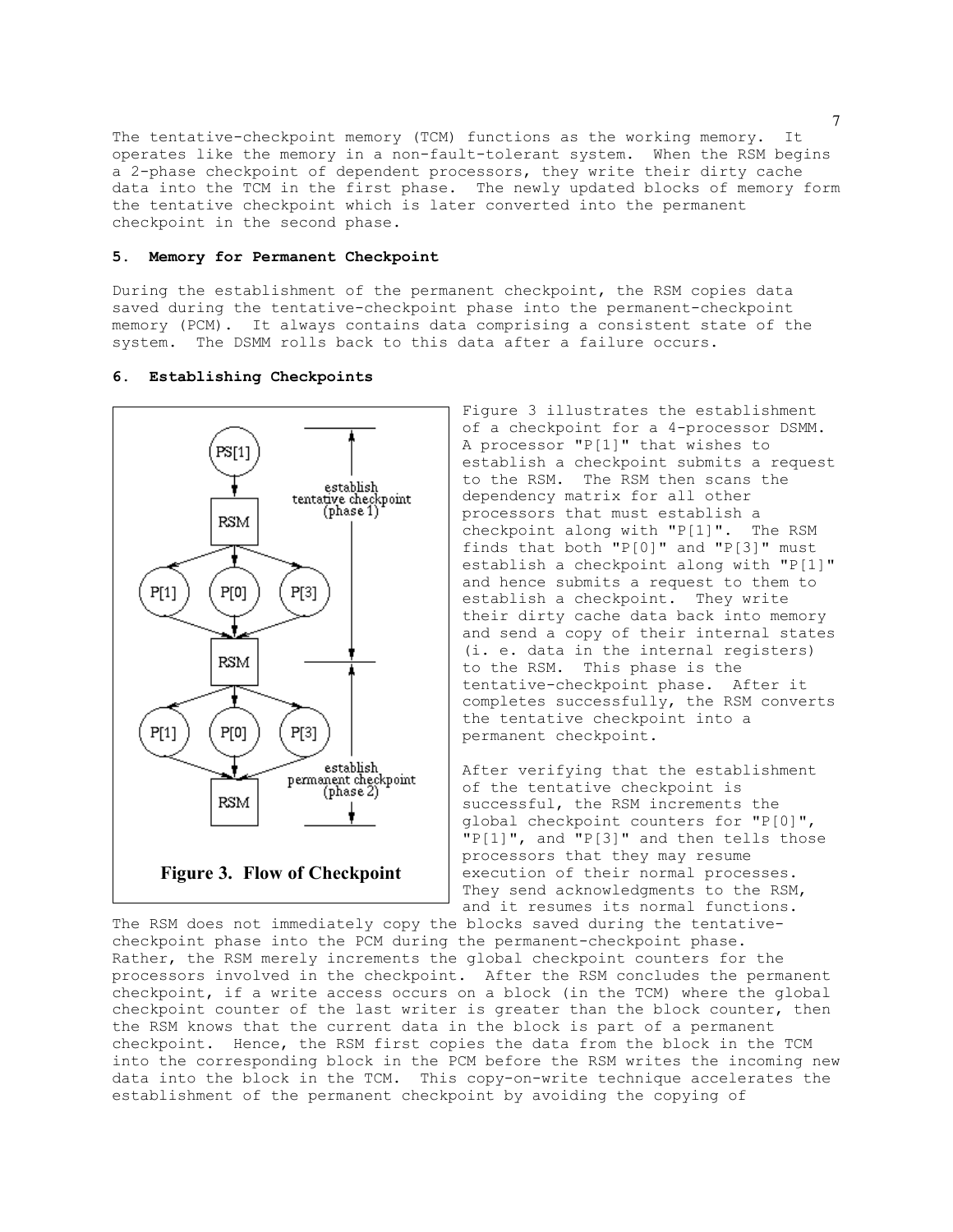potentially millions of blocks of data from the TCM into the PCM during the permanent-checkpoint phase.

# **7. New Requests after Initiating Checkpoint**

If processor "P[2]" submits a request to the RSM to establish a checkpoint and if the request arrives at the RSM before the start of the permanent checkpoint-phase for "P[0]", "P[1]", and "P[3]", then the RSM will combine "P[2]" into the group of processors that must establish a checkpoint together. In other words, the RSM grants the request from "P[2]" to establish a checkpoint and waits until "P[2]" has finished establishing its tentativecheckpoint phase before the RSM begins the permanent-checkpoint phase of all processors in the group: "P[0]", "P[1]", "P[2]", and "P[3]". If the request arrives after the establishment of the start of the permanent-checkpoint phase, then the RSM negatively acknowledges the request, and "P[2]" must resubmit its request.

# **B. Hardware Overview of DRSM**

We extend RSM to multiple memory modules and call our method distributedrecoverable-shared memory (DRSM).

# **1. Elimination of Checkpoint Counters**

DRSM eliminates the checkpoint counters that appear in figure 2. We no longer permanently fix the roles of the 2 banks of memory. A block in bank #1 and the corresponding block in bank #2 can be a tentative-checkpoint block and a permanent-checkpoint block, respectively, and vice versa. We use a 3-bit state register (3BSR) associated with each block of memory to dynamically determine the roles of the blocks in each pair of blocks, one from bank #1 and one from bank #2. Each 3BSR has its own tiny finite-state-machine (FSM) to cycle among the necessary states.



Figure 4 shows the state transitions (i. e. the role transitions) of the blocks in each pair of blocks of memory. The figure shows 6 rectangles; within each one are 2 smaller rectangles. Among these 2 rectangles, the one on the left represents a block from bank #1, and the rectangle on the right represents the corresponding block from bank #2. The states "[I, PC]" and "[PC, I]" are the 2 possible states in which memory starts.

As an illustration, we start with "[I, PC]". When a read access matches the pair of blocks with this state, DRSM services the access with data from bank #2. A write access (i. e. MEMSYS GETX or MEMSYS UPGRADE) that matches this pair of blocks causes the DRSM to copy data from the block in bank #2 into bank #1 and then to reply to the processor submitting the memory access. The state for the pair of blocks transitions to "[W, PC]". The DRSM services all future memory accesses by referencing the block in bank #1.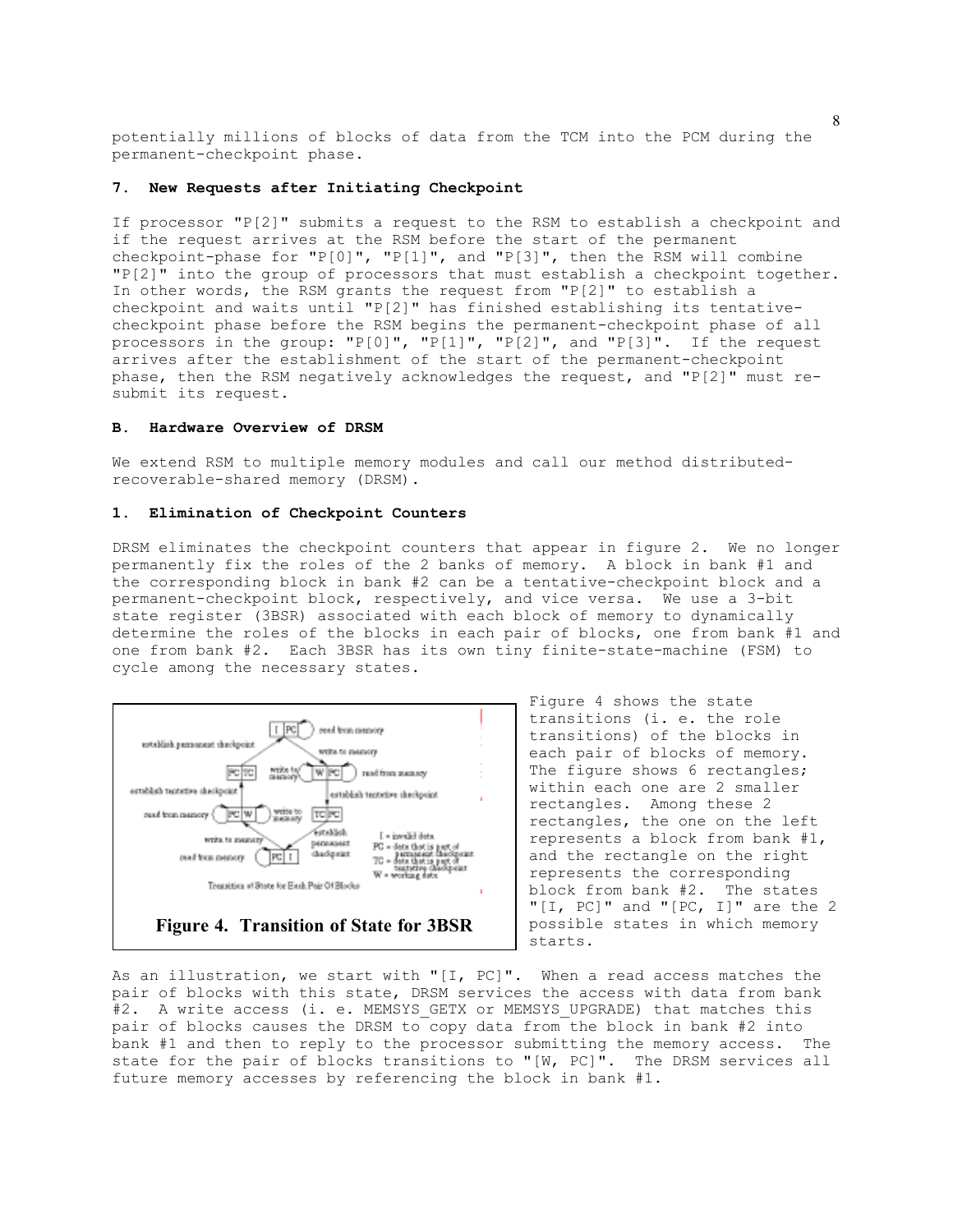During the establishment of the tentative checkpoint, the state of the pair of blocks in our illustration transitions to "[TC, PC]". If the establishment of the tentative checkpoint is successful, then the DRSM changes the state of the pair of blocks to "[PC, I]".



## **2. New Organization of DSMM with DRSM**

Figure 5 shows the new organization of the DSMM with DRSM. Each DRSM module no longer contains the checkpoint counters. We replaced them with the more efficient 3BSRs. The DRSM module also has a processor state buffer (PSB). The PSB contains 3 buffers (not shown in figure 5). One buffer holds the internal state of the local processor for the tentative checkpoint, and another buffer holds the internal state of the local processor for the permanent checkpoint. The third buffer is a 2-bit checkpoint-state buffer (CSB) and holds one of {CHECKPOINT\_IS\_NOT\_ACTIVE, TENTATIVE CHECKPOINT IS ACTIVE, PERMANENT\_CHECKPOINT\_IS\_ACTIVE }, indicating the status of the local processor.

The structure of processor locks (PLs) contains 1 lock per processor in the DSMM. The DRSM module sets the PL to "1" if, during the establishment of the tentative checkpoint, the corresponding

processor (1) is the last writer of a dirty block (i. e. in state of "[PC, W]" or "[W, PC]") of memory or (2) has dependent processors according to the dependency matrix. During the establishment of the permanent checkpoint, if an incoming memory access originates from a processor with its PL being "1", the DRSM module negatively acknowledges that request. This action prevents a race from developing on the dependency matrix.

One example of a race is the following. Suppose that processor "P[1]" finishes its permanent checkpoint before a memory module "DRSM[2]" and that "P[1]" has its PL being "1" in "DRSM[2]". Suppose that "P[3]" writes into a memory block (in "DRSM[2]") that is not part of the checkpoint which is just completing. Then, processor "P[1]" reads that same block before "DRSM[2]" completes its permanent checkpoint. The dependency "P[1] -> P[3]" will be lost when "DRSM[2]" completes its permanent checkpoint, clearing the row and column (of the dependency matrix) containing "P[1]".

# **C. Conditions for Establishing Checkpoints**

Two events can trigger a processor to establish a checkpoint.

- 1. A timer expires. When the timer for a processor expires, it establishes a checkpoint. The timer ensures a maximum bound on the time interval between checkpoints.
- 2. Communication occurs between a processor and the environment outside of the DSMM. When data leaves or enters a DSMM, the processor handling the data must establish a checkpoint. Communication includes interrupts.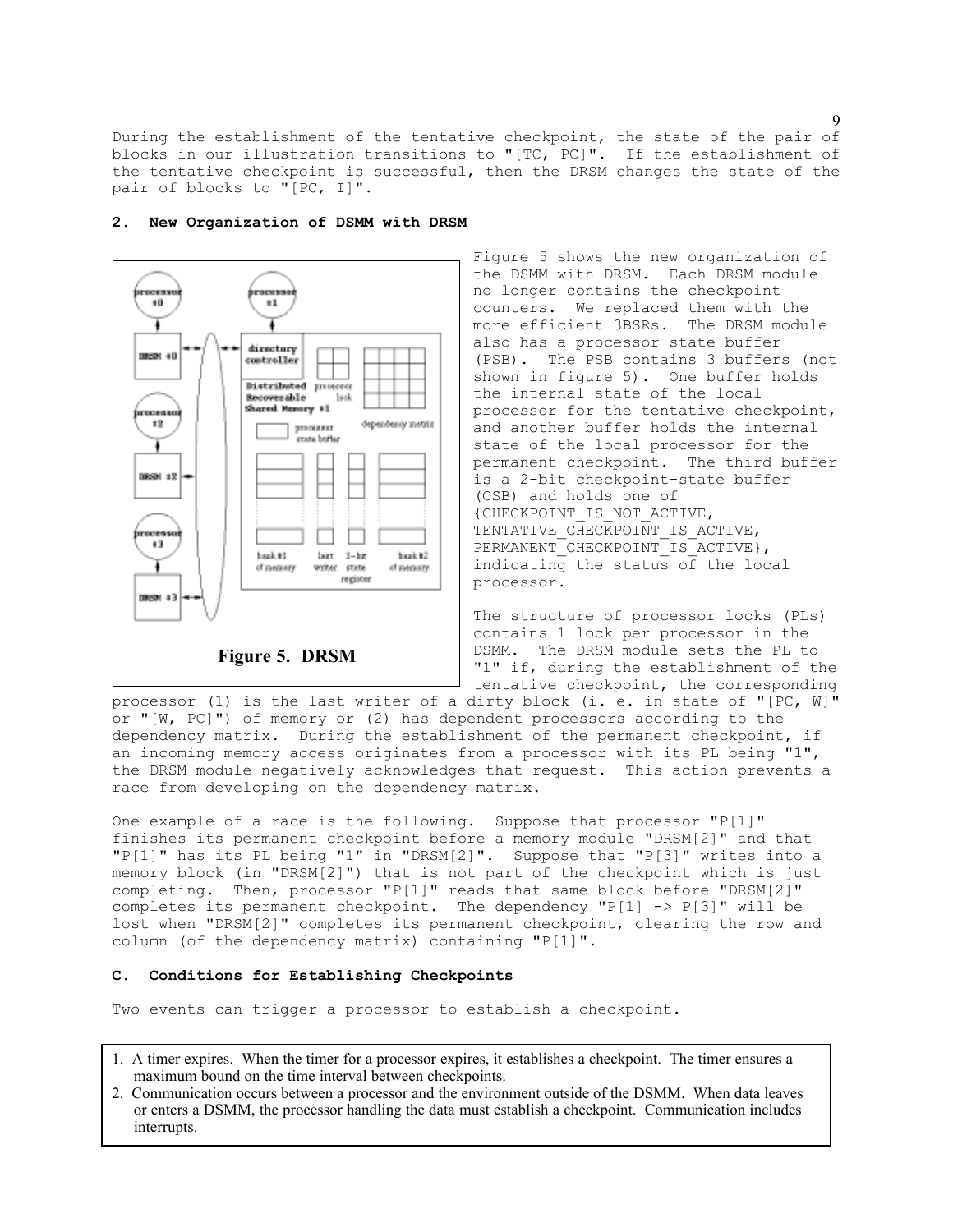## **D. Establishing Tentative Checkpoints**

# **1. General Overview**



Because there are now several modules of RSM, we must radically modify the algorithm for establishing a tentative checkpoint. Figure 6 shows the new algorithm. Its general strategy is that a processor wishing to establish a checkpoint must query all DRSM modules to determine all dependent processors that must also establish a checkpoint. They, in turn, query all DRSM modules to determine additional dependent processors. The process proceeds in the fashion of an expanding tree of processors. The root of the tree is the processor that initially wished to establish a checkpoint, and the leaves of the tree are processors that either (1) have no checkpoint-dependent processors or (2) have already been identified higher up in the tree. Once the algorithm reaches the leaves of the tree, processors starting from the bottom of the tree and moving upwards toward the root send acknowledgment messages to the parent processor. A parent processor must first receive

acknowledgments from all its children before that parent processor sends an acknowledgment to its parent processor.

# **2. Details**

As a specific example, we trace the flow in figure 6 for a 4-processor DSMM. We arbitrarily select processor "P[0]" to act as an arbiter to allow at most one tentative checkpoint to be established at any time. "P[1]" submits a request to "P[0]" to obtain permission to establish a checkpoint. "P[0]" grants the request, and "P[1]" proceeds to establish a tentative checkpoint (in the first phase).

"P[1]" queries all the DRSM modules. They search their dependency matrices to find all processors which must establish a checkpoint along with "P[1]". The DRSM modules send their replies back to "P[1]". From their replies, "P[1]" discovers that "P[0]", "P[2]", and "P[3]" must establish checkpoints. "P[1]" tells all of them to establish tentative checkpoints. In this example, "P[0]", "P[2]", and "P[3]" receive the request from "P[0]" at approximately the same time (although this situation need not always arise).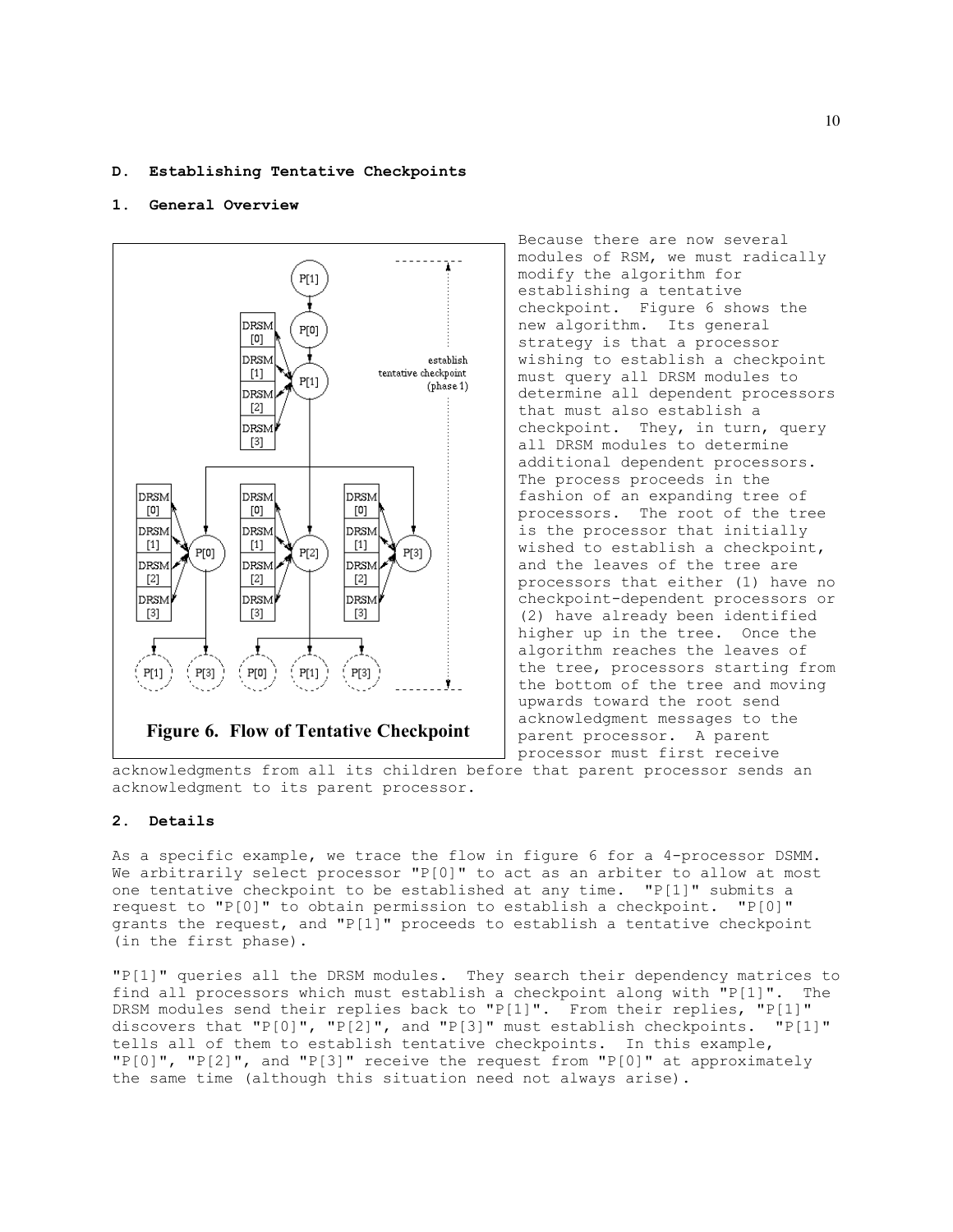"P[0]" then queries all the DRSM modules to find that both "P[1]" and "P[3]" are dependent upon it. "P[0]" asks them to establish tentative checkpoints. Upon receiving this request from "P[0]", "P[1]", and "P[3]" both respond that they have already joined the checkpoint tree and are, hence, leaves in this tree.

After receiving the request from "P[1], "P[2]" then queries all the DRSM modules to find that "P[0]", "P[1]", and "P[3]" are dependent upon it. "P[2]" asks them to establish tentative checkpoints. Upon receiving this request from  $"P[2]"$ ,  $"P[0]"$ ,  $"P[1]"$ , and  $"P[3]"$  all respond that they have already joined the checkpoint tree and are, hence, leaves in this tree.

Finally, after receiving the request from "P[1]", "P[3]" then queries all the DRSM modules to find that no processors are dependent on it. Hence, "P[3]" is a leaf in this tree. After "P[3]" completes its tentative checkpoint, "P[3]" sends an acknowledgment back to "P[1]".

After "P[0]" completes its tentative checkpoint, "P[0]" sends an acknowledgment back to "P[1]". After "P[2]" completes its tentative checkpoint, "P[2]" sends an acknowledgment back to "P[1]". After "P[1]" receives acknowledgments from "P[0]", "P[2]", and "P[3]", "P[1]" concludes the establishment of the tentative checkpoint, which is phase #1.

Figure 6 shows the general flow in the process of establishing a tentative checkpoint but omits 6 important details. They are the following.

- 1. Before a processor queries all DRSM modules (in order to determine dependent processors), it (1) waits until all its pending cache operations are finished and (2) then writes all dirty cache data back into memory. The processor waits for the DRSM modules to acknowledge that all the write-backs are complete.
- 2. Each processor sends a copy of its state (i. e. data in the internal registers) to the PSB of the DRSM module that is local to the processor.
- 3. A DRSM module that receives a query (to determine dependent processors) waits until all pending memory operations by the directory controller are finished before the DRSM module replies (with information about dependent processors) to the querying processor. During this waiting period, the DRSM module negatively acknowledges all requests that it receives.
- 4. Just before the DRSM module replies to the querying processor, the DRSM module scans for all pairs of blocks (in the 2 banks of memory) where (1) the state of the pair is either "[W, PC]" or "[PC, W]" and (2) the last writer is the querying processor. If such pairs exist, then the DRSM module transitions the states from "[W, PC]" or "[PC, W]" to "[TC, PC]" or "[PC, TC]", respectively. The DRSM module negatively acknowledges accesses to blocks for which the state is either "[TC, PC]" or "[PC, TC]". Locking out accesses to such blocks prevents changes in the checkpoint dependencies of the processors that have almost completed the tentative checkpoint.
- 5. In addition, the DRSM module sets the PL of the querying processor to "1" if (1) the module has dirty blocks like those just mentioned or (2) the dependency matrix indicates that the querying processor has dependent processors. The DRSM module negatively acknowledges normal memory accesses originating from a processor with its PL being "1". The aim is to prevent a race condition from developing in the dependency matrix when the DRSM module finishes its permanent checkpoint after a processor has finished its checkpoint.
- 6. Just before the root processor of the checkpoint tree begins the establishment of the tentative checkpoint, that processor sets a 2-bit checkpoint-state buffer (CSB) in the PSB of the local memory module to indicate that the establishment of the tentative checkpoint is active. The state of the CSB can be one of {CHECKPOINT\_IS\_NOT\_ACTIVE, TENTATIVE\_CHECKPOINT\_IS\_ACTIVE, PERMANENT CHECKPOINT IS ACTIVE}. In figure 6, processor "P[1]" sets the CSB to "TENTATIVE\_CHECKPOINT\_IS\_ACTIVE". The DSMM uses this state information to determine what to do in the event that a fault occurs during the establishment of a checkpoint.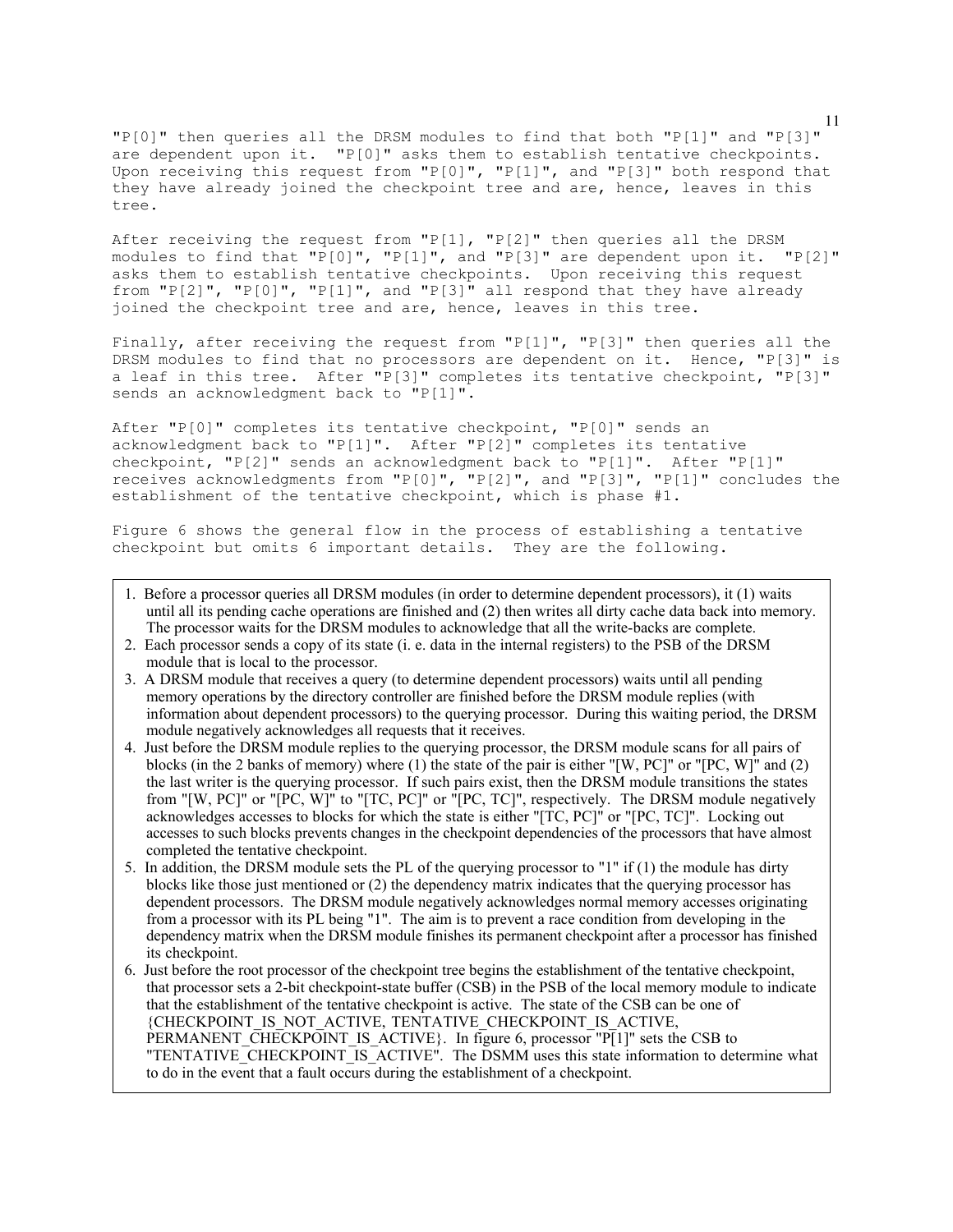#### **3. Dependent Processors and Dependent DRSM Modules**

The acknowledgments that are propagated from the leaves of the checkpoint tree up to the root in figure 6 lists the dependent processors. Each processor in the tree determines processors that are checkpoint dependent upon itself, packages this information along with all dependent-processor information from the child processors, passes this package of information in an acknowledgment to the parent processor. In the end, the root processor is aware of all dependent processors in the entire tree.

The tree also propagates information about dependent DRSM modules to the root processors. A DRSM module is a dependent DRSM module if any of the following conditions is true.

- 1. The DRSM module identifies at least one processor that is dependent on the querying processor during the tentative-checkpoint phase.
- 2. The DRSM module identifies the querying processor as one that has written to the module since the last checkpoint. The DRSM module can determine this condition by finding one pair of blocks (in the 2 banks of memory) for which (1) the last writer is the querying processor and (2) the data in one block of the pair is in state "W" (i. e. working data).

When the DRSM module replies (with information about the dependent processors) to the querying processor, the DRSM module also tells it whether the module is a dependent memory module. The querying processor propagates this information about dependent DRSM modules back up to the root processor of the checkpoint tree.

## **E. Establishing Permanent Checkpoints**

# **1. General Overview**



Figure 7 shows the new algorithm for establishing a permanent checkpoint for a 4-processor DSMM. The general strategy is that the root processor in the checkpoint tree for the tentative checkpoint guides the establishment of the permanent checkpoint. The root processor tells all dependent processors and all dependent DRSM modules to establish a permanent checkpoint. Once they complete their permanent checkpoints, they send acknowledgments to the root processor. It then completes its own permanent checkpoint and sends an acknowledgment to the arbiter

processor. It removes the root processor from the queue.

#### **2. Details**

As a specific illustration, we trace the flow in figure 7. "P[1]" is the root processor of the checkpoint tree for the tentative checkpoint. From it, "P[1]" knows that "P[0]", "P[1]", and "P[3] are dependent processors and that "DRSM[0]", "DRSM[1]" , and "DRSM[3]" are dependent DRSM modules. In this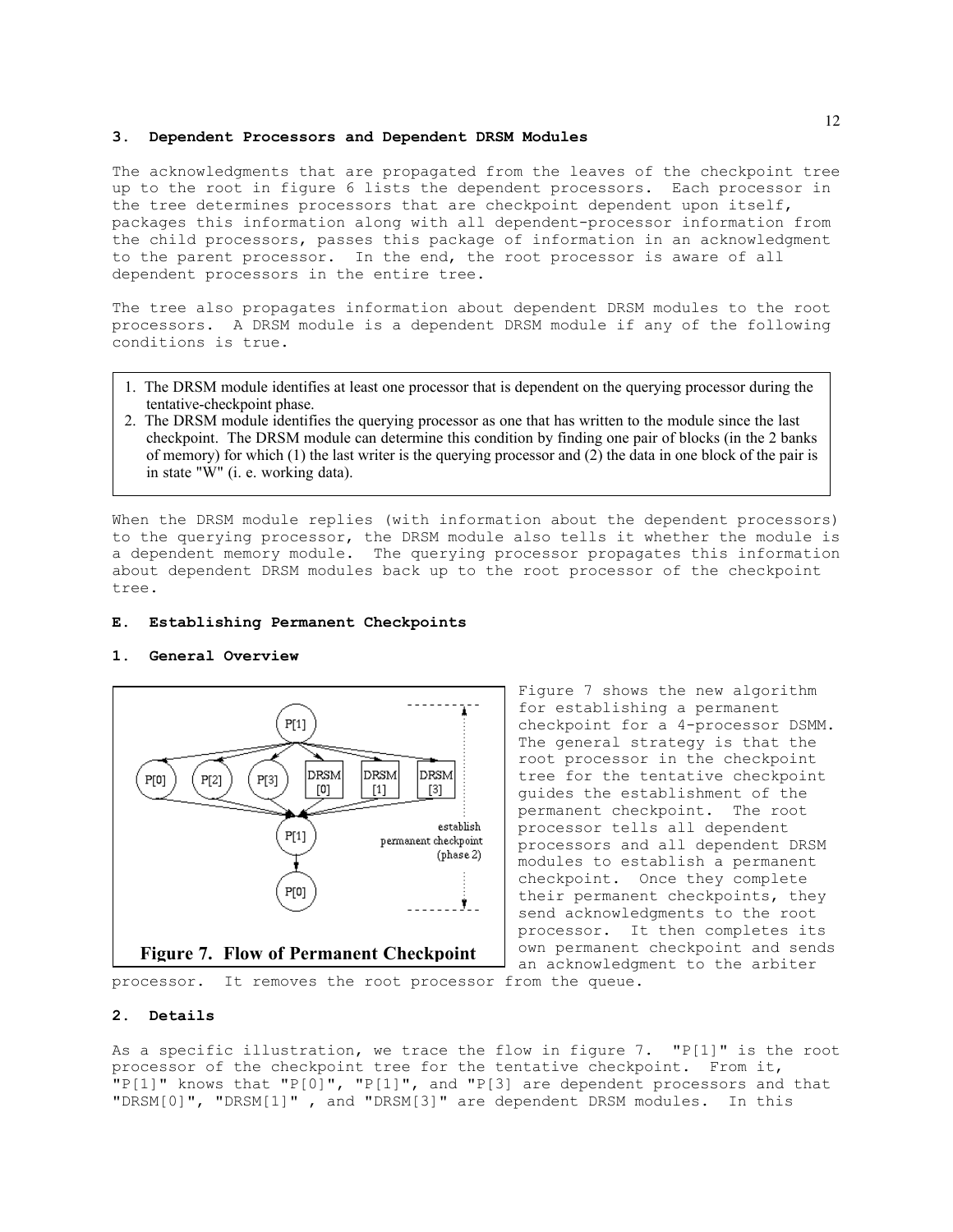particular example, "DRSM[2]" is not a dependent DRSM module. "P[1]" tells all dependent processors and DRSM modules to establish a permanent checkpoint. Each of "DRSM[0]", "DRSM[1]", and "DRSM[3]" performs the following. The DRSM module resets (to zero) all columns and all rows (in the dependency matrix) containing any processor with its PL being "1". Next, the DRSM module identifies all pairs of blocks (in the 2 banks of memory) for which their states are "[TC, PC]" or "[PC, TC]". The DRSM module transitions their states to "[PC, I]" or "[I, PC]", respectively. Finally, the DRSM module sends an acknowledgment to the root processor.

After receiving the request to establish a permanent checkpoint, each of "P[0]", "P[1]", and "P[3]" sends an acknowledgment back to the root processor and resumes normal processing. After "P[1]" receives acknowledgments from all dependent processors and memories, "P[1]" itself sends an acknowledgment to the arbiter processor "P[0]" and resumes normal processing. "P[0]" then grants the request from the next processor wishing to establish a checkpoint.

We should note the following additional details. "P[1]" sets the CSB to "PERMANENT CHECKPOINT IS ACTIVE" just before "P[1]" begins the phase for the establishment of the permanent checkpoint. The dependent DRSM modules clear all the PLs to "0" during phase 2. After the establishment of the permanent checkpoint is complete, "P[1]" sets the CSB to "CHECKPOINT IS NOT ACTIVE". Also, each processor tells its local memory module to designate the tentative checkpoint of the processor state in the PSB as a permanent checkpoint. The processor does not wait for an acknowledgment from the local memory module before sending an acknowledgment to "P[1]" since the network is reliable by virtual of our assuming 2 independent paths between any two nodes.

# **F. Additional Features**

# **1. Artificially Dependent Processors**

If the establishment of a checkpoint is in progress, the arbiter queues requests from processors that request permission to establish a checkpoint. After the arbiter receives an acknowledgment that the establishment of the current checkpoint is complete, the arbiter grants the next processor (waiting in the checkpoint-request queue) permission to establish a checkpoint. There can be many processors waiting in the queue.

If more than 1 processor waits in the queue, the arbiter grants permission to the processor at the front of the queue but tells that processor, say "P[1]", to artificially treat all the other processors (in the queue) as being dependent on it. After "P[1]" finishes querying the DRSM modules to find the genuinely dependent processors, "P[1]" adds the artificially dependent processors to this group of genuinely dependent processors. Then, "P[1]" requests that all of them establish tentative checkpoints.

In this way, any processor that submits a request to establish a checkpoint to the arbiter processor needs to wait at most approximately the period for establishing one checkpoint. That one checkpoint is the one that is currently being established when the request arrives at the arbiter.

# **2. Arbiter**

The algorithm for the DRSM uses an arbiter, which is "P[0]" in our example. Although it appears to be a potential bottleneck in the DSMM, the arbiter actually poses no particular problem. The maximum number of requests (for the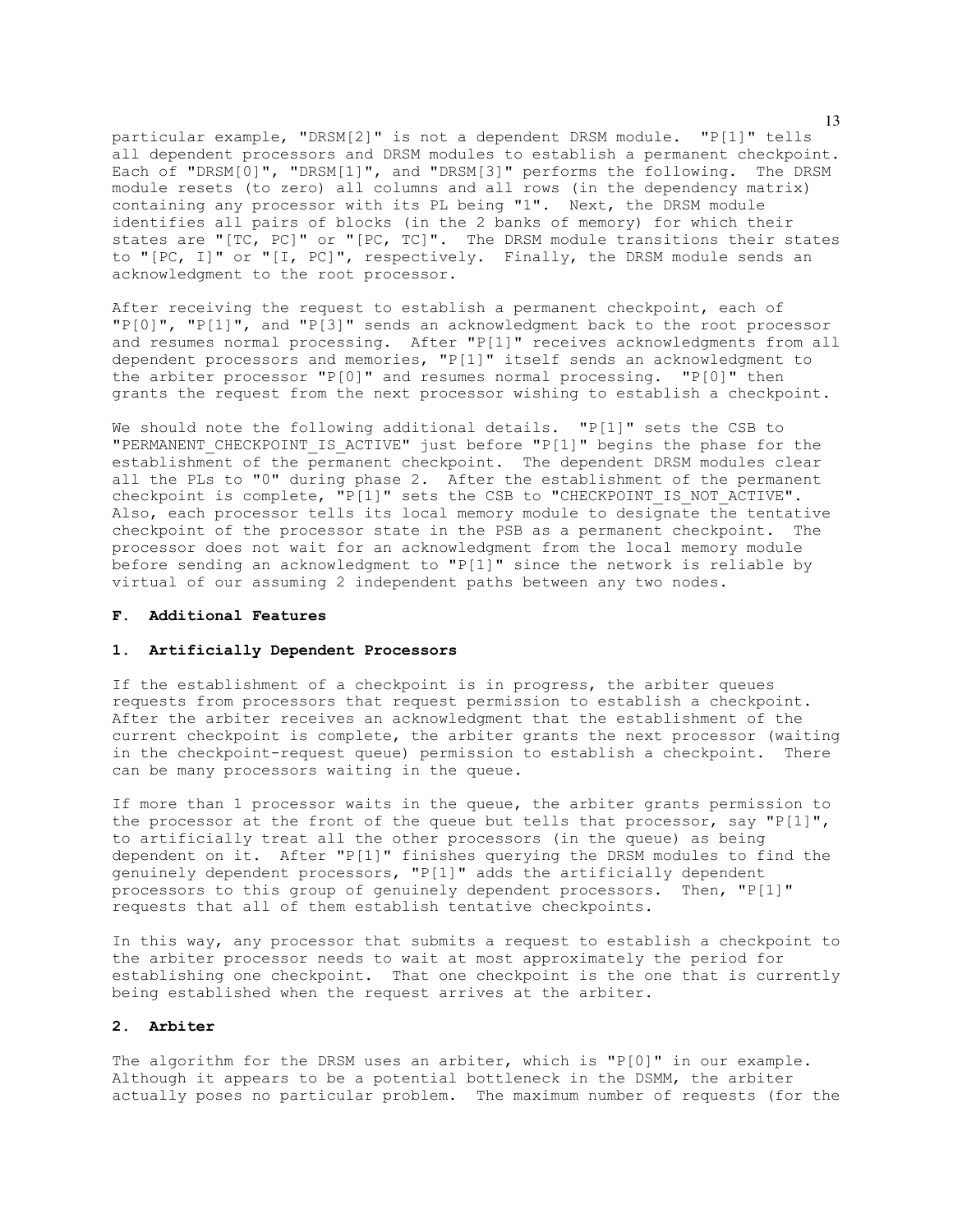establishment of checkpoints) that can queue at the arbiter is "(number of processors in the DSMM) - 1". After the current establishment of a checkpoint completes, the arbiter tells the processor, say "P[2]", of the first request in the queue to begin the establishment of a checkpoint. If there are other requests in the queue, the arbiter tells "P[2]" to include their corresponding processors as artificially dependent processors. In other words, after the current establishment of a checkpoint completes, all processors with requests waiting in the queue participate in the next establishment of a checkpoint, clearing the entire queue. The maximum delay between (1) the arrival of a request at the arbiter and (2) the participation (in the establishment of a checkpoint) by the processor submitting the request is approximately the time required for the current establishment of a checkpoint to complete.

#### **G. Summary**

The DRSM (and the RSM) basically records dependencies that arise among processors as they access the same memory locations. Recording the dependencies generally enables the DRSM to delay the establishment of checkpoints until an arbitrarily chosen time. In our case, we use a timer to announce when a processor should establish a checkpoint; the timer can set the maximum temporal interval between checkpoints, effectively setting the maximum time for roll-back recovery. Any interaction between an application process and the environment of the DSMM poses a special problem and requires that the processor of the application process must immediately establish a checkpoint.

# **VI. Distributed Recoverable Shared Memory for Communication Checkpoints (DRSM-C)**

Distributed recoverable shared memory for communication checkpoints is our second algorithm for establishing checkpoints. It is a tightly synchronized method (TSM). Wu presents one version of it [13]. The principal difference between the TSM and the LSM is that the former forces the establishment of a checkpoint for a processor if that processor become checkpoint dependent on another processor.

In the version described by Wu, a processor "P[3]" must establish a checkpoint if "P[1]" reads from data or writes to data that is cached in the dirty state in "P[3]". In addition, "P[3]" must establish a checkpoint if it writes dirty cache data back into main memory.

# **A. Hardware Overview**

We apply the TSM to our base DSMM. Our system differs from that of Wu in 2 aspects. Wu uses a DSMM with both fault-tolerant caches and exactly 1 bank of fault-tolerant memory. By contrast, our DSMM has caches that are not faulttolerant, but our system does have 2 banks of fault-tolerant memory.

The 2 banks enable us to eliminate 1 cause of establishing checkpoints. Namely, a processor can write dirty cache data back into main memory without requiring the establishment of a checkpoint. The DSMM must still establish a checkpoint for a processor, say "P[3]", whenever the system transfers dirty data written by "P[3]" to another processor, say "P[1]". This dirty data need not reside in "P[3]" at the moment of the transfer but could reside solely in main memory.

Figure 8 illustrates the distributed-recoverable-shared-memory-forcommunication-checkpoint (DRSM-C) module. The 3-bit state register (3BSR) and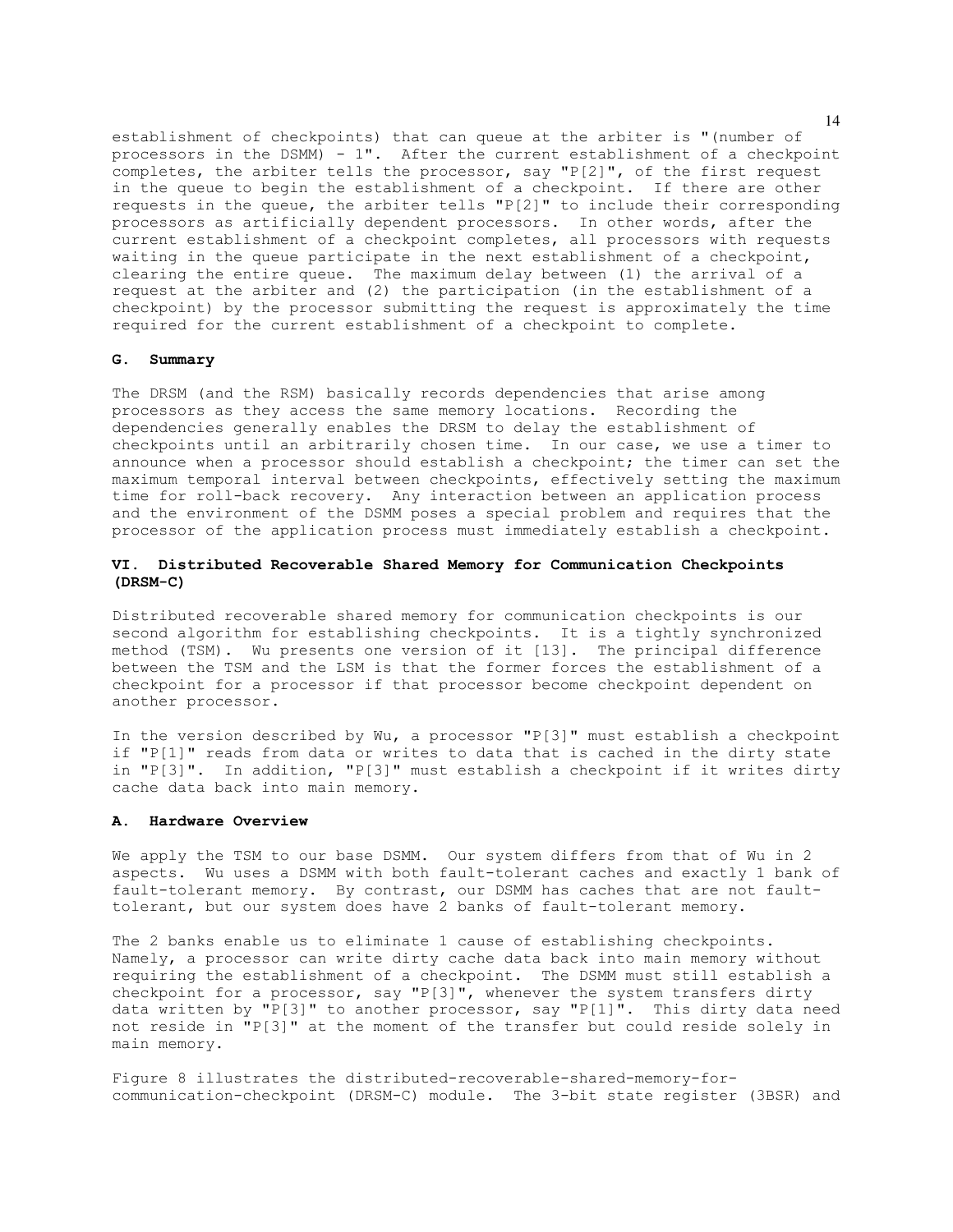the last-writer buffer for each block indicate, respectively, (1) whether data in a block is dirty and (2) which processor must establish a checkpoint in the event that the dirty data is transferred to another processor. The DRSM-C module omits the dependency matrix. Any dependency that arises immediately forces the establishment of a checkpoint; the newly established checkpoint erases the dependency and hence obviates the need for a matrix to record the dependency.



When an access arrives at a DRSM-C module, it checks whether the matching block of memory contains dirty data. If the block contains dirty data, the DRSM-C module sends a negative acknowledgment to the memory-accessing processor and then requests that the last-writer processor (of the block with dirty data) establishes a checkpoint. The 3-bit register and the last-writer buffer provide adequate information to determine whether to negatively acknowledge a memory access.

## **B. Conditions for Establishing Checkpoints**

Three events can trigger a processor to establish a checkpoint.

- 1. A timer expires. When the timer for a processor expires, it establishes a checkpoint. The timer ensures a maximum bound on the time interval between checkpoints.
- 2. Communication occurs between a processor and the environment outside of the DSMM. When data leaves or enters a DSMM, the processor handling the data must establish a checkpoint. Communication includes interrupts.
- 3. Dirty data is transferred between processors. Since the TSM does not record dependencies among processors and hence does not permit roll-back propagation, any dependency that arises (like that caused by transferring dirty data between processors) forces the establishment of a checkpoint to erase the dependency.

## **C. Establishing Checkpoints**

# **1. General Overview**

Figure 9 illustrates the algorithm for establishing a checkpoint for a 4 processor DSMM. The general strategy is that a processor wishing to establish a checkpoint simply does the following. The processor writes its dirty cache data back into memory and requests that each DRSM-C module establishes a tentative checkpoint for the blocks containing data written by the processor. Once all the modules acknowledge completion of the tentative checkpoint, the processor requests that each module convert the tentative checkpoint into a permanent checkpoint. Once the modules tell the processor that the establishment of the permanent checkpoint is complete, the processor finishes the establishment of the checkpoint and resumes normal processing.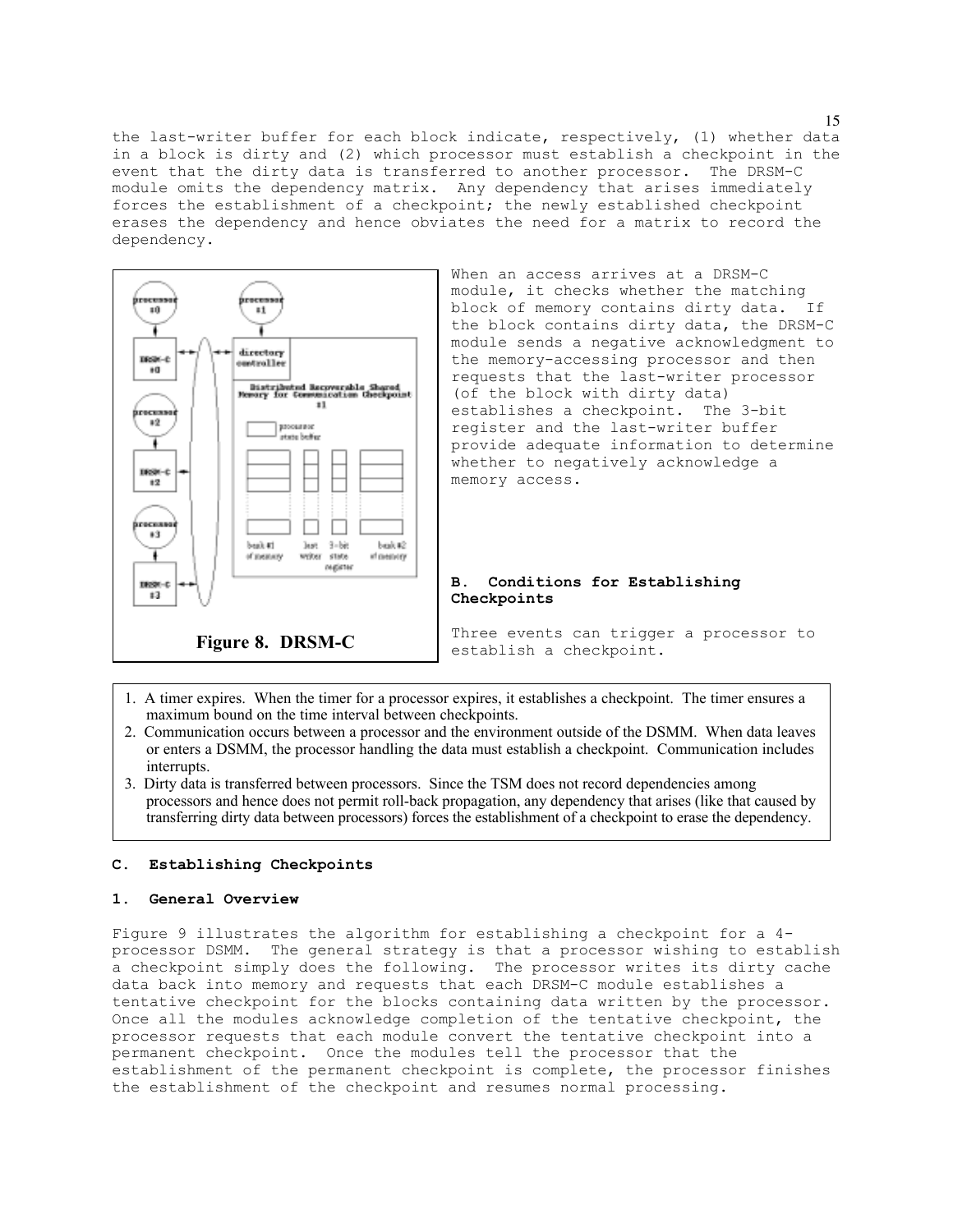

**2. Details**

As a specific illustration, we trace the flow in figure 9. "P[1]" begins the establishment of the tentative checkpoint. "P[1]" requests that each DRSM-C module establishes a tentative checkpoint for each pair of blocks (in both banks of memory) that have been written by "P[1]". Once the modules finish the tentative checkpoint, they send acknowledgments to "P[1]". It then begins the second phase, which is establishing the permanent checkpoint. "P[1]" then requests that each DRSM-C module except "DRSM-C[2]" transitions each pair of blocks in the tentative-checkpoint state into the permanent-checkpoint state. In our example, "DRSM-C[2]" does not contain any blocks to which "P[1]" has written data since its last checkpoint, so "DRSM-C[2]" does not transition any pair of blocks into the tentative-checkpoint state and hence does not participate in the permanentcheckpoint phase. After all 3 DRSM-C

modules complete the transition of blocks into the permanent-checkpoint state, they send acknowledgments to "P[1]". It then resumes normal processing.

Figure 9 shows the general flow in establishing a tentative checkpoint but omits 3 important details. They are the following.

- 1. Before a processor requests all DRSM-C modules to transition blocks into the tentative-checkpoint state, the processor (1) waits until all its pending cache operations are finished and (2) then writes all dirty cache data back into memory. The processor waits for the DRSM-C modules to acknowledge that all the write-backs are complete.
- 2. Each processor sends a copy of its state (i. e. data in the internal registers) to the PSB of the DRSM-C module that is local to the processor.

3. Just before the processor begins the establishment of the tentative checkpoint, that processor sets a 2-bit checkpoint-state buffer (CSB) in the PSB of the local memory module to indicate that the establishment of the tentative checkpoint is active. The state of the buffer can be one of {CHECKPOINT\_IS\_NOT\_ACTIVE, TENTATIVE\_CHECKPOINT\_IS\_ACTIVE, PERMANENT\_CHECKPOINT\_IS\_ACTIVE}. In figure 9, processor "P[1]" sets the CSB to "TENTATIVE\_CHECKPOINT\_IS\_ACTIVE". The DSMM uses this state information to determine what to do in the event that a fault occurs during the establishment of a checkpoint.

Also, we should note the following. "P[1]" sets the CSB to "PERMANENT\_CHECKPOINT\_IS\_ACTIVE" just before "P[1]" begins the phase for the establishment of the permanent checkpoint. After its establishment is complete, "P[1]" sets the CSB to "CHECKPOINT IS NOT ACTIVE". Also, each processor tells its local memory module to designate the tentative checkpoint of the processor state in the PSB as a permanent checkpoint.

#### **D. Summary**

Unlike the DRSM, the DRSM-C does not record dependencies that arise among processors as they access the same memory locations. Hence, the DRSM-C requires that a processor immediately establish a checkpoint if the processor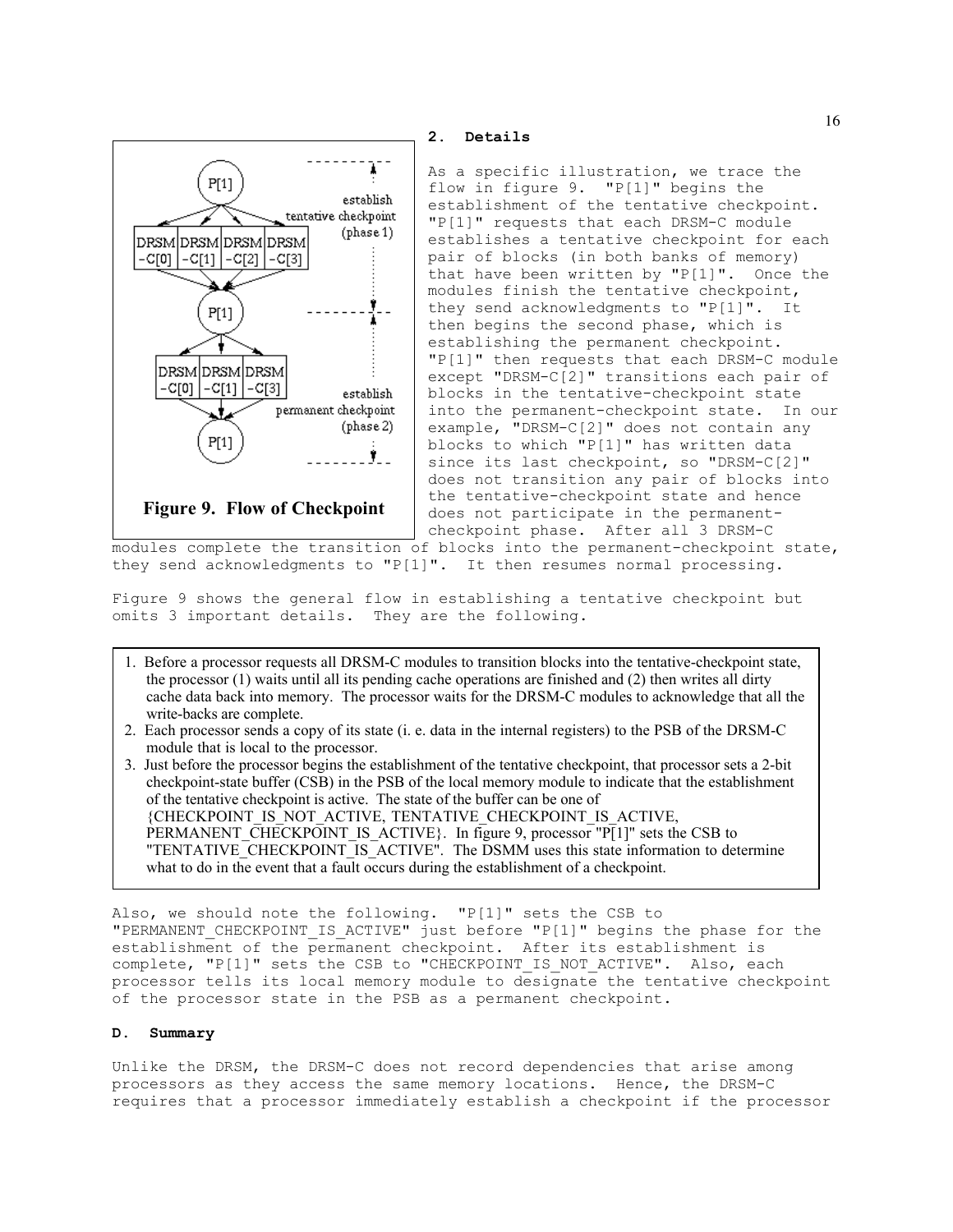reads or writes a block (of memory) to which another processor has already written data. In addition, to establish a maximum bound on the temporal interval between the checkpoints for a processor, we use a timer to announce when the processor must establish a checkpoint. Any interaction between an application process and the environment of the DSMM also causes the establishment of a checkpoint.

# **VII. Distributed Recoverable Shared Memory with a Hybrid Method (DRSM-H)**

#### **A. Hardware Overview**



Figure 10 illustrates the arrangement of the DRSM-H. In designing it, we seek to maintain the good performance of DRSM but to eliminate the cost of the second bank of memory. Hence, the DRSM-H omits the second bank of memory and restricts the remaining bank of memory to always hold the permanent checkpoint. During the establishment of a tentative checkpoint, each processor involved in it writes the dirty cache lines into a new buffer, the tentative checkpoint buffer (TCB); during the establishment of the permanent checkpoint, each processor involved in it writes the dirty cache lines back into main memory. The TCB ensures that the DRSM-H can recover from a fault even if it occurs during the establishment of the permanent checkpoint.

Since the DRSM-H has only 1 bank of memory for the permanent checkpoint, whenever the 2nd-level cache must write dirty data back into main memory due to

a conflict or capacity miss, the processor of that cache must establish a permanent checkpoint. In order to keep dirty data "floating" among the caches as long as possible before it is written back into main memory, we modify the 2nd-level cache to use 4 states: INVALID, SHARED, DIRTY SHARED, and EXCLUSIVE. Once a block enters the state of EXCLUSIVE, the block changes state among DIRTY SHARED and EXCLUSIVE.



Also, DRSM-H replaces the 3BSR with a 2-bit state register (2BSR). For each block, the 2BSR transitions among the states indicated in figure 11. When a 2nd-level cache issues an EXCLUSIVE access to a block in the state of "PC", the 2BSR transitions from "PC" to "W".

Compared to the dependency matrix in DRSM, the dependency matrix in DRSM-H records the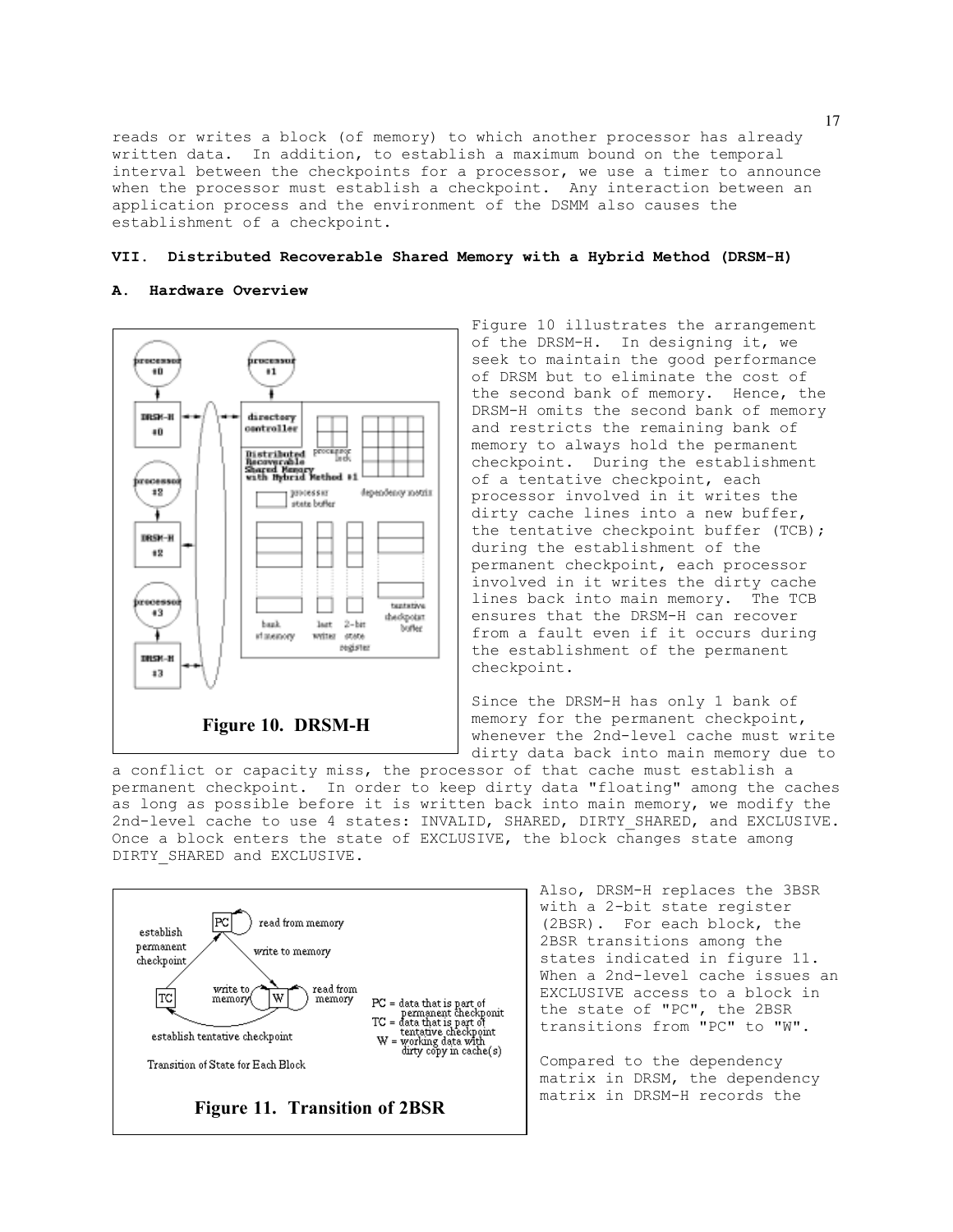following more stringent conditions for dependency.

| read after write of block<br>$P[i] \leq P[i]$  | $(expression \#3)$ |  |  |
|------------------------------------------------|--------------------|--|--|
| write after write of block<br>$P[i] \leq P[i]$ | (expression #4)    |  |  |

The read-after-write case now becomes a 2-way dependency. If the dependency matrix recorded dependencies according to expression #1 mentioned earlier, the following situation can arise. Processor "P1" writes data into memory block "BA". Then "P2" reads the value of that block, which resides in state DIRTY SHARED, and "P1" subsequently evicts "BA" from the 2nd-level cache. Next, "P1" establishes a checkpoint and must write the value in "BA" into main memory. Unfortunately, "P1" cannot easily find "BA" since (1) it is no longer in the cache of "P1" and (2) no checkpoint dependency (according to expression #1) exists between "P1" and "P2". Hence, to solve this problem in a simple way, we replace expression #1 with expression #3.

## **B. Conditions for Establishing Checkpoints**

A processor in a DSMM with DRSM-H establishes a checkpoint when any of the following 3 conditions arises.

- 1. A timer expires. The timer determines the maximum temporal interval between checkpoints.
- 2. The 2nd-level cache (1) evicts a cache line in state EXCLUSIVE without forwarding the line to another cache or (2) evicts the last copy of a cache line in state DIRTY\_SHARED. Both events require that a DRSM-H module write the dirty line back into memory, which holds the permanent checkpoint.
- 3. Communication occurs between the processor and the environment outside of the DSMM.

# **C. Establishing Tentative Checkpoints**

The procedure for establishing a tentative checkpoint is similar to that illustrated in figure 6 for a 4-processor DSMM with DRSM. The principal difference between the procedure for DRSM-H and that for DRSM is that the processor in the DRSM-H does not write the dirty 2nd-level-cache lines back into main memory. Rather, the processor writes the dirty lines into the TCB. During the establishment of the permanent checkpoint, the processor writes the dirty lines back into main memory.

#### **D. Establishing Permanent Checkpoints**

# **1. General Overview**

Figure 12 shows the new algorithm for establishing a permanent checkpoint for a 4-processor DSMM, following from the events in figure 6. The algorithm is similar to that illustrated in figure 7 for DRSM. The principal difference is that the dependent processors must first write their dirty 2nd-level-cache lines back into main memory and complete the permanent checkpoints of the processors before the dependent DRSM-H modules can complete their permanent checkpoints. The root processor, "P[1]" writes its dirty 2nd-level-cache lines back into main memory but does not complete the permanent checkpoint until the DRSM-H modules complete their permanent checkpoints.

# **2. Details**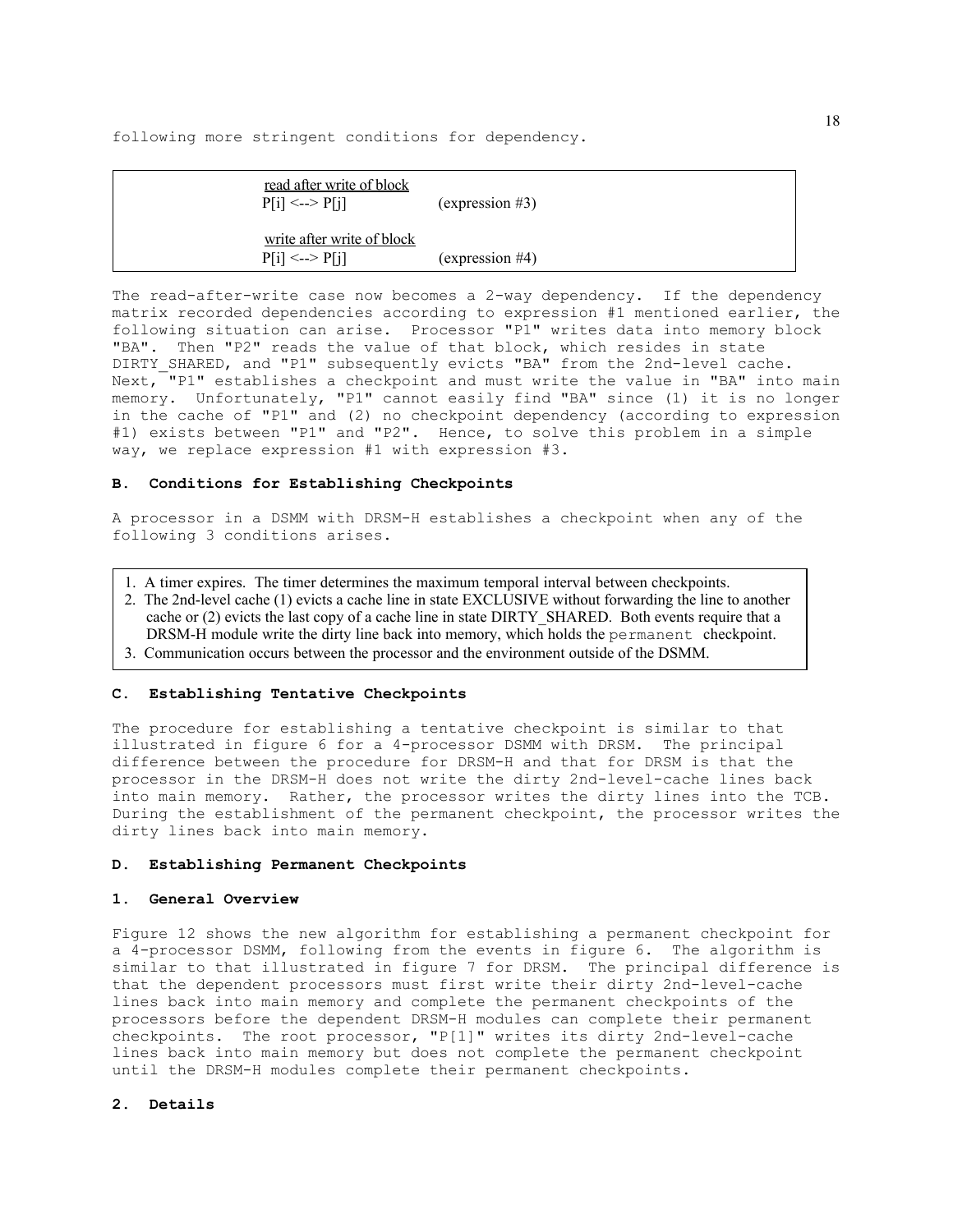As a specific illustration, we trace the flow in Figure 12. During phase 1, "P[1]" determined that there are 3 dependent processors -- "P[0]", "P[2]", and  $"P[3]" -- and 3 dependent memory modules -- "DRSM-H[0]", "DRSM-H[1]", and$ "DRSM-H[3]". In this particular example, "DRSM[2]" is not a dependent DRSM-H module. "P[1]" tells all dependent processors to establish a permanent checkpoint.

After receiving the request to establish a permanent checkpoint, each of "P[0]", "P[1]", and "P[3]" writes its dirty 2nd-level-cache lines back into main memory. The processor waits until the write-back is complete, then sends an acknowledgment back to the root processor, and resumes normal processing. After "P[1]" receives acknowledgments from all dependent processors, "P[1]" tells all dependent DRSM-H modules to establish a permanent checkpoint.



Each of "DRSM-H[0]", "DRSM-H[1]", and "DRSM-H[3]" performs the following. The DRSM-H module resets (to zero) all columns and all rows (in the dependency matrix) containing any processor with its PL being "1". Next, the DRSM-H module identifies all blocks for which their states are "[TC]". The DRSM-H module transitions their states to "[PC]". Finally, the DRSM-H module sends an acknowledgment to the root processor.

After "P[1]" receives acknowledgments from all and memories, "P[1]" itself sends an acknowledgment to the arbiter processor "P[0]" and resumes normal processing. "P[0]" then grants the request from the next processor wishing to establish a checkpoint.

Unlike the dependent memory modules in DRSM, the ones in DRSM-H must establish a permanent checkpoint after the dependent processors establish a permanent checkpoint. The dependent processors must write

the dirty blocks in their caches back into main memory (which contains the permanent checkpoint) during the establishment of the permanent checkpoint. Only after this activity is complete can the dependent memory modules convert their tentative checkpoint into a permanent one.

Concerning figure 12, we note the following additional details for DRSM-H. At the start of phase 2, "P[1]" updates the checkpoint-state buffer (CSB) of the PSB to "TENTATIVE CHECKPOINT IS ACTIVE". During phase 2, the dependent processors write all the dirty blocks in their 2nd-level caches back into main memory. A safe copy of these blocks exists in the TCB, so if a fault occurs during the write-back, the DSMM can still recover from the fault. Further, each dependent processor directs the PSB to invalidate its old permanent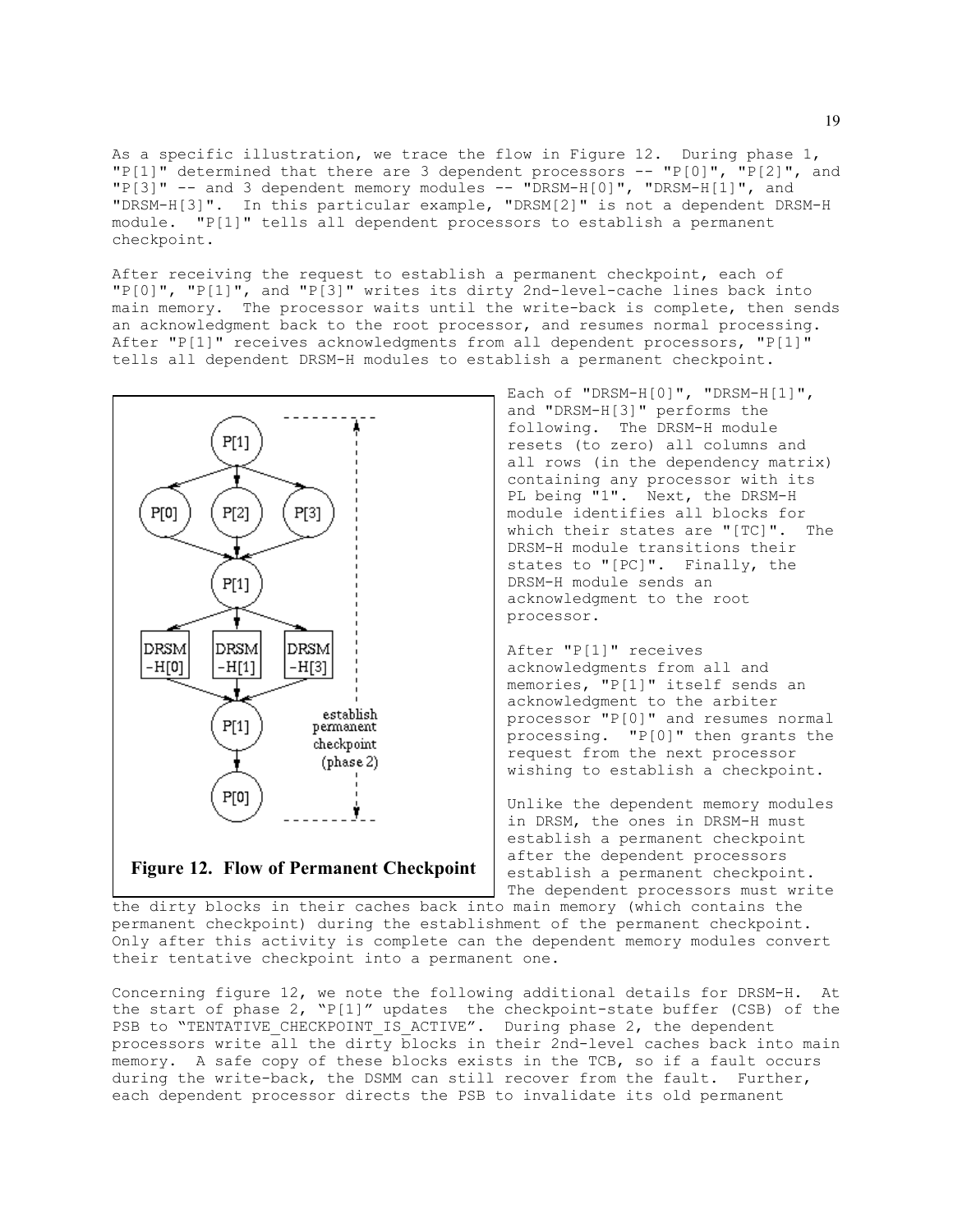checkpoint and to designate the processor state saved in the tentativecheckpoint area as the new permanent checkpoint. Each dependent memory module clears, in the dependency matrix, all rows and columns containing any processor with its PL being "1" and then resets all the PLs to "0". At the end of phase 2, "P[1]" directs the PSB to invalidate its old permanent checkpoint and to designate the processor state saved in the tentativecheckpoint area as the new permanent checkpoint, and "P[1]" then updates the CSB of the PSB to "CHECKPOINT IS NOT ACTIVE", indicating that phase 2 (and the entire checkpoint) is complete.

# **E. Summary**

DRSM-H is similar to DRSM but omits 1 of the 2 banks of memory. The remaining bank of memory always holds the permanent checkpoint. So, we must expand the number of triggers causing the establishment of a checkpoint to include the event where a dirty 2nd-level-cache line is written back into main memory. In order to maximally delay when a dirty line is written back into memory, we try to keep the dirty line "floating" among the caches as long as possible; towards that aim, we increase the number of cache-line states to include the state of DIRTY SHARED.

A processor in the DSMM with DRSM-H writes a dirty 2nd-level-cache line back into memory only during the estabishment of the permanent checkpoint. In order to ensure that the system can recover from a fault that occurs during this write-back, the processor first writes all dirty cache lines into the TCB during the establishment of the tentative checkpoint. If a fault occurs during the actual write-back into main memory, the DSMM can complete the write-back by retrieving the dirty lines from the TCB.

# **VIII. Distributed Recoverable Shared Memory with Logs (DRSM-L)**

Several USM-type algorithms for establishing checkpoints in loosely-coupled DSMMs (where software maintains the coherence of memory accesses) exist [7][10]. These algorithms are all implemented in software. DRSM-L represents the first attempt at constructing a hardware-based USM-type algorithm that establishes checkpoints for tightly-coupled DSMMs.

# **A. Hardware Overview**

Figure 13 illustrates the arrangement of the DRSM-L. It extends each line in the 2nd-level cache to include a counter, a write-after-total-log flag (WATLF), and a status-of-eviction flag (SEF). The counter counts the number of accesses that hit in a 1st-level cache line. If a local access hits in the 1st-level cache, it simultaneously (1) returns the data in the matching line to the processor and (2) forwards a hit notice to the 2nd-level cache so that it can increment the counter. The 2nd-level cache also contains a queue to hold incoming accesses from remote caches when the local cache is stalled during the logging of 2nd-level-cache lines into the local memory module.

The DRSM-L module contains a line buffer and a counter buffer, of which both function as logs. The 2nd-level cache fills the line buffer with cache lines and fills the counter buffer with cache counters. The cache also copies the extended tags into the buffers; an extended tag is a normal cache tag appended with the index of the cache line. Also, each entry in the counter buffer contains a status-of-eviction flag (SEF); the DRSM-L sets it to "1" if the counter comes from a cache line that the cache will evict. Each of the line buffer and the counter buffer has its own index register that points to the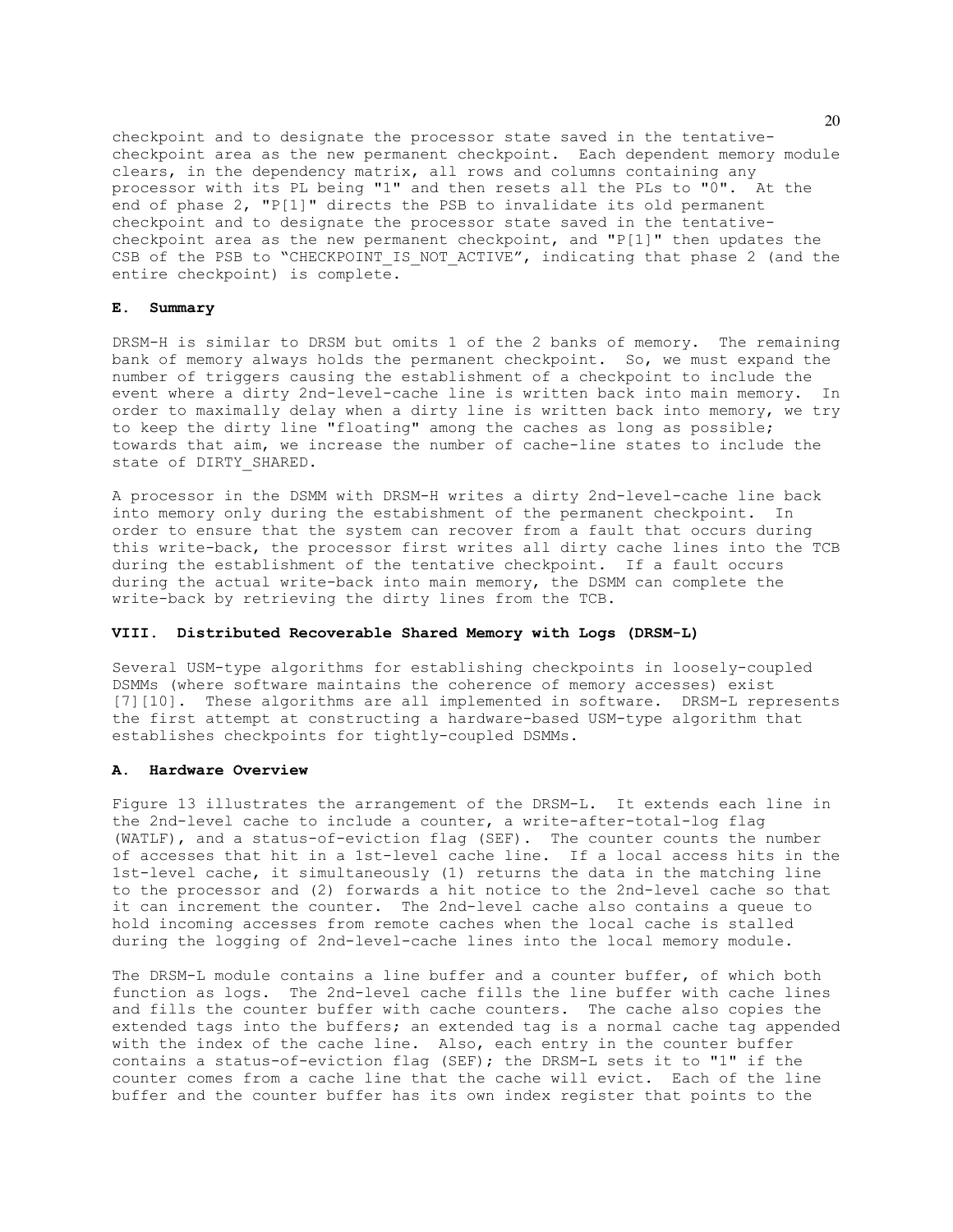next free entry in the buffer. After the local processor establishes a checkpoint, the processor resets both index registers to "0", effectively clearing both buffers. Also, the memory module contains both a processor state buffer (PSB) and a tentative checkpoint buffer (TCB).



The 2nd-level cache maintains 2 index registers that are mirror images of the index registers in the DRSM-L module. Before the cache copies a line or a counter (or group of counters) into the line buffer or counter buffer, respectively, the cache checks its appropriate onboard index register. If the copy will cause an overflow in either the line buffer or the counter buffer, the cache will initiate the establishment of a checkpoint on the processor in order to reset all the index registers to "0". If the copy will not cause an overflow, then the cache copies a line or a counter (or group of counters) into the line buffer or counter buffer, respectively, and the cache increments its appropriate on-board index register.

# **B. Conditions for Establishing Checkpoints**

A processor in a DSMM with DRSM-L establishes a checkpoint when any of the following 4 conditions arises.

- 1. A timer expires. The timer determines the maximum temporal interval between checkpoints.
- 2. The line buffer overflows.
- 3. The counter buffer overflows.
- 4. Communication occurs between the processor and the environment outside of the DSMM.

#### **C. Establishing Logs**

### **1. Motivation**

DRSM-L enables each processor to establish a checkpoint without regard to any other processor. The DRSM-L algorithm achieves this flexibility by recording, in a log, the value of each new memory block arriving in the 2nd-level cache. If a transient fault on a processor occurs, the recovery algorithm (1) resets it, (2) resumes its execution from the processor state saved in the last checkpoint, and then (3) uses the stored values in the log to satisfy 2ndlevel-cache misses during the recovery. After the processor consumes all the values in the log, the processor has returned to the state just prior to the occurrence of the fault, and the recovery is finished. The net effect is that the value in any dirty cache line sent to a remote cache is never lost. The log contains the values of the cache lines that the recovering local processor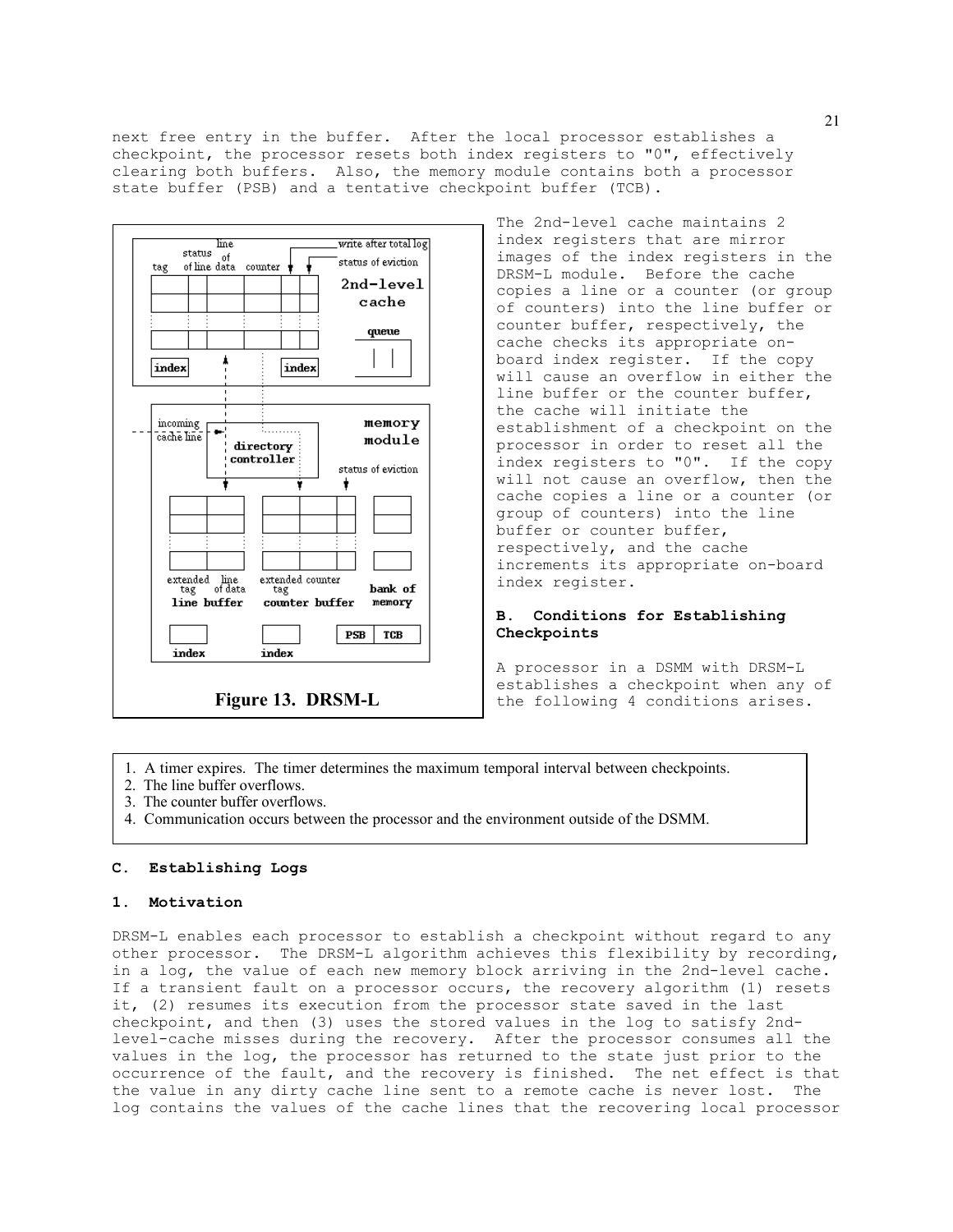needs to re-compute (and reproduce) exactly all the old values that it wrote into its dirty cache lines. Hence, dependencies among processors never arise, and each of them can establish a checkpoint without regard to any other processor.

# **2. Detailed Discussion**

Each DRSM-L module contains 2 logs: line buffer and the counter buffer. Whenever an incoming cache line arrives at the DRSM-L module, it concurrently (1) writes the extended tag (2nd-level-cache tag plus index) and data for that line into the line buffer and increments the index to point at the next free entry and (2) forwards the line to the 2nd-level cache. Since these 2 activities occur concurrently, the delay for the second activity hides the delay for the first activity. The module logs only incoming cache lines that satisfy data misses and ignores lines that satisfy instruction misses. When the local processor accesses a line in the 1st-level cache, it simultaneously (1) sends the data in the line to the processor and (2) forwards a hit notice to the 2nd-level cache to increment its counter. Again, the delay for the first activity hides the delay for the second activity. If the hit notice is for a write, then the cache sets the WATLF in addition to incrementing the counter. If the counter overflows, the cache copies both the extended tag (of the cache line) and its counter into the counter buffer and sets the SEF in the memory module to "0". The counter is 32-bits wide.

Eventually, an access from a remote cache via a directory controller arrives at the local 2nd-level cache and hits in a valid cache line, or the local 2ndlevel cache evicts a cache line due to a conflict (or capacity) miss. Three possibilities arise in our simulated DSMM from the perspective of the local 2nd-level cache.

- 1. event = eviction (due to conflict miss or remote invalidation) and cache-line state = SHARED
- 2. event  $=$  flush (due to remote read) and cache-line state  $=$  EXCLUSIVE
- 3. event = eviction (due to conflict miss or remote invalidation) and cache-line state = EXCLUSIVE

In case #1, the cache copies the extended tag and the counter of the cache line into the counter buffer and sets the SEF in the memory module to "1" since the line will be evicted. In case #2, if the WATLF of the cache line is "0", then the cache does no logging. In case #3, if the WATLF of the cache line is "0", then the cache performs the same operations that it performs in case #1. The directory controller at the request of the local cache can perform the copy into the counter buffer in parallel with either (1) acknowledging the remote invalidation request (in case #1) or (2) sending the dirty data to the remote cache (in case #3). In other words, the delay for the normal activities to maintain cache coherence masks the delay for copying the counter into the counter buffer.

In case #2 and #3, if the WATLF flag of the matching cache line is "1", then the cache does the following. The cache copies the extended tags and the counters of all the cache lines with non-zero counters into the counter buffer. Of course, the DRSM-L sets the SEF in the memory module to "1" only for the counter of the cache line that will be evicted. Since the logging of counters for case #2 and #3 is a total logging of all non-zero counters, the cache resets all the WATLFs to "0".

The aim of this elaborate scheme to log counters into the counter buffer is to effectively record when a line is evicted from the local cache. During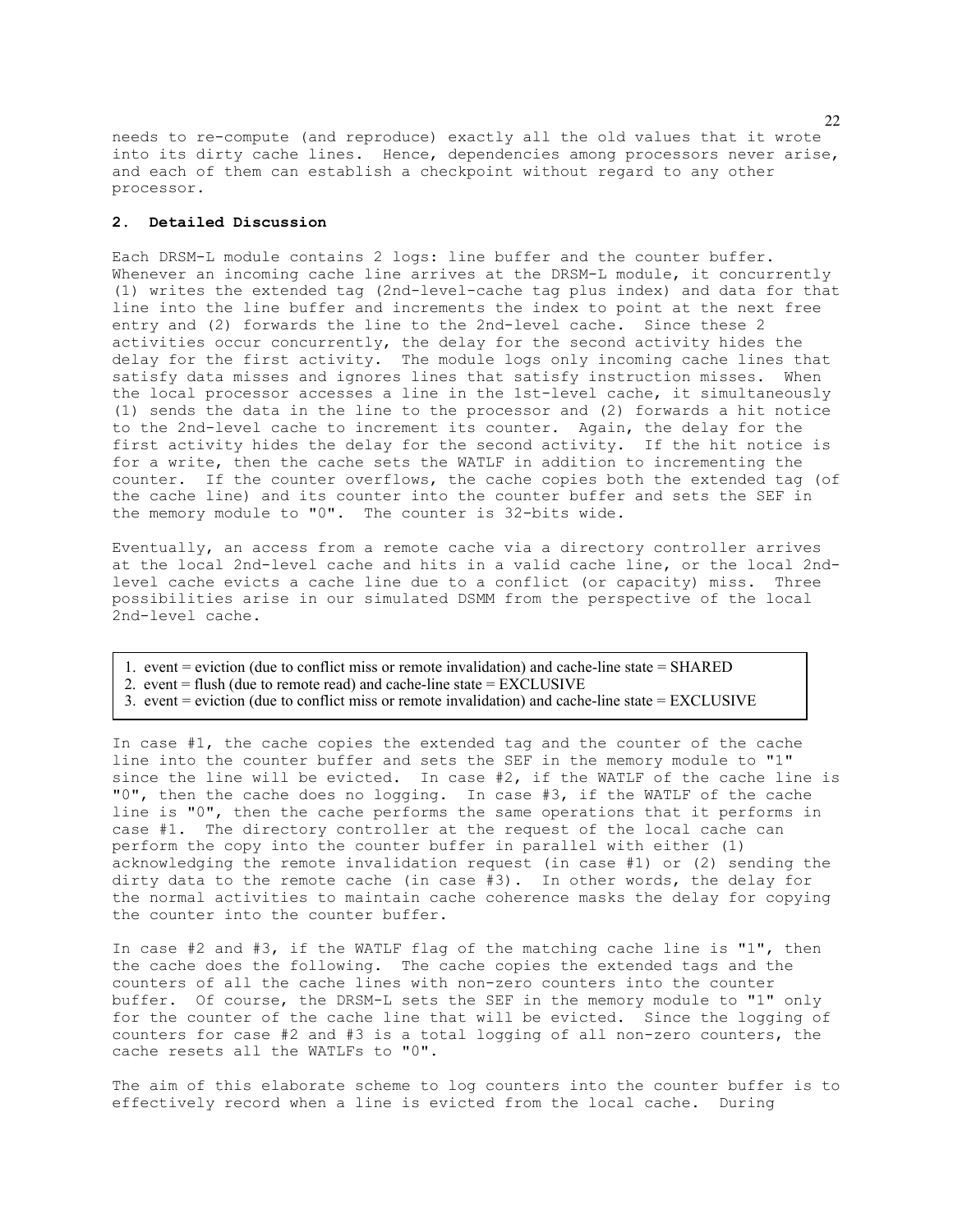recovery, the DRSM-L loads the counter and SEF in the 2nd-level cache with the value of the counter and SEF logged in the counter buffer. When a processor hits in the 1st-level cache, it forwards a hit notice to the 2nd-level cache; it then decrements the counter of the matching cache line. Once the counter reaches zero, if the SEF is set to "1", then the DRSM-L (1) knows that an eviction occurred during normal execution (prior to recovery), (2) invalidates the cache line, and (3) re-loads it with the next line and next counter and SEF from the line buffer and counter buffer, respectively. If the SEF is "0", then the DRSM-L knows that an invalidation did not occur and simply re-loads the counter and SEF of the cache line with the next matching entry (according to the extended tag) from the counter buffer.

To reduce the number of counters that are copied into the counter buffer, we introduced the WATLF. The WATLF enables the cache to avoid stalling the processor to write all the non-zero counters into the counter buffer. If the WATLF is "0", then the counters needed to reproduce the dirty data to be delivered to a remote cache or to be written back into memory (in case #2 and #3) have already been saved in the counter buffer. So, the DRSM-L saves the counter of only the evicted cache line into the counter buffer and, for case #3, sets the SEF. On the other hand, if the WATLF is "1", then the necessary counters have not yet been saved into the counter buffer, so the DRSM-L must write all nonzero counters into the counter buffer.

# **D. Establishing Checkpoints**

If a processor, say "P[1]", wishes to establish a checkpoint, "P[1]" first updates the checkpoint-state-buffer (CSB) of the PSB to "TENTATIVE\_CHECKPOINT\_IS\_ACTIVE", indicating that "P[1]" is in phase 1, the tentative checkpoint. Then, "P[1]" waits until all its pending memory accesses are complete (or negatively acknowledged). Next, "P[1]" writes all its dirty blocks in the 2nd-level cache into the TCB. "P[1]" downloads its internal registers (i. e. the processor state) into the tentative-checkpoint area (not shown in figure 13) of the PSB (while preserving the previous permanent checkpoint). At the end of phase 1, "P[1]" updates the CSB of the PSB to "PERMANENT CHECKPOINT IS ACTIVE", indicating that "P[1]" is now in phase 2, the permanent checkpoint.

"P[1]" writes all the dirty blocks in the 2nd-level cache back into main memory, which always holds the permanent checkpoint. "P[1]" resets all the index registers in both the local memory module and the 2nd-level cache. "P[1]" resets all the WATLFs to "0". "P[1]" then tells the PSB to invalidate the old permanent checkpoint in the PSB and to designate the processor state saved in the tentative-checkpoint area as the new permanent checkpoint. Finally, "P[1]" updates the CSB of the PSB to "CHECKPOINT IS NOT ACTIVE", indicating that phase 2 (and the entire checkpoint) is finished.

# **E. Optimal Size of Line Buffer and Counter Buffer**

For a given amount of silicon area from which we can build the line buffer and counter buffer, we show that the optimal size of each is one where the ratio of the number of entries in the counter buffer to the number of entries in the line buffer equals the ratio of the rate at which the counter buffer fills to the rate at which the line buffer fills. Suppose that we have the following parameters.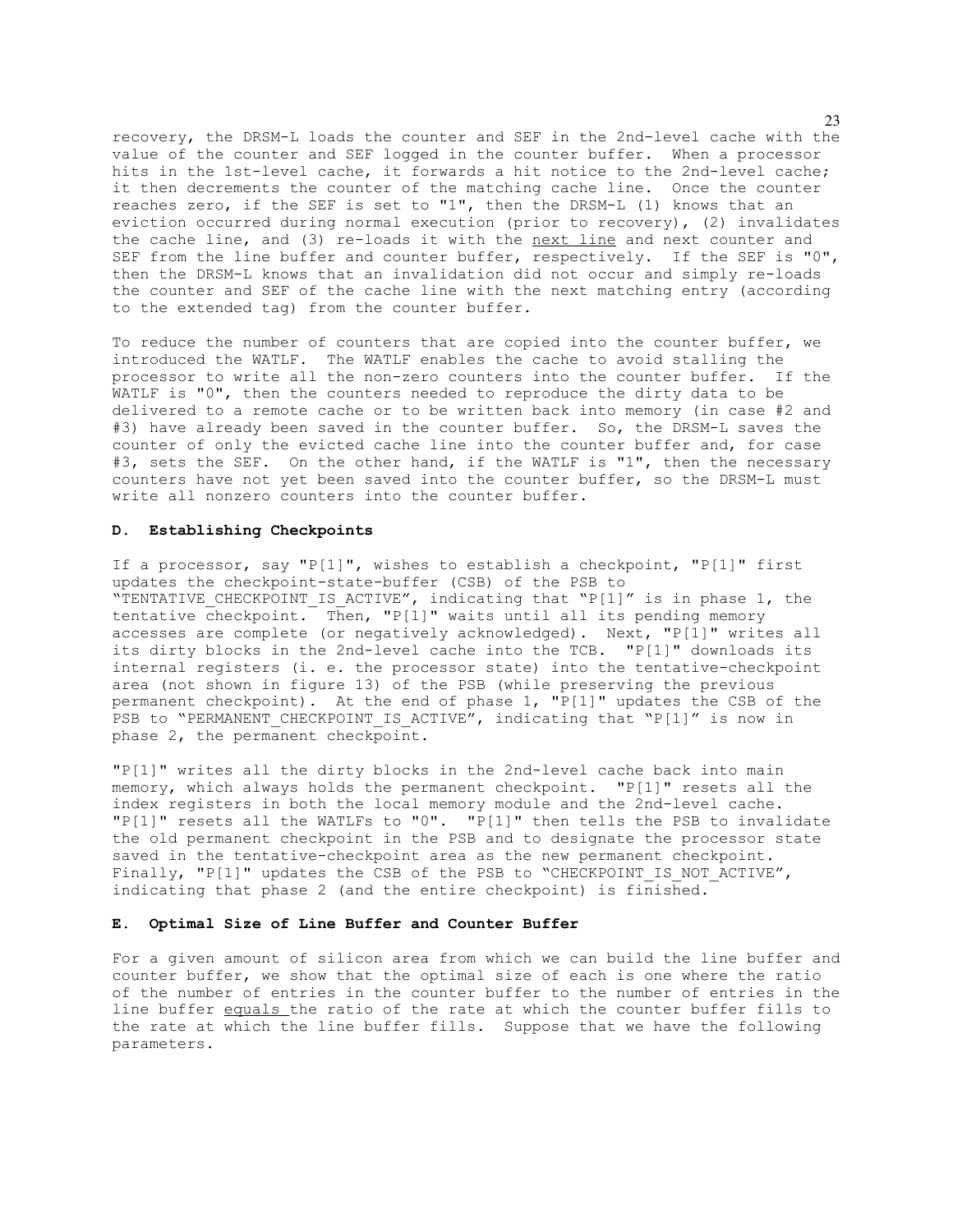$E[CB] =$  number of entries in the counter buffer  $E[LB]$  = number of entries in the line buffer  $\overline{A(E)}$  = amount of silicon area consumed by transistors to implement "E" entries  $AA = \frac{fixed}{}$  amount of allocated silicon area in which to implement the counter buffer and the line buffer $CBR =$  rate at which counter buffer fills in terms of the number of entries per unit time  $LBR$  = rate at which line buffer fills in terms of the number of entries per unit time  $CR = rate of establishing checkpoints$ 

Then, ignoring other triggers for checkpoints, we have the following equations.

```
A(E[CB]) + A(E[LB]) = AA (equation #1)<br>
CR = max (CBR / E[CB], LBR / E[LB]) (equation #2)
CR = max (CBR / E[CB], LBR / E[LB])
```
The optimum size of each of the counter buffer and the line buffer arises when the "CR", rate of establishing checkpoints, is minimum. Suppose that we select "E[CB]" and "E[LB]" to be "E0[CB]" and "E0[LB]", respectively, where

```
CR = max (CBR / E0[CB], LBR / E0[LB]) (equation #3)<br>= CBR / E0[CB] = LBR / E0[LB]. (equation #4)
   = CBR / E0[CB] = LBR / E0[LB].
```
Now, we consider what happens when we increase "E[CB]" or decrease it. Suppose that we increase it to some value "E2[CB]" such that "E2[CB]" is greater than "E0[CB]". By equation #1, "E[CL]" must decrease to some value, say "E2[LB]. Then, we have that

| $CR = max (CBR / E2[CB], LBR / E2[LB])$ |  |  | (equation #5) |  |
|-----------------------------------------|--|--|---------------|--|
| $=$ LBR / E2[LB].                       |  |  | (equation #6) |  |

Suppose that we decrease "E[CB]" to some value "E1[CB]" such that "E1[CB]" is less than "E0[CB]". By equation #1, "E[CL]" must increase to some value, say "E1[LB]. Then, we have that

> $CR = max (CBR / E1[CB], LBR / E1[LB])$  (equation #7)<br>= CBR / E1[CB]. (equation #8)  $=$  CBR / E1[CB].

Comparing equation #4, equation #6, and equation #8, we see that "CR" is smallest when "E[CB]" equals "E0[CB]". Hence, the optimum ratio of "E[CB]" to "E[CL]" is one where

 $E[CB] / E[LB] = CBR / LBR.$  (equation #9)

#### **F. Summary**

DRSM-L differs fundamentally from the DRSM, DRSM-C, and DRSM-H in that a processor can establish a checkpoint independently of all other processors. A processor in the DSMM with DRSM-L has this flexibility since the processor ensures that dirty data sent to other processors is never lost even if the sending processor rolls back to the previous checkpoint. Specifically, each processor logs each incoming cache line into the line buffer of the local DRSM-L module and logs the number of accesses (that the processor makes) to this cache line into the counter buffer of the DRSM-L module. If the processor encounters a fault and rolls back to the last checkpoint, the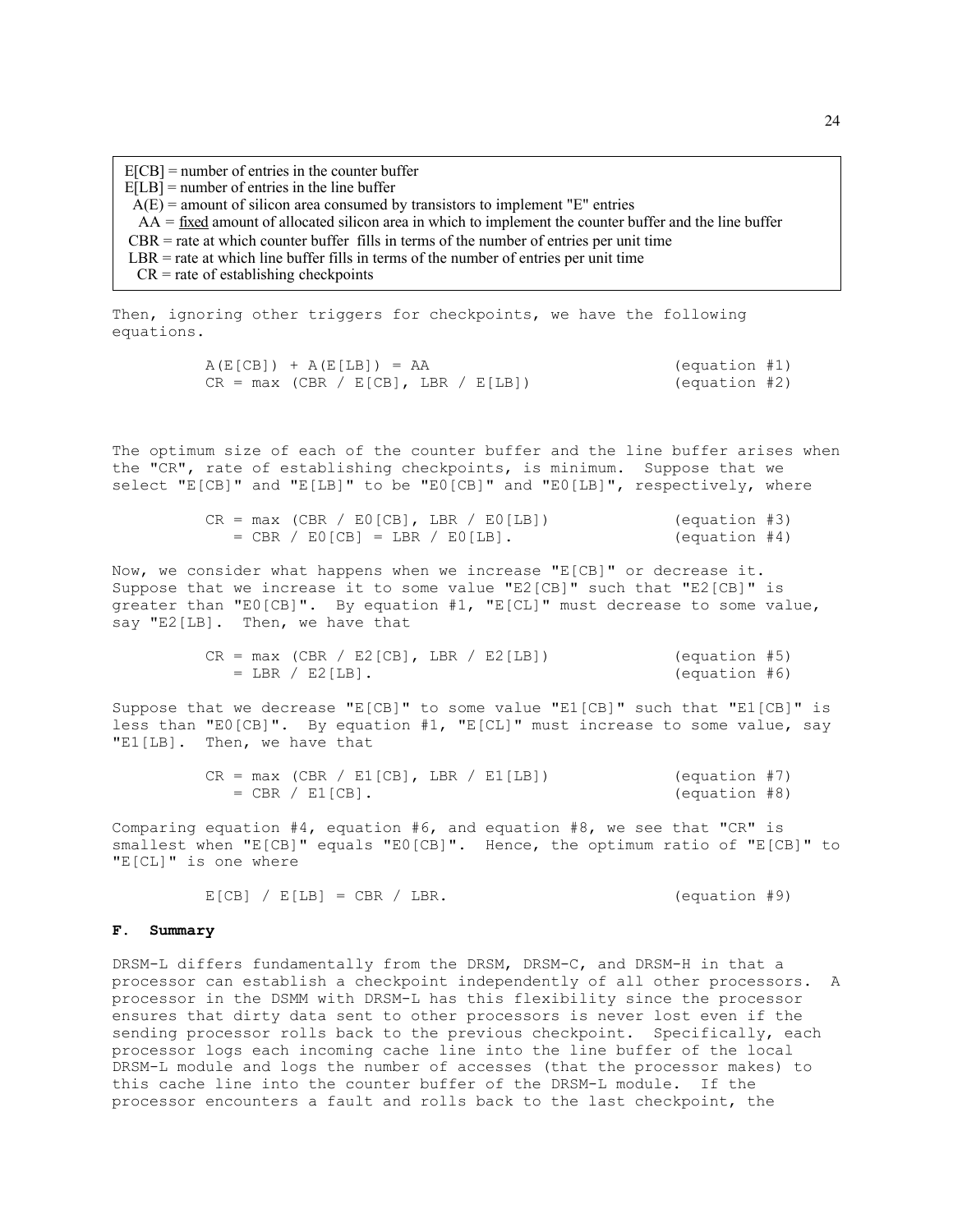processor uses the cache data and access history recorded in the line buffer and the counter buffer to satisfy all cache accesses during the recovery period. Once the counter buffer is exhausted, the recovery is complete, and the processor resumes normal execution. In this way, the processor recalculates exactly the original values of the dirty data that the processor sent to other processors prior to encountering the fault. We note that DRSM-L also enables a processor to roll back to the last checkpoint independently of all other processors.

#### **IX. Recovery**

Fault-tolerance schemes generally involve 2 phases: (1) establishing periodic checkpoints or logging data prior to the occurrence of any fault and (2) rolling the system back to the last checkpoint and recovering the state of the system prior to the fault. Although the focus of our work is the establishment of checkpoints, we comment briefly on the issue of rolling back from a fault for each of our 4 hardware-based algorithms.

# **A. DRSM-C**

We consider the following simple scheme for rolling back from a fault experienced by a processor. We arrange for a special recovery logic circuit (RLC) on the memory module to periodically send "Are you alive?" messages to the local processor. If it does not respond within a specified timeout period, RLC assumes that the processor experienced a fault. If the fault is permanent, RLC replaces the failed processor with the spare processor. Then, RLC resets the processor, say "P3", and directs it to begin the recovery activity. "P3" negatively acknowledges all cache-coherence messages from the directory controllers until recovery is complete. "P3" invalidates all entries in its cache and tells all the directory controllers to update their directories to indicate that "P3" no longer has any cache lines. "P3" checks its PSB. If "P3" failed during the establishment of a permanent checkpoint, then "P3" completes the permanent checkpoint, telling the memory modules to transition the 3BSRs from states "[W, PC]", "[PC, W]", "[TC, PC]", and "[PC, TC]" to "[I, PC]", "[PC, I]", "[PC, I]", and "[I, PC]", respectively, for all blocks where "P3" is the active writer; "P3" tells the PSB to designate the processor state saved in the tentative-checkpoint area as the permanent checkpoint. Otherwise, if "P3" failed during the establishment of a tentative checkpoint, then "P3" discards the tentative checkpoint, telling the memory modules to transition the 3BSRs from states "[W, PC]", "[PC, W]", "[TC, PC]", and "[PC, TC]" to "[I, PC]", "[PC, I]", "[I, PC]", and "[PC, I]", respectively, for all blocks where "P3" is the active writer; "P3" tells the PSB to invalidate the processor state saved in the tentative-checkpoint area. "P3" then loads the processor state stored in the permanent-checkpoint area of the PSB and resumes execution.

## **B. DRSM**

The recovery procedure for DRSM is similar to that for DRSM-C. The principal difference is that "P3" must query the dependency matrix of each DRSM module in order to determine all other processors that must also roll back to the last permanent checkpoint. Reversing the arrows in expression #1, #2, #3, and #4 yields the recovery dependencies. "P3" spawns a recovery tree that is similar to the checkpoint tree (i. e. processor tree) generated during the establishment of a tentative checkpoint.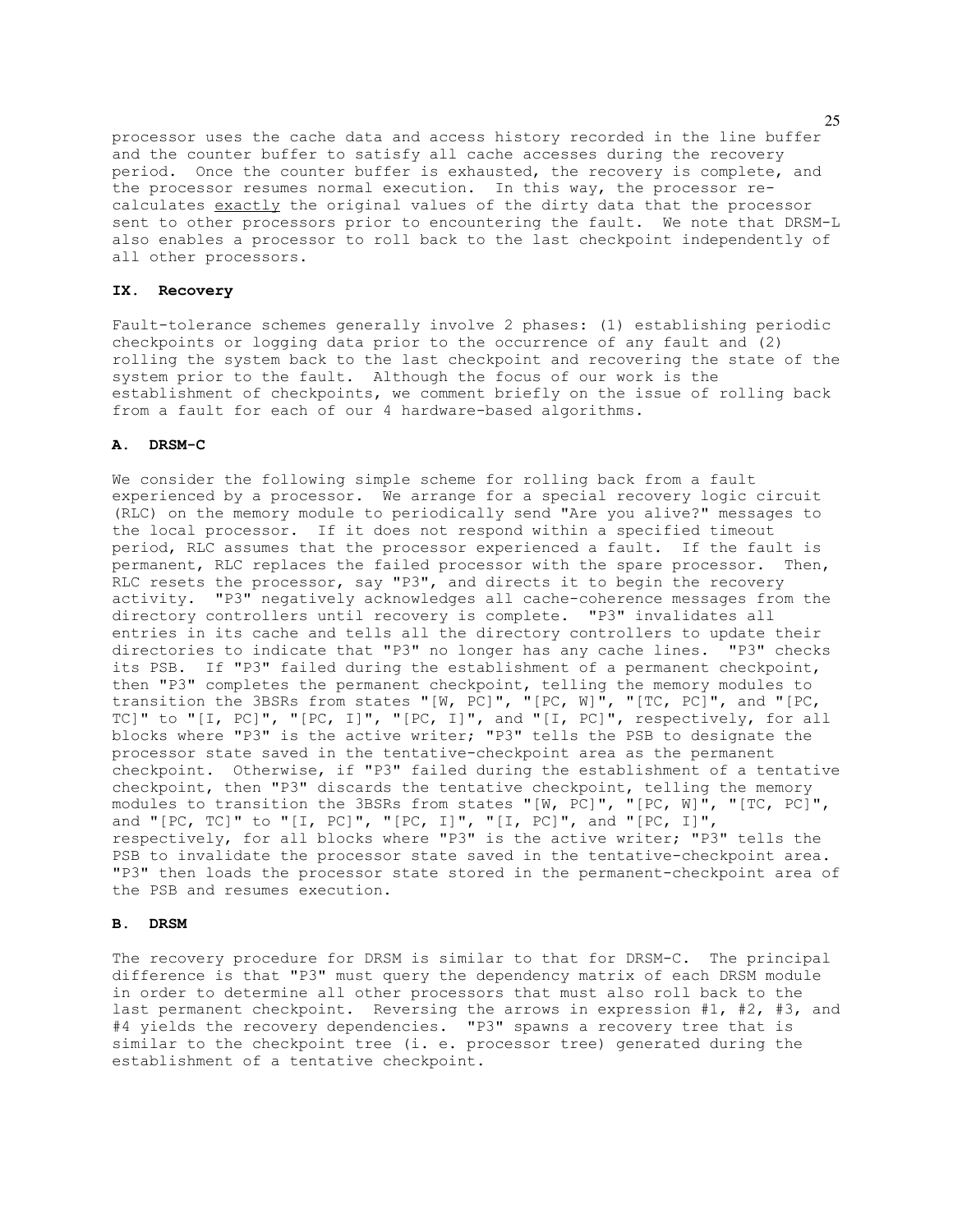DRSM has a scenario that does not arise for DRSM-C. "P3" can be establishing a checkpoint with several other dependent processors when "P3" encounters a fault. If "P3" fails during the establishment of the permanent checkpoint, "P3" completes the permanent checkpoint along with the other dependent processors. "P3" can immediately resume normal execution. If "P3" fails during the establishment of the tentative checkpoint, "P3" along with all the other processors in the checkpoint tree must discard this tentative checkpoint and roll back to their previous permanent checkpoints. The roll-back of each processor generates its own recovery tree of processors; all the recovery trees can be combined into 1 huge recovery tree where all participating processors can recover concurrently.

# **C. DRSM-H**

The recovery procedure for DRSM-H is similar to that for DRSM. The principal differences are the following. If "P3" failed during the establishment of a permanent checkpoint, then "P3" must read the associated TCB and write all dirty blocks back into main memory. Then, "P3" must tell all memory modules to transition each 2BSR to state "PC". On the other hand, if "P3" failed during the establishment of the tentative checkpoint, then "P3" only tells all memory modules to transition each 2BSR to state "PC".

# **D. DRSM-L**

The recovery procedure for DRSM-L differs fundamentally from the others. Suppose that the processor experiencing the fault is, again, "P3". If "P3" failed during the establishment of the permanent checkpoint, according to the PSB, then "P3" must read the associated TCB and write all dirty blocks into main memory. "P3" then completes the establishment of the permanent checkpoint that was in progress when the fault occurred. Then, "P3" queries all the memory modules to find messages which were sent to "P3" just prior to the fault; "P3" negatively acknowledges them. "P3" then resumes normal processing.

If "P3" did not fail during the establishment of the permanent checkpoint, then "P3" must perform the following procedure. "P3" queries all the memory modules to find messages which were sent to "P3" just prior to the fault; "P3" negatively acknowledges them. Then, "P3" reads the entire line buffer and the entire counter buffer and groups the entries according to the cache index of the extended tag so that the entries can be easily fetched on a miss in the 2nd-level cache. "P3" saves these sorted entries in a separate memory area reserved for the VMM; for the purpose of this discussion, we assume that they reside in the sorted line buffer (SLB) and the sorted counter buffer (SCB). Then, "P3" invalidates its caches and loads the processor state saved in the permanent- checkpoint area of the PSB. "P3" resumes execution in recovery mode. In this mode, if a miss occurs in the 2nd-level cache, a trap occurs to the VMM. It finds the next matching line (of data) and counter from the SLB and SCB and places the line and counter into the cache. The VMM also sets the SEF in the cache to the value stored in the SEF of the SCB. Each subsequent hit in the 1st-level cache causes the corresponding counter in the 2nd-level cache to be decremented. Once a hit causes the counter to underflow, then a trap occurs to the VMM. It checks the SEF of the cache line. If the SEF is "0", then the VMM retrieves the next matching counter from the SCB to insert into the cache line. If the SEF is "1" (indicating that the cache line in normal processing was evicted from the cache), then the VMM retrieves both the next matching line from the SLB and the next matching counter. Eventually, the VMM will attempt to retrieve a counter from an empty SCB. When that event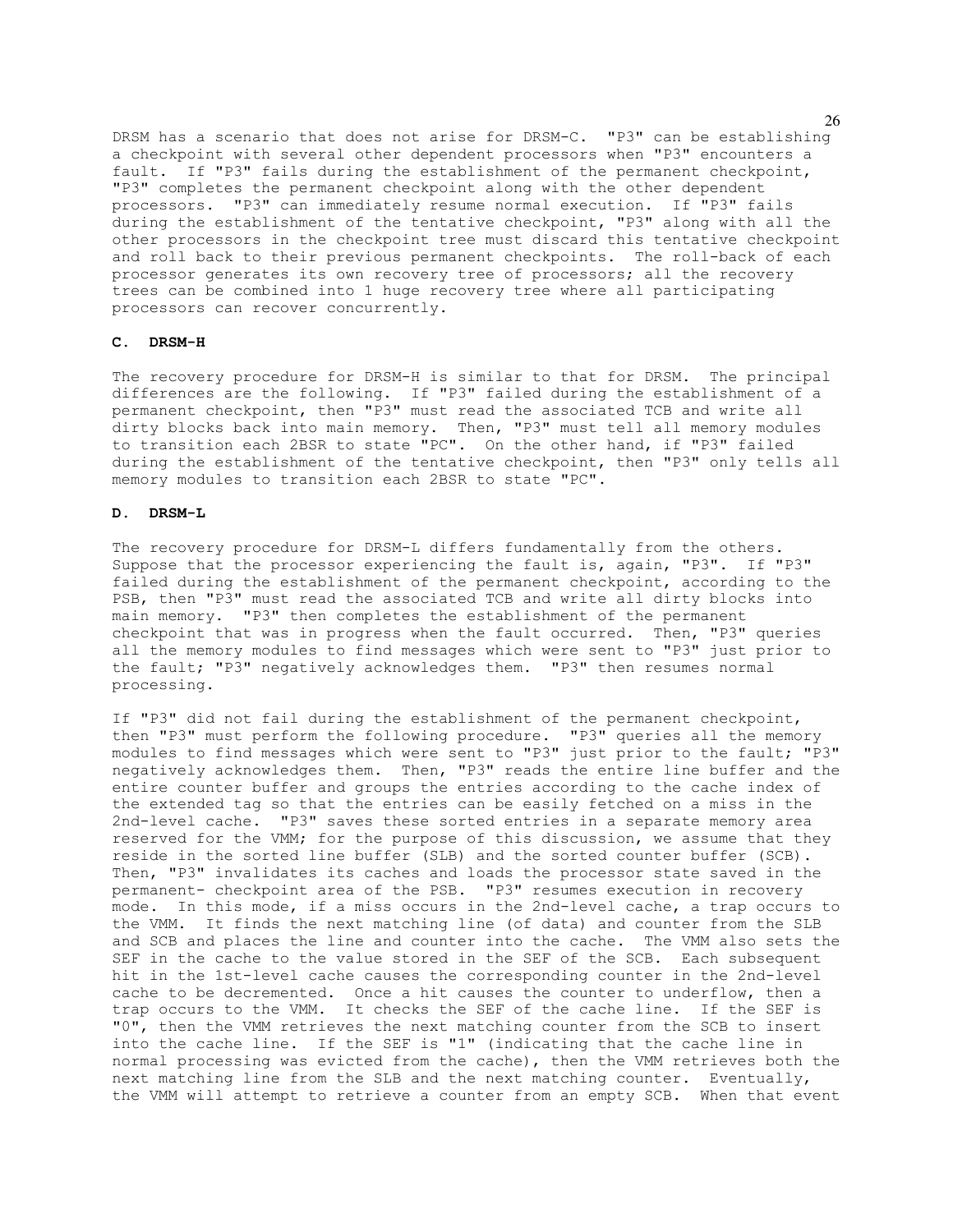happens, the "P3" will be in the state just prior to the occurrence of the fault, and recovery is complete. The VMM then places "P3" in the normal mode of execution where the counter increments on each hit. During the recovery mode, "P3" negatively acknowledges all messages from the rest of the DSMM. We note that DRSM-L has the extremely desirable property of no roll-back propagation. If a processor experiences a fault, the processor (or the spare processor) must roll back to the last checkpoint to resume execution. This roll-back does not require that other processors also roll back to their last checkpoints.

# **X. Implementation of Checkpoint Algorithms in ABSS**

# **A. Communication between the DSMM and its Environment**

We do not simulate interaction between the DSMM and its environment. Such communication forces the establishment of a checkpoint for any processor involved in the communication. The steps involved in establishing this checkpoint are virtually identical to the steps involved in establishing the checkpoint for the other triggers. So, understanding the impact of checkpoints initiated by the reduced set of triggers allows us to understand the impact of checkpoints initiated by all the triggers.

# **B. Simulation of the 3-bit State Register (3BSR)**

Faithfully simulating the 3-bit state register (3BSR) associated with each pair of blocks in memory requires that ABSS perform 2 separate scans of all blocks of memory. One scan occurs during the establishment of the tentative checkpoint; ABSS must transition the state from "[W, PC]" or "[PC, W]" to "[TC, PC]" or "[PC, TC]", respectively. The second scan occurs during the establishment of the permanent checkpoint; ABSS must transition the state from "[TC, PC]" or "[PC, TC]" to "[PC, I]" or "[I, PC]", respectively. Implementing such a scan in software can significantly reduce the speed of the simulation by several orders of magnitude. Hence, we choose to not implement the scan itself. Rather, we emulate the effect (of the 3BSR) that is seen by the rest of the DSMM. To accomplish our goal, we use the checkpoint counters from the original RSM algorithm. The correspondence between the states of the 3BSR and the states derived from the combination of the global checkpoint counter (GCC), the local checkpoint counter (LCC), and the processor lock (PL) is the following.

| 1. $[I, PC] \leq \Rightarrow (LCC[last writer] != GC[last writer])$                            |  |
|------------------------------------------------------------------------------------------------|--|
| 2. $[PC, I] \leq \Rightarrow [LCC[last writer] != GC[last writer])$                            |  |
| 3. [W, PC] $\leq =\geq$ (LCC[last writer] == GCC[last writer]) && (PL[last writer] == 0)       |  |
| 4. $[PC, W] \leq P(X)$ = (LCC [last writer] = GCC [last writer]) & & (PL [last writer] = 0)    |  |
| 5. [TC, PC] $\leq =\geq$ (LCC[last writer] == GCC[last writer]) && (PL[last writer] != 0)      |  |
| 6. $[PC, TC] \leq \equiv \geq (LCC[last writer] = GCC[last writer]) \& (PL[last writer] != 0)$ |  |

The correspondence between the transitions of the states of the 3BSR and the transitions of the combination of the GCC, the LCC, and the PL are the following.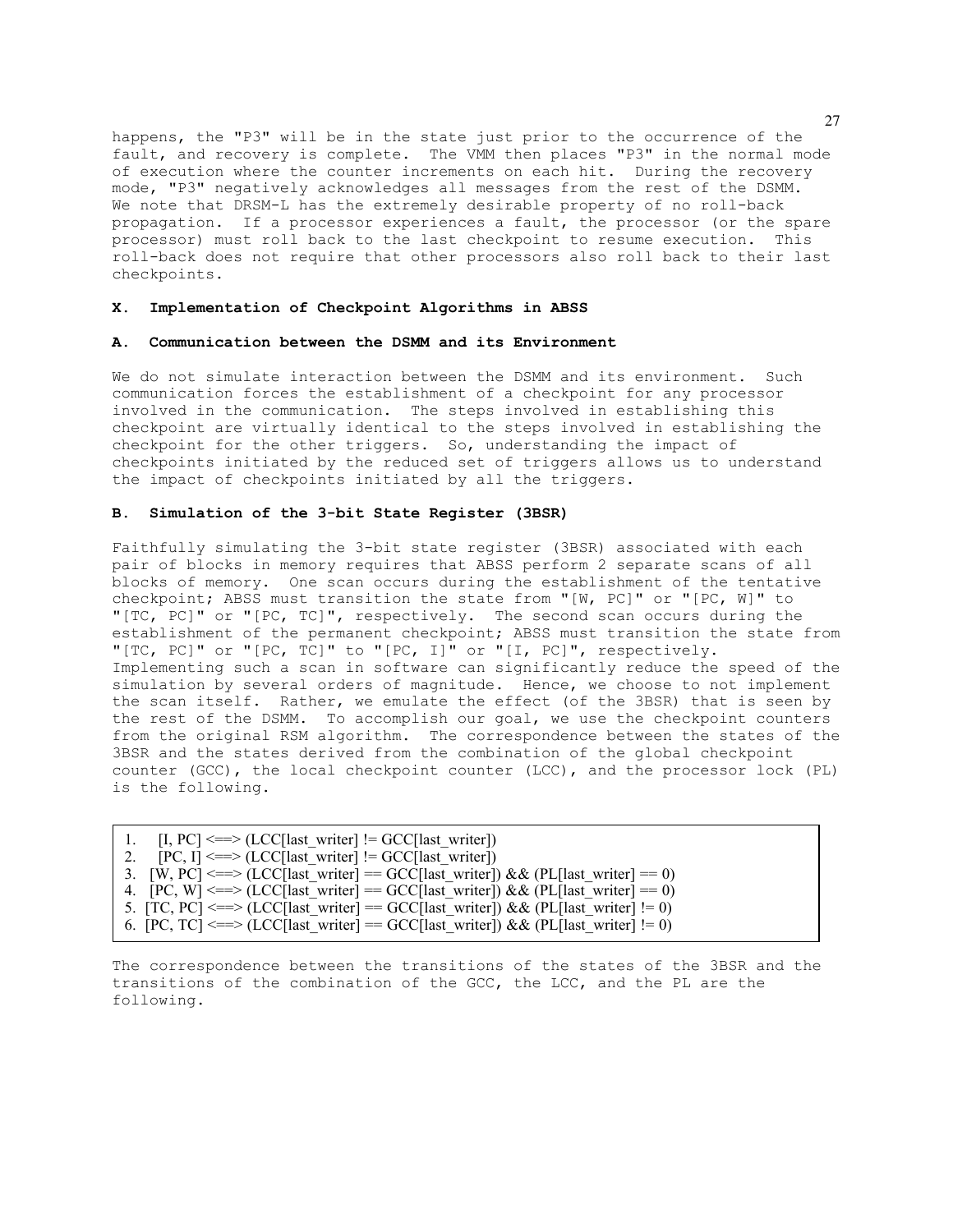1.  $[I, PC] \rightarrow [W, PC] \iff LCC[last writer] \iff GCC[last writer]$ 2.  $[PC, I] \rightarrow [PC, W] \iff LCC[last writer] \iff GCC[last writer]$ 3.  $[W, PC] \rightarrow [TC, PC] \ll \gg [PL]$ last writer] < -1) & & (LCC[last writer] \equiv \llbracket GCC[last writer])4.  $[PC, W] \rightarrow [PC, TC] \Longleftrightarrow (PL[last writer] \Longleftrightarrow 1) \& (LCC[last writer] == GCC[last writer]))$ 5.  $[TC, PC] \rightarrow [PC, I] \Longleftrightarrow GCC[last writer] \Longleftarrow 1 + GCC[last writer]$ 6.  $[PC, TC] \rightarrow [I, PC] \iff GCC[last writer] \iff 1 + GCC[last writer]$ 

The DRSM (or DRSM-C) can execute a copy-on-write in parallel with satisfying a write access; hence, the DRSM can hide the time used by the copy-on-write. During a write access to a block in state "[PC, I]", the DRSM must read data from the left block (in state "PC) and return the data to the processor submitting the access. When the DRSM returns the data to the processor, the DRSM can simultaneously send a copy into the right block (in state "I"), transitioning its state to "W". The DRSM effectively uses the time for answering the write access to hide the time used by the copy-on-write. Hence, we do not explicitly modify ABSS to simulate the behavior of copy-on-write or even to simulate the existence of 2 banks of memory.

Therefore, we can collapse the 6 valid states and 6 valid state-transitions of the 3BSR into 3 valid states and 3 valid state-transitions. There is a oneto-one correspondence between these 3 valid states and the 3 valid states derived from the combination of the GCC, the LCC, and the PL for each last writer. There may be more than 3 states of the combination, but only 3 states are valid.

Based on the 3 valid states derived from this combination, we modify ABSS so that the DRSM (or DRSM-C) performs the same activities that it would perform for the corresponding 3 valid states of the 3BSR. From the point of view of the rest of the DSMM, a DRSM (or DRSM-C) using checkpoint counters and a lock array functions identically to a DRSM using the 3BSR.

#### **C. Simulation of the 2-bit State Register (2BSR)**

By similar reasoning, we can use the GCC, the LCC, and the PL to simulate the 2-bit state register (2BSR) of the DRSM-H. The correspondence between the states of the 2BSR and the states derived from the combination of the GCC, the LCC, and the PL is the following.

1.  $[PC] \leq \Rightarrow$  (LCC[last writer] != GCC[last writer]) 2. [W]  $\langle \text{2} \rangle = \langle \text{LCC} | \text{last writer} | = \text{GCC} | \text{last writer} | \text{back (PL)} | \text{last writer} | = 0 \rangle$ 3.  $[TC] \leq \equiv > (LCC[last writer] = GCC[last writer]) \& QPL[last writer] = 0)$ 

The correspondence between the transitions of the states of the 2BSR and the transitions of the combination of the GCC, the LCC, and the PL are the following.

1.  $[PC]$  -->  $[W] \leq P$  = LCC[last writer]  $\leq$  -- GCC[last writer] 2. [W] -->  $|TC| \leq P(E[last writer] <- 1) \& (LCC[last writer] = GCC[last writer]))$ 3.  $[TC] \rightarrow [PC] \iff GCC[last writer] \iff 1 + GCC[last writer]$ 

# **XI. Results**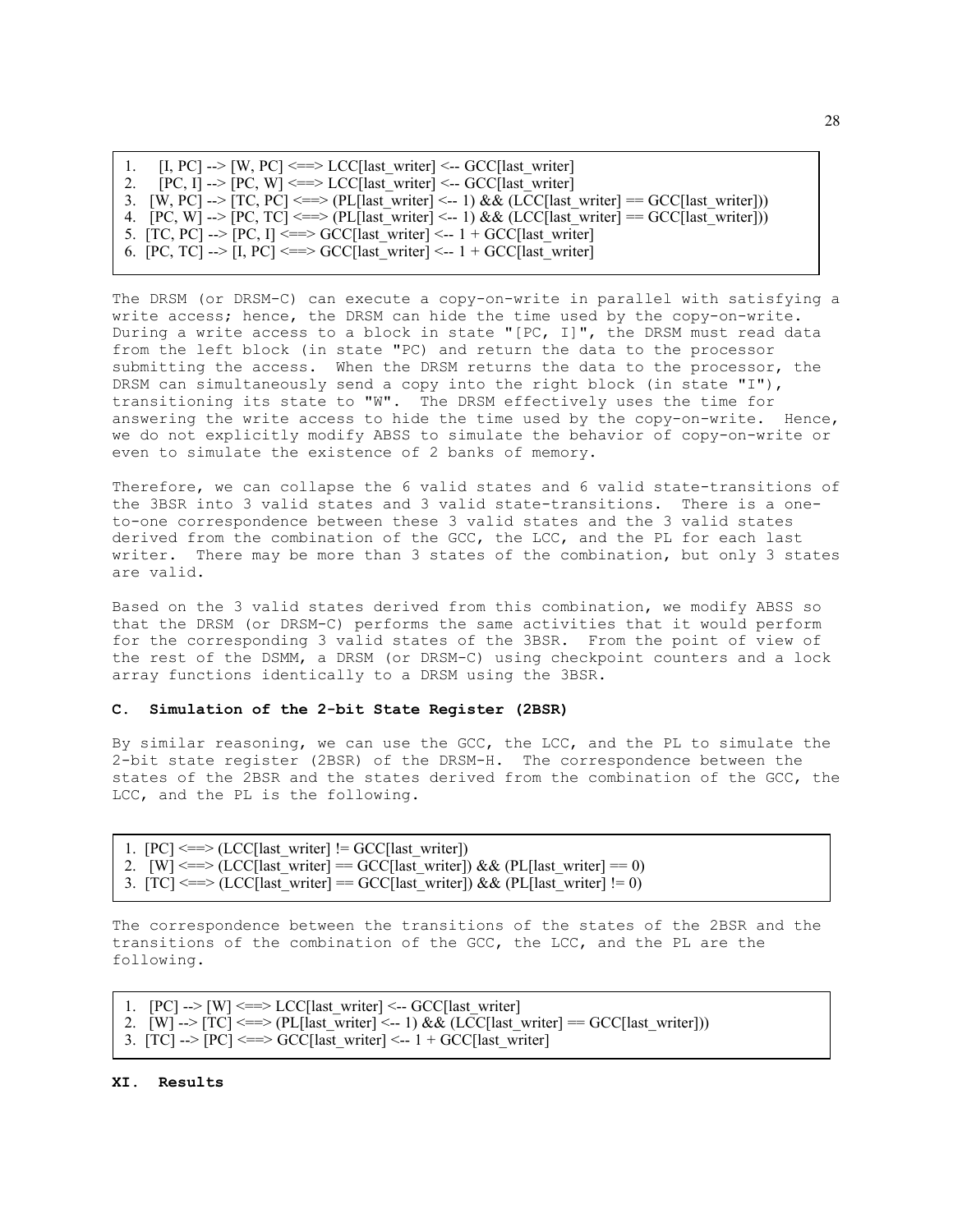## **A. Parameters and Benchmarks**

We implemented each of DRSM-C, DRSM, DRSM-H, and DRSM-L in our simulated DSMM. We set the timer (that alerts a processor to establish a checkpoint) to expire after 20 million cycles (according to the processor clock) since the establishment of the last checkpoint. Twenty million cycles is 0.1 second. We set the line buffer in the DRSM-L to 4096 entries and the counter buffer to 16384 entries; the ratio of the number of entries in the counter buffer to the number of entries in the line buffer is 4.

We run 6 benchmarks -- cholesky, FFT, LU, ocean, radix, and water  $-$  from the SPLASH2 suite [12]. Cholesky factors a sparse matrix. FFT performs a fast Fourier transform. LU factors a dense matrix. Ocean simulates eddy and boundary currents in oceans. Radix performs a radix sort. Finally, water evaluates the forces and potentials as they change over time among water molecules.

These benchmarks represent a wide variety of memory-access patterns but do virtually no communication with the environment of the DSMM. So, establishing a checkpoint that is triggered by communication between a processor and the environment outside of the DSMM does not arise in our simulations. We note that regardless of the event (e. g. expiration of a timer, overflow of the line buffer, etc.) triggering the establishment of a checkpoint, the procedure for establishing a checkpoint remains the same. Hence, we can still ascertain the performance of our hardware-based algorithms even if checkpoint establishment is triggered by a smaller set of events.

#### **B. Checkpoints and Logs**

Table 1 below shows the number of checkpoints established per processor for each of DRSM-C, DRSM, DRSM-H, and DRSM-L. DRSM has the fewest number of checkpoints because this DRSM has only 1 trigger (i. e. expiration of a timer) for establishing a checkpoint. DRSM-C suffers the most number of checkpoints since a processor must establish a checkpoint whenever a dirty block written by that processor is accessed by another processor; the frequency of this sort of communication is rather high in, for example, "radix". DRSM-H has more checkpoints than DRSM because a group of dependent processors among which a dirty cache line is "floating" must establish a checkpoint when the last copy of that dirty cache line is evicted from the group. DRSM-L has almost as few checkpoints as DRSM has because both the line buffer and the counter buffer are large enough to reduce the occurrence of overflows to a small number. A processor must establish a checkpoint when either of these buffers overflows.

| DRSM<br>DRSM-C<br>DRSM-H<br>DRSM-L        |                          |        |                |     |      |  |
|-------------------------------------------|--------------------------|--------|----------------|-----|------|--|
|                                           | cholesky 718.8 11.0 54.4 |        |                |     | 12.6 |  |
|                                           | <b>FFT</b>               |        | $16.4$ $2.0$   | 6.0 | 2.1  |  |
|                                           | LU                       | 141.0  | $9.4$ 11.2     |     | 8.9  |  |
|                                           | ocean                    | 2612.2 | 24.0 73.0      |     | 42.9 |  |
|                                           | radix                    |        | 390.1 1.0 16.0 |     | 4.1  |  |
|                                           | water                    | 195.5  | $8.0$ $8.0$    |     | 7.6  |  |
| <b>Table 1. Checkpoints per Processor</b> |                          |        |                |     |      |  |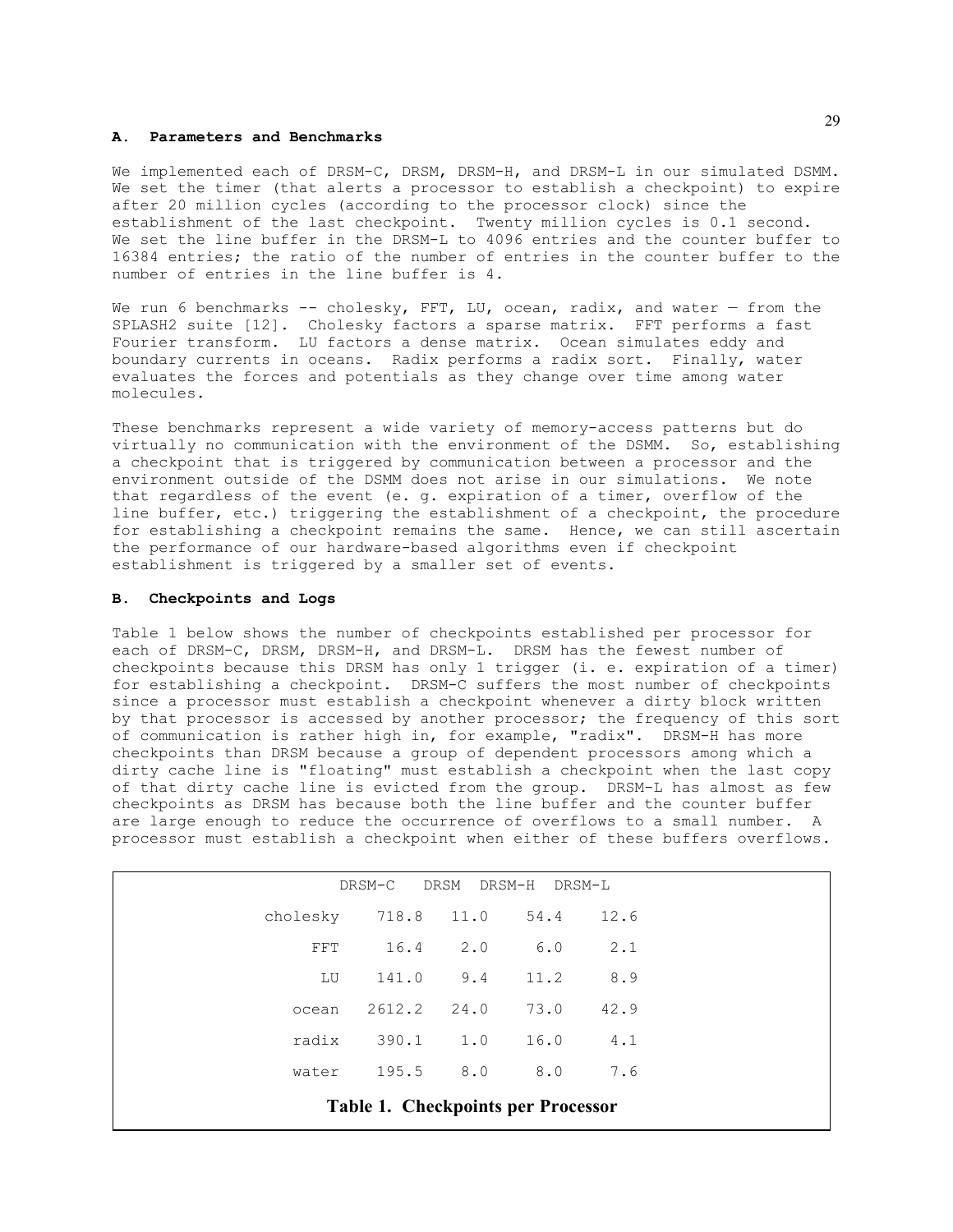Table 2 below shows several statistics. Each number without parentheses is the total number of dirty cache lines that are written back per processor into main memory for all the checkpoints that occurred during the run of the benchmark. For DRSM-C, DRSM, and DRSM-H, each number within parentheses indicates the total number of dirty memory blocks (where a memory block is identical in size to a 2nd-level-cache line) that are saved in the permanent checkpoint. For DRSM-C and DRSM, the number within parentheses must be larger than the number without parentheses. Dirty data that will be saved in the permanent checkpoint need not necessarily all reside in the caches. Some of that dirty data could be sitting in 1 of the 2 banks of memory. For DRSM-H, the number within parentheses is generally smaller than the number without parentheses. This behavior is due to the fact that we increased the number of states for a cache line to include DIRTY SHARED. When a processor establishes a checkpoint, the processor will write all dirty cache lines, lines with a state of either DIRTY SHARED or EXCLUSIVE, back into main memory. There can be multiple copies of the same line in a state of DIRTY SHARED. Since there is no convenient way in which to synchronize the caches to write only 1 copy of a DIRTY SHARED line back into memory, the DSMM writes all of the copies back into memory, resulting in some unnecessary write-backs.

Finally, for DRSM-L, 2 numbers reside within parentheses. The number before the semicolon is the number of cache lines logged per processor into the line buffer. The number after the semicolon is the number of cache counters logged per processor into the counter buffer. Since the ratio of the number of cache counters to the number of cache lines ranges from approximately 2.5 to approximately 5.0 across most of the benchmarks, the relative sizes of our counter buffer and our line buffer is close to optimal as the ratio of their entries is 4.

|          | DRSM-C               | DRSM                                                                               | DRSM-H                      | DRSM-L                                              |                     |
|----------|----------------------|------------------------------------------------------------------------------------|-----------------------------|-----------------------------------------------------|---------------------|
| cholesky | 58201.5<br>(58210.5) | 22731.1 46831.0<br>(27633.5)                                                       | (42821.1)                   | 24738.2                                             | (35622.4; 120469.5) |
| LU       |                      | 27198.6 9807.0 15208.6<br>$(27202.1)$ $(11482.8)$ $(12007.2)$ $(11007.9; 34064.8)$ |                             | 9991.4                                              |                     |
| FFT.     | 8496.5<br>(8496.5)   | 2193.2                                                                             | 11094.8                     | 2262.2<br>$(2318.1)$ $(8466.4)$ $(8774.9; 20562.6)$ |                     |
| ocean    | 275522.6             | $(275533.2)$ $(115946.6)$ $(139939.8)$ $(124021.1; 513912.6)$                      | 98751.4 143959.5 128062.5   |                                                     |                     |
| radix    | 57779.0<br>(57779.0) | (1035.9)                                                                           | 1034.5 14874.0<br>(14327.8) | 4954.5                                              | (8326.1; 64198.2)   |
| water    | 5326.8<br>(5326.8)   |                                                                                    | 1463.4 4233.0               | 1442.6<br>$(2019.1)$ $(2025.4)$ $(4776.0; 23232.6)$ |                     |

**Table 2. Checkpoint Data and Logging Data per Processor (refer to text)**

# **C. General Performance across the Benchmarks**

To study the performance of our 6 benchmarks, we analyze the number of cycles consumed by 5 major components (of execution): non-idle time of the processor, the instruction stall, the lock stall, the data stall, and the barrier stall.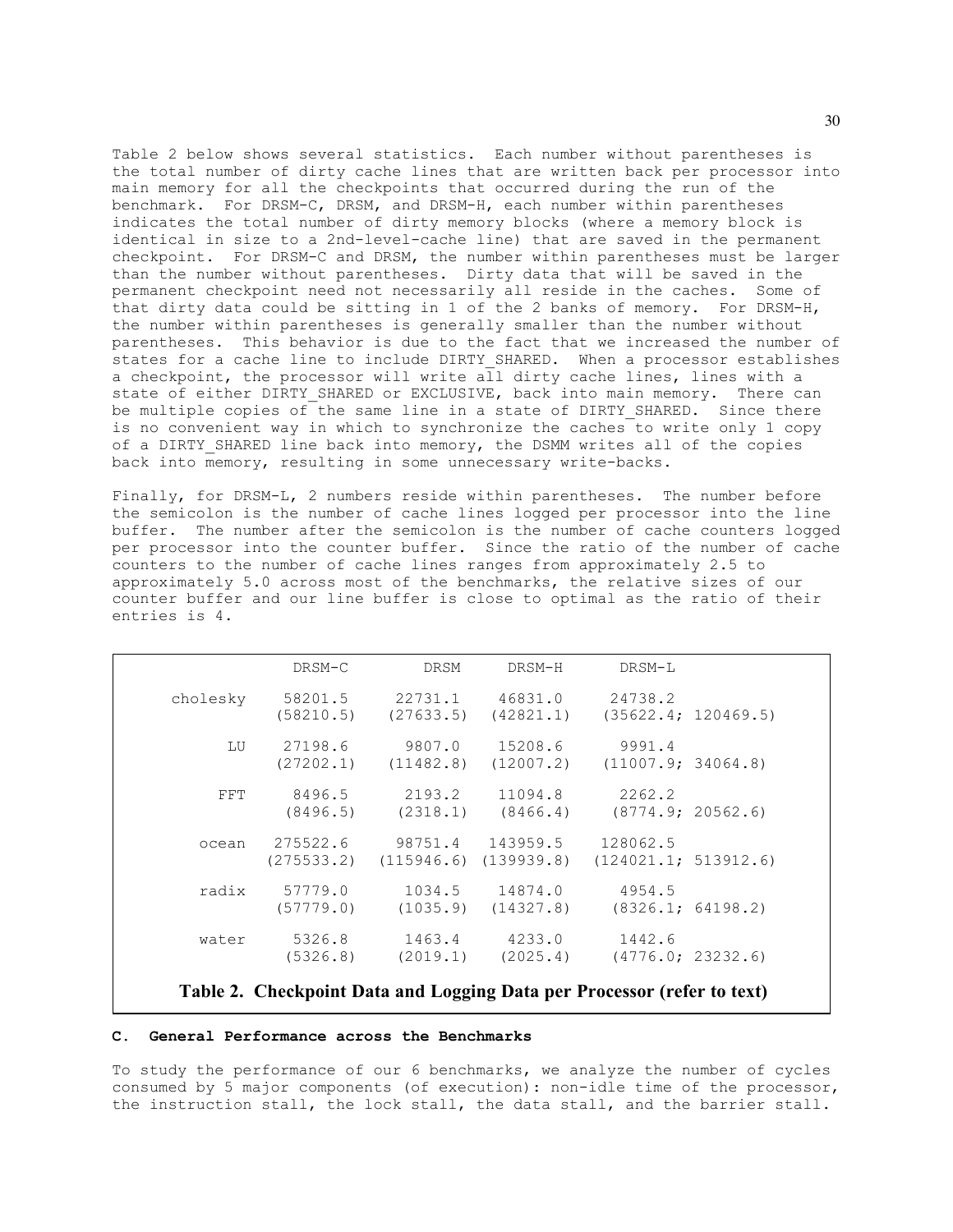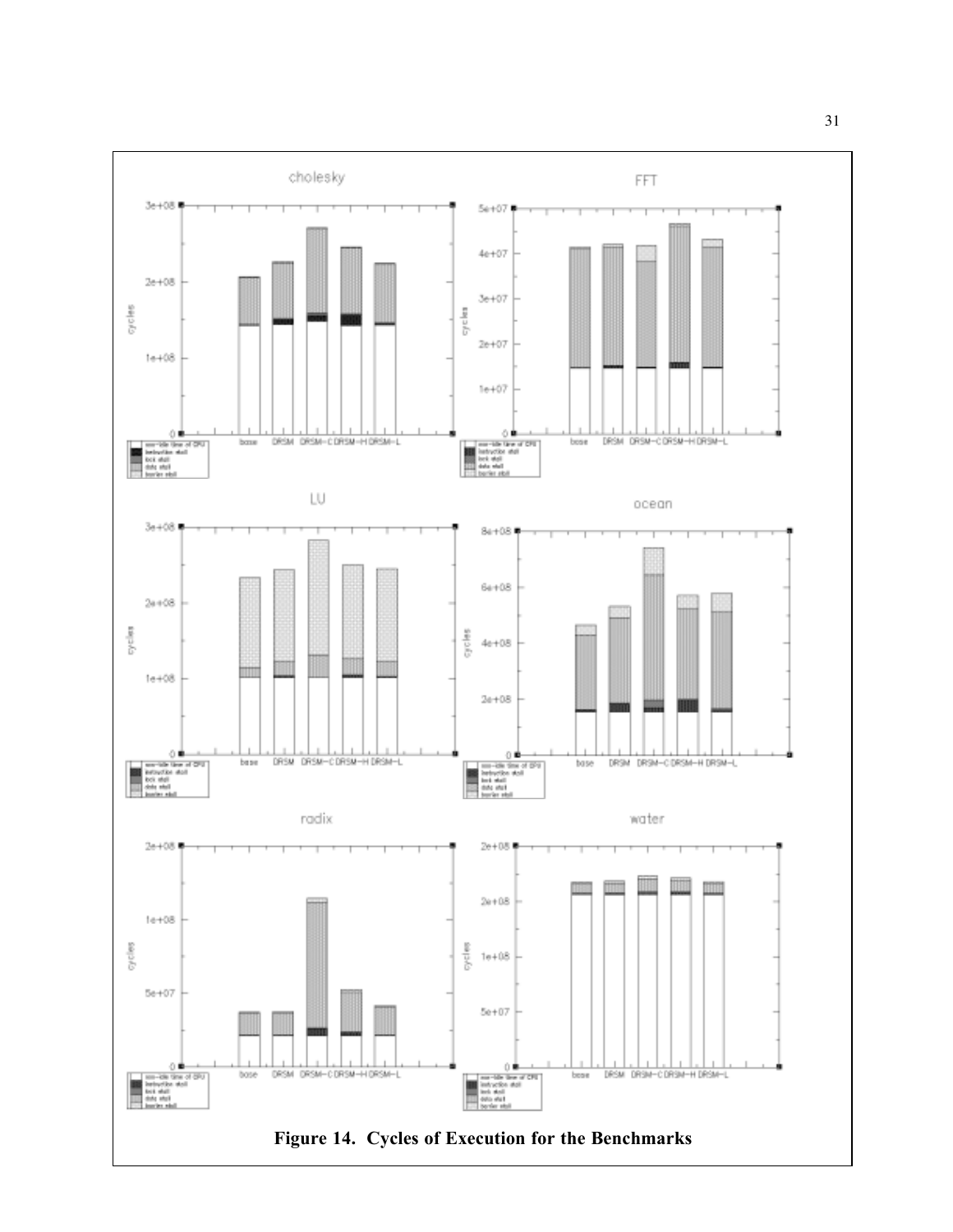The data stall includes the amount of time used for both upgrades and genuine misses. In our measurements, we obtain data for each of the 8 processors and present the average of the data for all processors except processor #0. Initialization effects skew the data for processor #0, so we exclude it.

Figure 14 summaries the performance of the base DSMM, DSMM with DRSM-C, DSMM with DRSM, DSMM with DRSM-H, and DSMM with DRSM-L for each of the benchmarks. We see 2 clear trends. Across the benchmarks, DRSM generally has the best performance among the hardware-based algorithms, and DRSM-C generally has the worst performance. Each processor in a DSMM with DRSM establishes a checkpoint under only 1 condition: expiration of the timer. A processor in the other DSMMs establishes a checkpoint under more conditions. In particular, a processor in a DSMM with DRSM-C establishes a checkpoint under the worst condition: dirty data written by that processor is accessed by another processor. In applications like radix with much dirty sharing, DRSM-C has an extremely negative impact on performance.

The notable exception is FFT running on a DSMM with DRSM-C. FFT, like radix, has much dirty sharing but performs well on DRSM-C. The execution of FFT consists of a repeated sequence of barrier, computation, barrier, and communication. During communication, each processor reads dirty data from all other processors into its own section of memory. In the base DSMM, this read of dirty data causes a delay in the form of 1 message (from the directory controller) to the processor owning the dirty data and 1 acknowledgment message from that same processor, replying with the dirty data. In the DSMM with DRSM-C, the inter-processor communication at each barrier causes all the processors to establish a checkpoint, flushing all dirty data in the caches back into main memory. By the time that the execution of the FFT reaches the communication phase (in the repeated sequence), each processor reads only data that is already clean in other processors, all dirty data already having been flushed at the previous checkpoint. Hence, the DSMM with DRSM-C avoids the cost of the acknowledgment message that the base DSMM suffers for the dirty read. (We discuss this phenomenon in detail in a subsequent section.) The elimination of this cost offsets the increase in execution time caused by the interference of checkpoint establishment on the execution of the FFT. An example of interference is flushing dirty local data (i. e. data which is not shared among processors) in the cache back into main memory. The net effect is that the FFT running on DRSM-C performs as well as the FFT running on the base system.

The performance decline for DRSM-H is due to 4 reasons. First, the dependency matrix records a doubly linked dependency for the read-after-write case (expression #3), so a processor is more likely to establish a checkpoint. Second, establishing a checkpoint can be triggered by an additional event: the last copy of a dirty cache line is evicted from the cache. Third, when a checkpoint is established, multiple processors may write multiple copies of the same dirty cache line back into memory. Fourth, after cold-cache misses are satisfied, some read misses incur the additional cost of finding a DIRTY SHARED copy in a remote cache since DRSM-H tries to avoid write-backs into memory in order to minimize the number of checkpoints. The last reason is likely the principal cause of the performance decline as the number of checkpoints established for DRSM-H is not significantly larger than the number of checkpoints established for DRSM.

The performance decline for DRSM-L is due to 1 major and 1 minor reason. The minor reason is that the line buffer or the counter buffer occasionally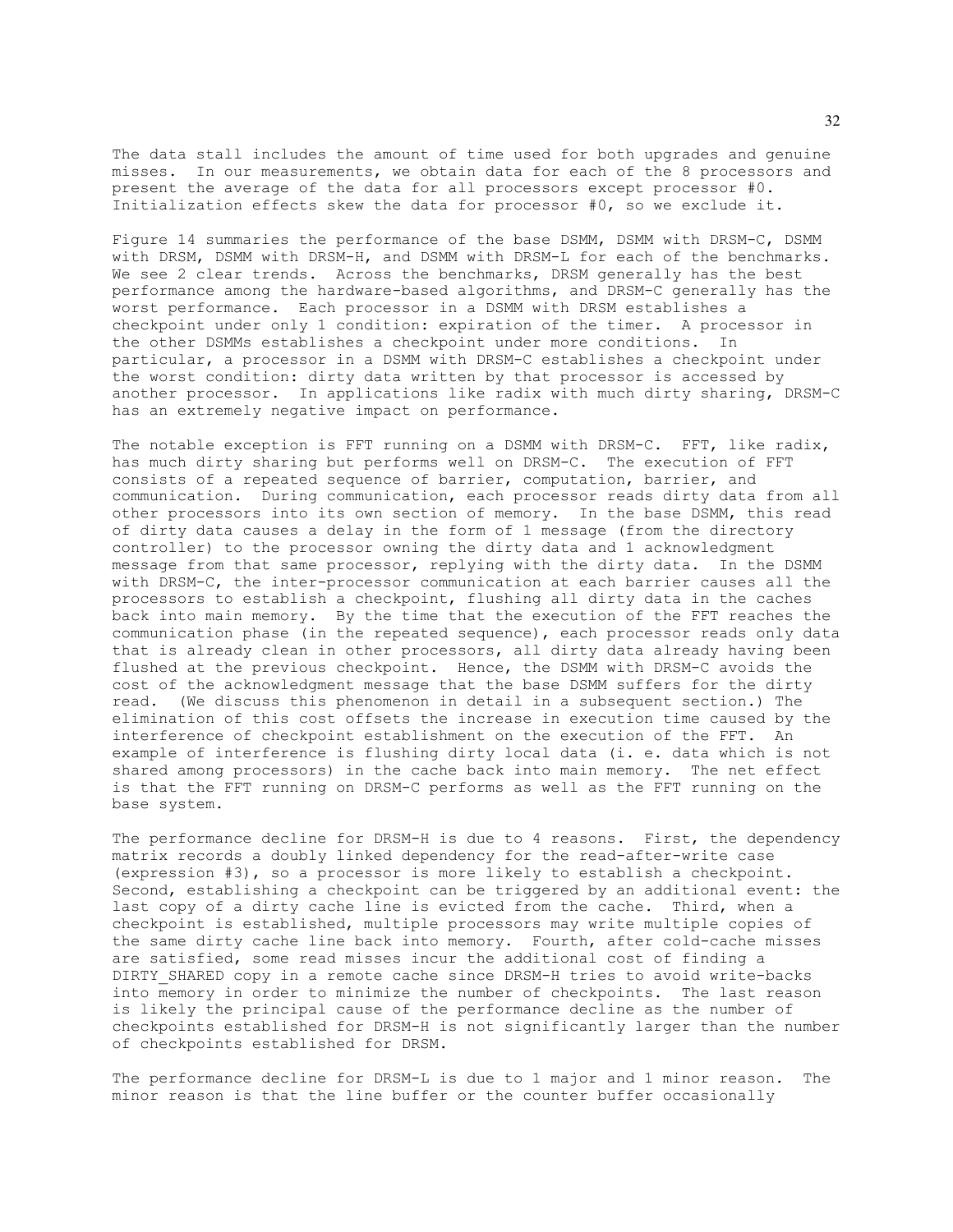overflows. When either of them overflow, the processor must establish a checkpoint in order to empty the buffers. In the simulated system, the buffers are sufficiently large that overflows occur only occasionally. The major reason that DRSM-L performs worse than DRSM is that whenever a local processor sends a copy of a dirty cache line with WATLF being "1" to a remote processor (or evicts a dirty cache line with WATLF being "1"), the local processor must first perform the costly operation of copying all the nonzero counters into the counter buffer. The delay for this copy is seen by both the local processor and the remote processor. Worse, if other cache accesses (e. g. invalidations) from remote processors arrive during this copying of counters into the counter buffer, those cache accesses must wait in the queue until the copying is finished. The local processor also incurs additional delay if the processor evicts a dirty cache line with its WATLF being "1" on a conflict miss.

Finally, the base DSMM, DSMM with DRSM-C, DSMM with DRSM, DSMM with DRSM-H, and DSMM with DRSM-L all perform almost equally well in running water. There are 2 reasons for this behavior. Water has little communication among the processors (helping DRSM-C and DRSM-L), and the working set of data fits within the 2nd-level cache (helping DRSM-H).

#### **D. Performance of a Specific Benchmark**

We now focus on behavior that is peculiar to each benchmark.

#### **1. Fast Fourier Transform (FFT)**

Compared to the base DSMM, the system with DRSM performs well because it minimally perturbs the normal operation of the DSMM. Interference occurs only during the periodic establishment of checkpoints, determined solely by the expiration of a timer. DRSM-H performs noticeably worse probably because a substantial number of reads misses occur on memory blocks that are held in a cache state of DIRTY SHARED. If a block is DIRTY SHARED, the directory controller must retrieve a copy of the block from a processor holding a copy of it. Retrieving a copy from a processor requires more time than merely retrieving a copy from the local memory. (The number of additional checkpoints caused by evicting the last copy of a dirty block "floating" among a group of caches is not large enough to account for the decreased performance of DRSM-H.)

The surprising result is the performance of the DSMM with DRSM-C. Compared to the result for the base DSMM, the data stall decreases significantly, and the barrier stall increases by almost the amount of the decrease. FFT running on the DSMM with DRSM-C runs almost as fast as the FFT running on the base DSMM.

We find the explanation for these results in how the algorithm for FFT works [11]. It mainly runs in a repeated sequence of barrier, computation, barrier, and communication. Figure 15 presents a simplified view of the sequence. Processor "P1" reads data from region "RA", performs computation on the data, and writes the results back into "RA". After barrier "B2", processor "P1" reads data from other regions into which other processors have written the results of computation. "P1" writes this data into region "RB". Meanwhile, those other processors read all the data from "RA". After barrier "B3", "P1" performs computation (similar to that after "B1") on the data in "RB". This latter computation does not appear explicitly in figure 15. After yet another barrier (not shown in the figure), "P1" reads data from other memory regions updated by other processors and writes that data into region "RA". The cycle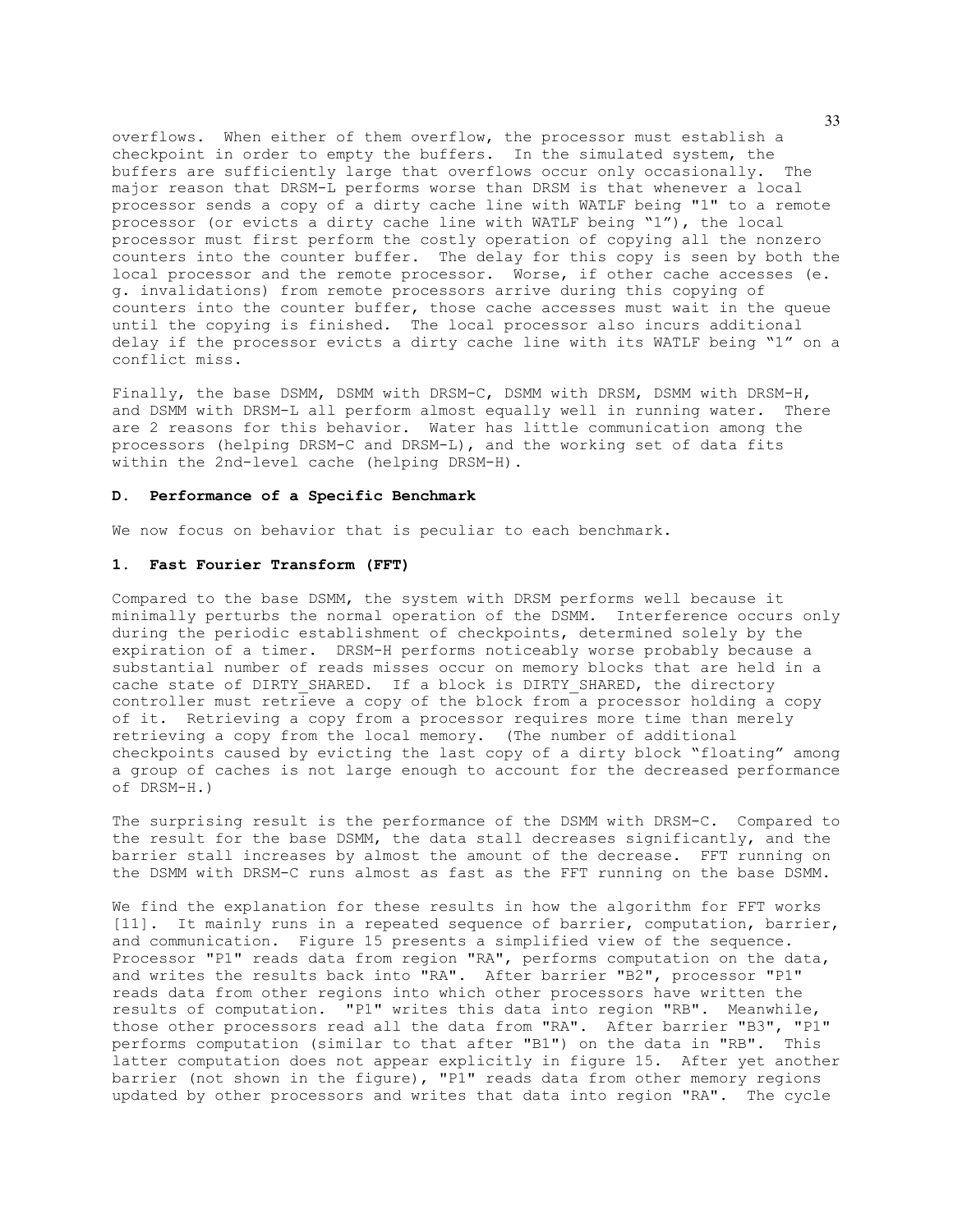repeats several times. The transpose in the FFT algorithm corresponds to the blocked reading phases like that between "B2" and "B3"; the blocked reading phases is the principal communication in the sequence of barrier, computation, barrier, and communication.



The cost of the communication in figure 15 actually decreases if the DSMM uses DRSM-C. Figure 16 illustrates the messages that arise for both the base DSMM and the DSMM with DRSM-C in the context of the communication in figure 15. In the base DSMM, each read by "P2" to a dirty block generates a read request "Q1" to memory "M3". "M3" forwards the request via "Q2" to the cache of "P1". "P1" replies with "Q3". "M3" updates its copy of the dirty block, changes its state in the memory directory to "shared" (basically, the clean state), and fowards the data via "Q4" to "P2".

In the DSMM with DRSM-C, the interaction at the barrier (e. g. "B2" in figure 15) just prior to the communication causes "P1" to establish a checkpoint that transitions all blocks in "RA" into the permanent checkpoint state. The checkpoint causes all dirty blocks to be copied back into memory. The diagram in the bottom half of figure 16 uses the dashed line of "Q3" to represent this copying back of dirty data. All subsequent reads by "P2" to region "RA" (in figure 15) finds only clean blocks, and "M3" can

respond to these subsequent reads. These reads cause only "Q1" and "Q4" to be generated, indicated by figure 16. Adding in the cost of "Q3", we find that DRSM-C actually reduces the cost of the communication by the amount represented by the omitted "Q2".



Hence, we see the significant reduction in data stall for DRSM-C in figure 14. A significant portion of the communication indicated in figure 15 incurs the cost of only "Q1" and "Q4". The cost of "Q3" contributes to a significant increase in the barrier stall. Eliminating the cost of "Q2" offsets the increase in data stall due to interference in the operation of the cache (since its blocks are cleaned at each checkpoint) and in other stalls due to establishing the checkpoint itself.

#### **2. Radix**

Compared to the base DSMM, the system with DRSM again performs well. DRSM-H performs noticeably worse probably because many read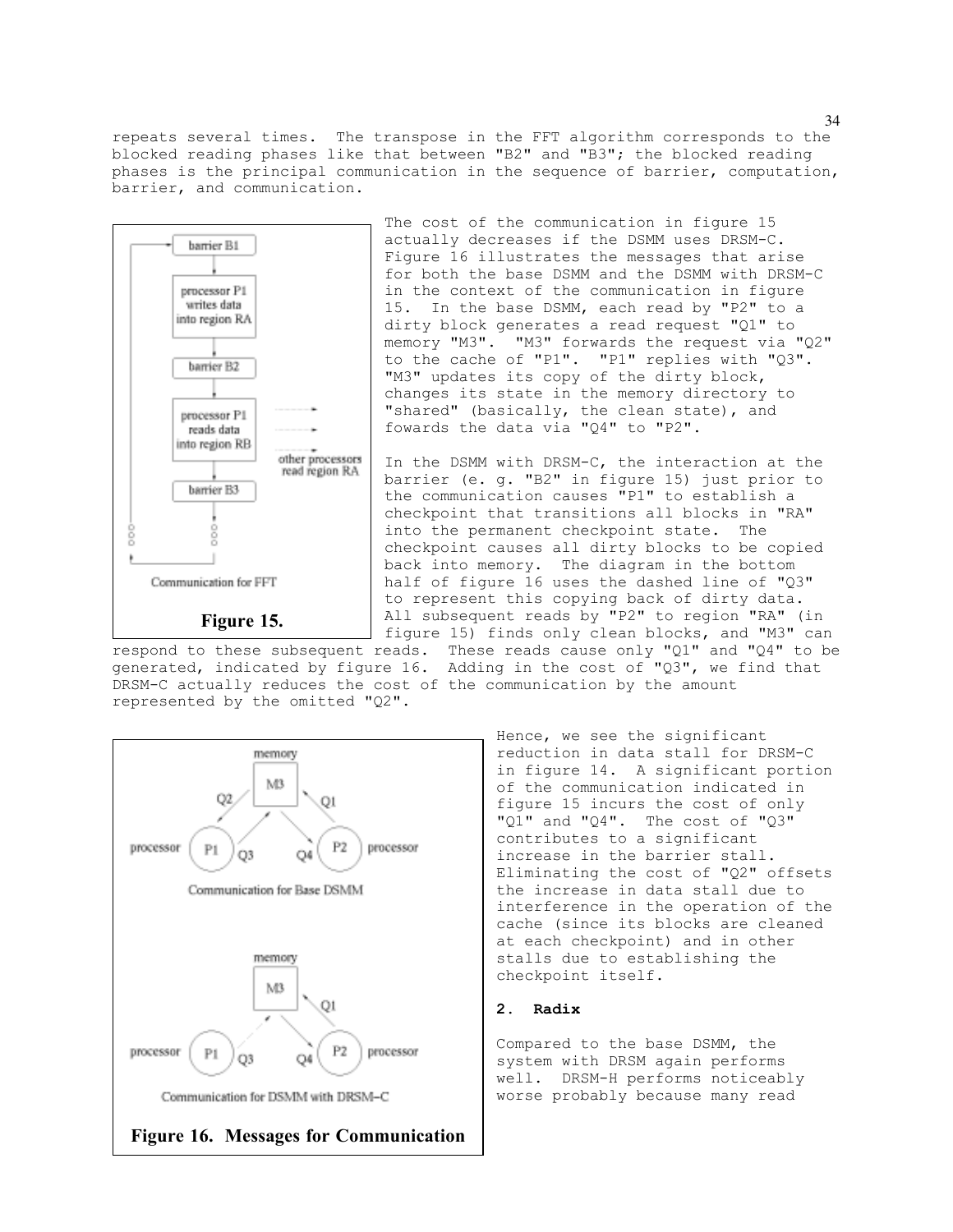misses occur on memory blocks that are in a cache state of DIRTY\_SHARED. Also, DRSM-L performs noticeably worse than DRSM as radix has 1 of the 2 highest rates of filling the counter buffer and line buffer. We obtain the fill-rate by dividing the number of entries written into the counter buffer by the duration of benchmark. High fill-rates cause interference with the normal operation of the DSMM.

On the other hand, the DSMM with DRSM-C performs much worse than the other 2 systems. This poor performance is due to the nature of the algorithm for radix. Each processor runs in an iterative loop. During each iteration, each processor updates all entries in the 3 arrays accessed by all other processors. Barriers force this update to occur at approximately the same time for all processors. Different processors may update different entries that actually exist in the same cache line, resulting in false sharing, and dirty cache lines bounce back and forth among processors. Performing these writes to already dirty cache lines causes almost all the processors to establish checkpoints simultaneously and frequently (during the update of the arrays). When almost all processors establish concurrent checkpoints, they can interfere with each other by overloading the memory modules and increase the amount of time required to establish the checkpoints. The net effect is to considerably increase the duration of the data stall.

## **3. LU**

Compared to the base DSMM, DSMM with DRSM, DSMM with DRSM-H, and DSMM with DRSM-L perform approximately equally well. The DSMM with DRSM-C performs somewhat worse than the other systems.

We look more closely at the results for DRSM-C. In each iteration of the major loop of execution, the bulk of the communication among processors occurs after the perimeter blocks are updated with the already updated diagonal block [11]. This communication consists of only each processor reading the value of the pertinent updated perimeter blocks; each processor uses them to compute the new values of its allotted group of interior blocks. The computation of the interior blocks comprises the bulk of the execution in LU. Two barriers bracket the start and the end of this computation. The interaction at the barrier signaling the start of this computation causes all processors that wrote into the perimeter blocks to establish checkpoints and hence to convert all dirty data in the perimeter blocks to clean data that is part of the permanent checkpoint. Subsequent reads to the perimeter blocks by the processors computing values for the interior blocks do not cause additional checkpoints to be established. Hence, we have an effect that is similar to that depicted in figure 16. A processor computing the new values for the interior blocks reads the value of the pertinent perimeter blocks and finds that they are already in the "clean" state, avoiding the cost of message "Q2". Unfortunately, the savings represented by " $Q2$ " is offset by the cache interference that establishing checkpoints causes. A processor that updates the perimeter blocks also updates some interior blocks. The caches of each processor are large enough to retain the interior blocks between iterations. In the base DSMM without checkpoints, each processor finds the interior blocks to already be dirty in its own cache when that processor attempts to update the interior blocks. In the DSMM with DRSM-C, each processor that updated a perimeter block finds the interior blocks to be clean in its own cache when that processor attempts to update the interior blocks. Hence, that processor must incur the heavy cost of sending an upgrade request (MEMSYS\_UPGRADE) to the memory directory to update the state of the blocks to be dirty. Thus, the DSMM with DRSM-C performs worse than the other DSMM systems.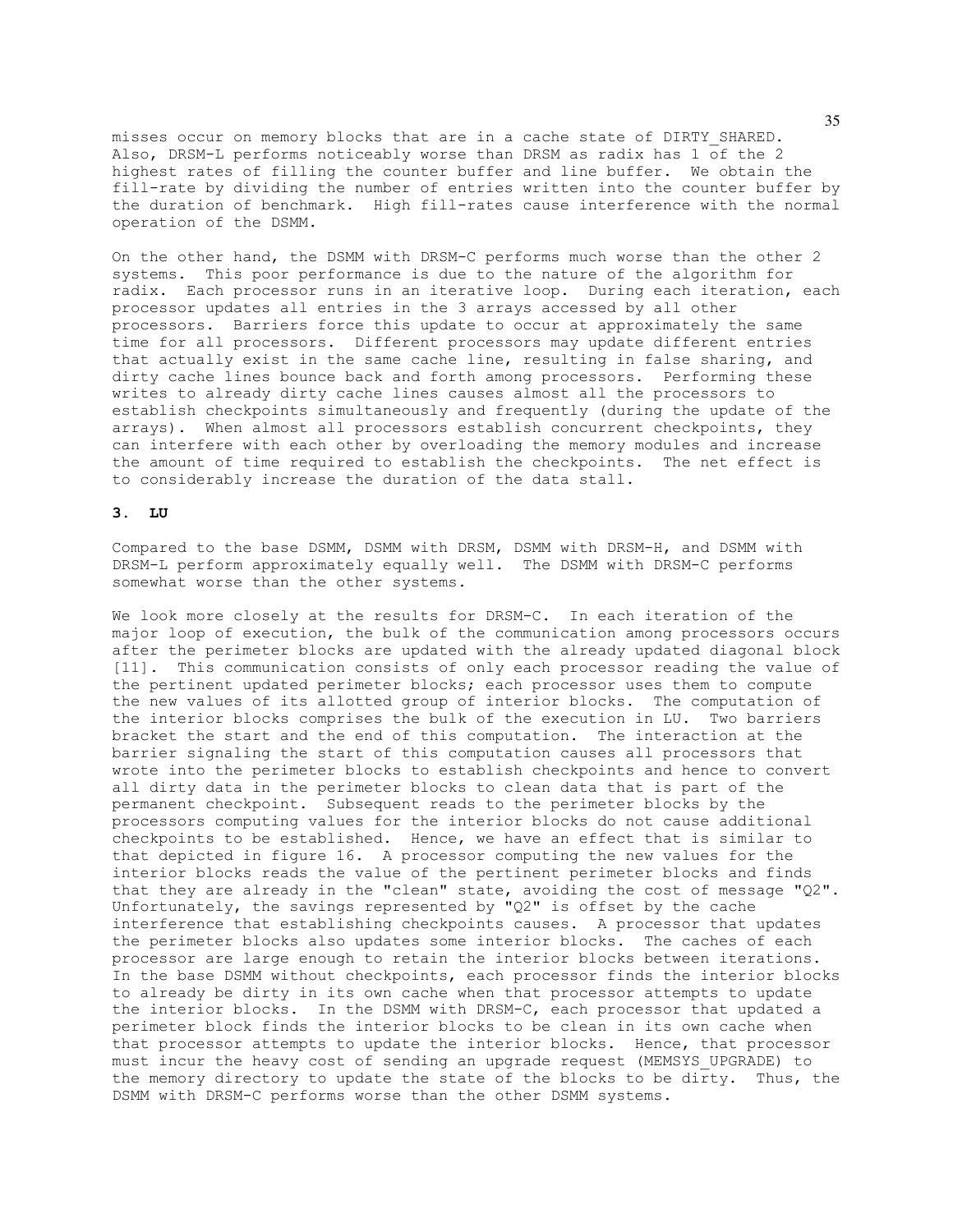# **4. Cholesky**

Cholesky uses a sub-matrix algorithm to factor a sparse matrix and is similar to LU in structure and partitioning. The principal difference is that the algorithm is not globally synchronized between steps. When a processor finishes processing a block, the processor sends a notification to all other processors (in the row or column of the block) which need to read this block. Each processor spins on a lock-protected task queue and waits for blocks that the processor needs.

We observe the following about figure 14. All the systems exhibit almost no barrier stall as cholesky has no global synchronization between steps. In addition, DRSM and DRSM-L perform equally well. DRSM-H performs noticeably worse probably because many read misses occur on memory blocks that are in a cache state of DIRTY SHARED. DRSM-C has the worst performance. The spinning at the task queue causes processors to establish a large number of checkpoints due to communication between pairs of processors.

#### **5. Ocean**

Ocean is an algorithm that simulates that movement of water in the ocean. The algorithm partitions the ocean into a grid of squares and assigns each square to a processor. It performs computation on its own square. The communication between processors occurs mainly at the boundaries of the squares.

Compared to the base DSMM, the DSMM with DRSM performs well. DRSM-H performs noticeably worse probably because many read misses occur on memory blocks that are in a cache state of DIRTY SHARED. Also, DRSM-L performs noticeably worse than DRSM as ocean has 1 of the 2 highest rates of filling the counter buffer and line buffer. High fill-rates cause interference with the normal operation of the DSMM. DRSM-C performs worst; several barriers that enforce synchronization between horizontal phases of each time step cause many checkpoints to be established [8].

# **6. Water**

Water is an algorithm that evaluates the forces and potentials among a system of water molecules over a period of time [8]. The molecules exist in a cubical space. The algorithm partitions it into a number of cubes and assigns each cube to a processor. Each processor performs computations on only its own cube and reads the values of molecules that exist within a cutoff radius inside neighboring cubes. Significant communication occurs when a molecule moves from one cube into another cube.

The performance of all 5 DSMMs is equally good. DRSM-H performs as well as DRSM. Since the cache-miss rate is extremely low [12], dirty blocks in DRSM-H are unlikely to be evicted back into main memory, so DRSM and DRSM-H have the same rate of establishing checkpoints. DRSM-L performs as well as DRSM. Since the amount of communication between processors is extremely low [12] and since the eviction rate is extremely low (which is implied by the low cachemiss rate), the rate at which the line buffer and cache buffer fills is low. In fact, water has the lowest such rate, thus minimizing the impact of logging data on the normal operation of the DSMM.

DRSM-C performs well because the amount of communication between processors is extremely low, so instruction-execution time (i. e. "non-idle time of CPU" in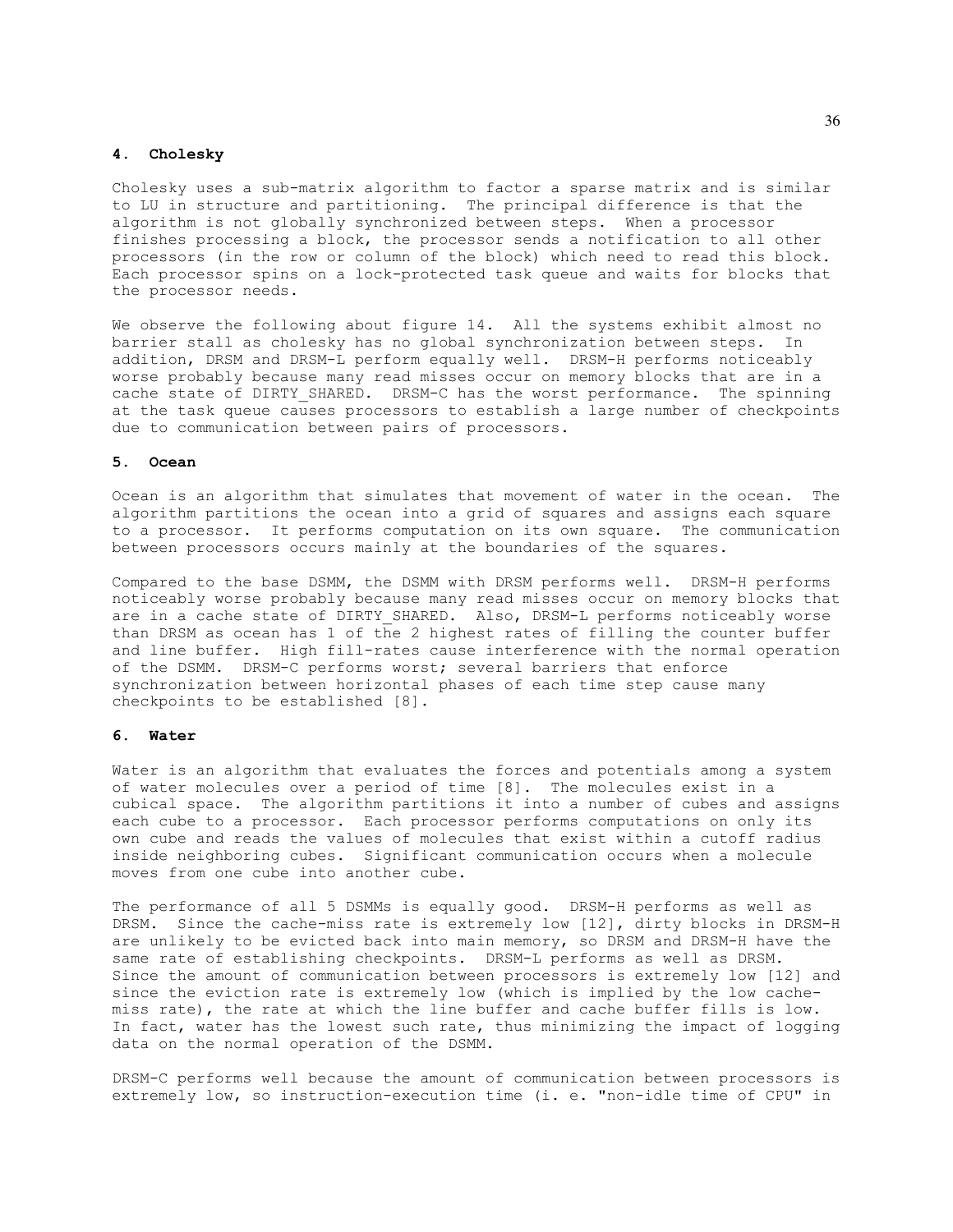figure 14) dominates the total execution time of the application. Eliminating the instruction-execution time, we see that DRSM-C negatively impacts the remaining execution time to the same degree that DRSM-C negatively impacts the remaining execution time in, for example, LU. The dominance of the instruction-execution time in water masks the inherently poor performance of DRSM-C.

# **XII. Conclusion**

Based on the results, we discover that DRSM has the best performance but has 2 principal negative features. DRSM is expensive in terms of requiring 2 banks of fault-tolerant memory and has complex features: arbiter, artificially dependent processors, dependency matrix, 3BSR, etc. DRSM-L has the second best overall performance and is relatively cheap, requiring only 1 bank of fault-tolerant memory. Further, the algorithm that DRSM-L uses to establish a checkpoint and to log data (in the line buffer and the counter buffer) is less complicated than the algorithm used by DRSM. DRSM-L also has the ideal recovery property: if a processor rolls back to the last checkpoint due to a fault, other processors need not roll back to their last checkpoints. The principal negative feature of the DRSM-L is that a recovery can be somewhat slow particularly if the line buffer and the counter buffer are large (hence requiring much time for the VMM to sort their entries). We note that in general faults should occur infrequently in well-built (i. e. reliable) systems, so slow recovery after a rare occurrence of a fault should not pose a problem. We rule out DRSM-C as a viable means of establishing checkpoints as DRSM-C can perform poorly, depending on the application. DRSM-H is probably a poorer method of establishing checkpoints than DRSM-L. Although DRSM-H performs only slightly worse than DRSM-L, DRSM-H uses a very complicated algorithm to establish checkpoints. In addition to the complexity of DRSM, DRSM-H must deal with a TCB, an additional cache-line state, etc.

Therefore, with regards to cost and performance, we conclude that DRSM-L is the best hardware-based algorithm for establishing checkpoints.